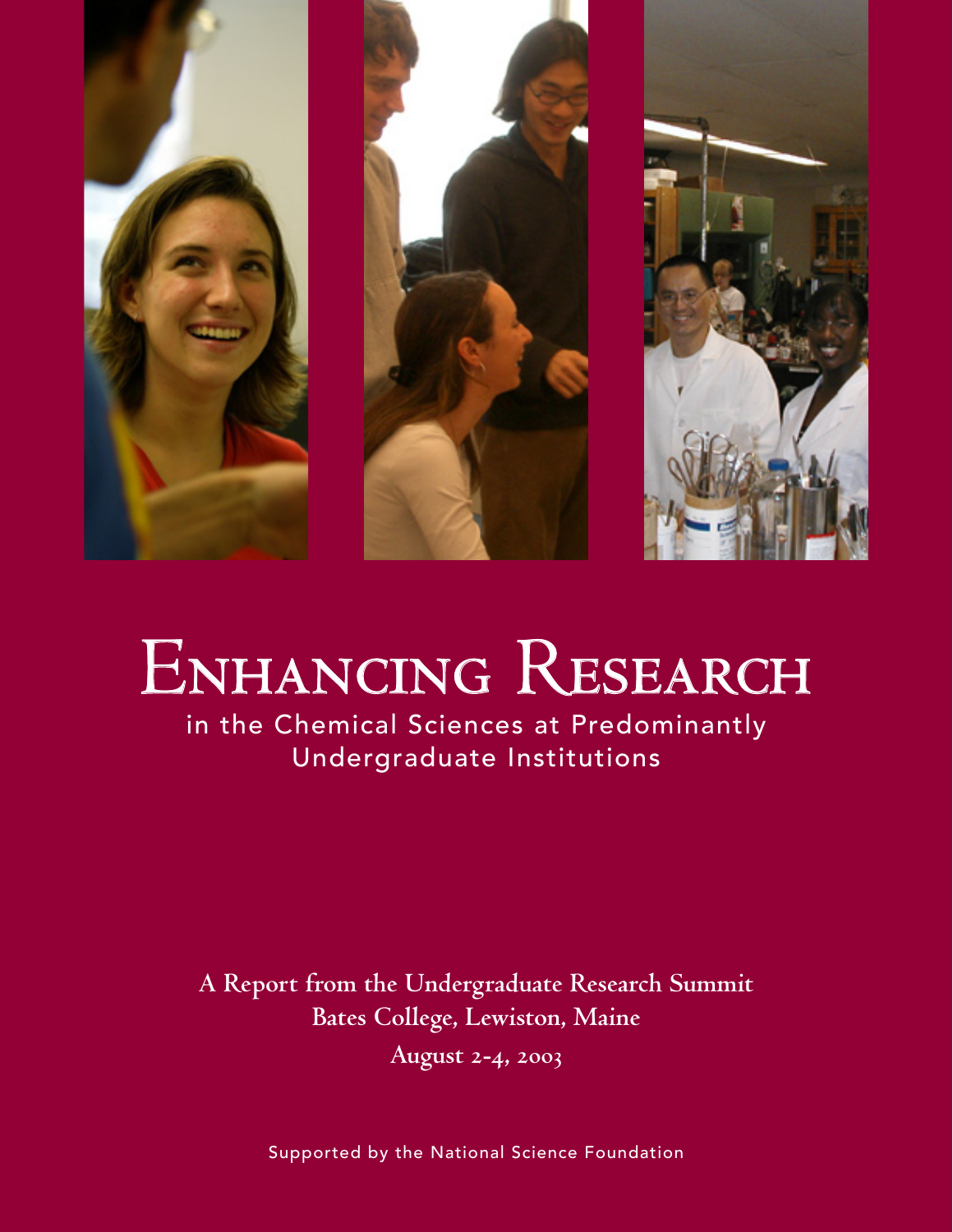# **Table of Contents**



| The Role of Individual Faculty Members in Initiating and Sustaining Research 25      |
|--------------------------------------------------------------------------------------|
| Initiating and Sustaining a Departmental Culture of Undergraduate Research 29        |
|                                                                                      |
|                                                                                      |
|                                                                                      |
|                                                                                      |
| Appendix 2: Vignettes/Commentaries Provided by Summit Participants  41               |
| Appendix 3: Summary of Pre-Summit Symposia at the American Chemical Society Meeting, |
|                                                                                      |

The final report, original proposal to NSF, white papers used to guide discussion at the Summit meeting, and upcoming activities aimed as disseminating the recommendations contained in this report can be found at the Summit web site: http://abacus.bates.edu/acad/depts/chemistry/twenzel/summit.html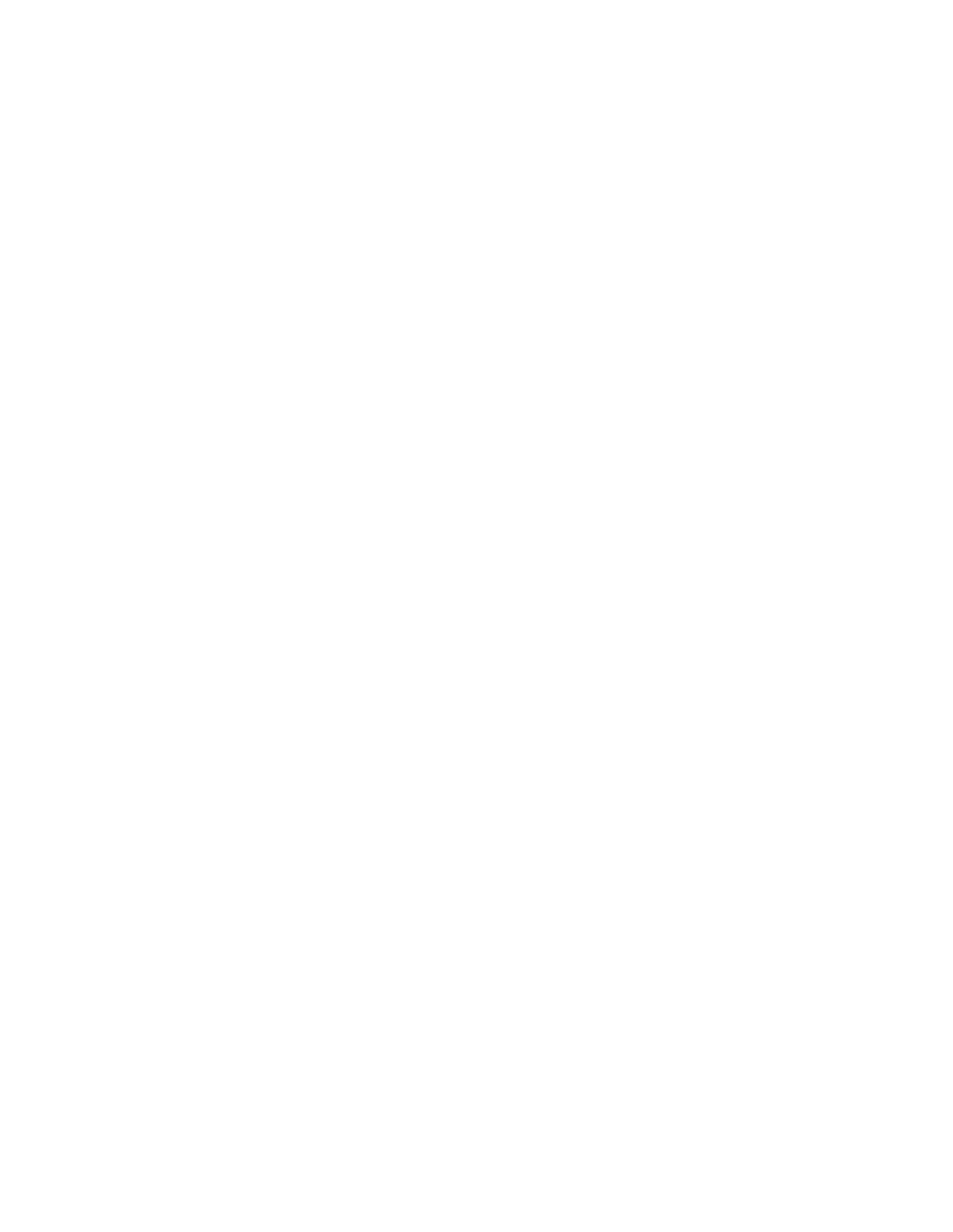### **Summit Participants**



### Chair:

Thomas Wenzel, Bates College

### Summit Co-convener:

Robert Lichter, Merrimack Consultants

### Steering Committee:

Shenda Baker, Harvey Mudd College Julio de Paula, Haverford College Timothy Elgren, Hamilton College Carlos Gutierrez, California State University, Los Angeles Diane Husic, East Stroudsburg University Kerry Karukstis, Harvey Mudd College Moses Lee, Furman University Sean Seymore, Rowan University Joanne Stewart, Hope College Jodi Wesemann, Saint Mary's College of California and American Chemical Society Marc Zimmer, Connecticut College

### Summit Participants:

David Brakke, James Madison University Mark Bussell, Western Washington University Michael Carrasco, Santa Clara University Peter Chen, Spelman College Sunhee Choi, Middlebury College Katherine Covert, National Science Foundation Stuart Crampton, Williams College Vallie Guthrie, North Carolina Agricultural and Technical State University Timothy Hanks, Furman University Lilia Harvey, Agnes Scott College

Barbara Hillery, SUNY College at Old Westbury Chris Hollinsed, Dupont Central Research and Development Thomas Hoye, University of Minnesota Mo Hunsen, Kenyon College LeRoy Jones II, Chicago State University Ray Kellman, Research Corporation Patricia Mabrouk, Northeastern University Gina MacDonald, James Madison University Luis Martinez, University of Texas, El Paso Dina Merrer, Barnard College Julie Millard, Colby College Robert Milofsky, Fort Lewis College Cosmas Okoro, Tennessee State University Kimberly Pacheco, University of Northern Colorado Joseph Pesek, San Jose State University Robert Rich, American Chemical Society Petroleum Research Fund Marin Robinson, University of Northern Arizona J. William Rogers, Pacific Northwest National Laboratory John Stevens, University of North Carolina, Asheville Cheryl Stevenson, Illinois State University James Swartz, Grinnell College Raymond Turner, Roxbury Community College John van Zytfeld, J.J. Murdock Charitable Trust Robert Volkmann, Pfizer Pharmaceutical Mark Walter, Oakton Community College Sheldon Wettack, Harvey Mudd College Ted Williams, College of Wooster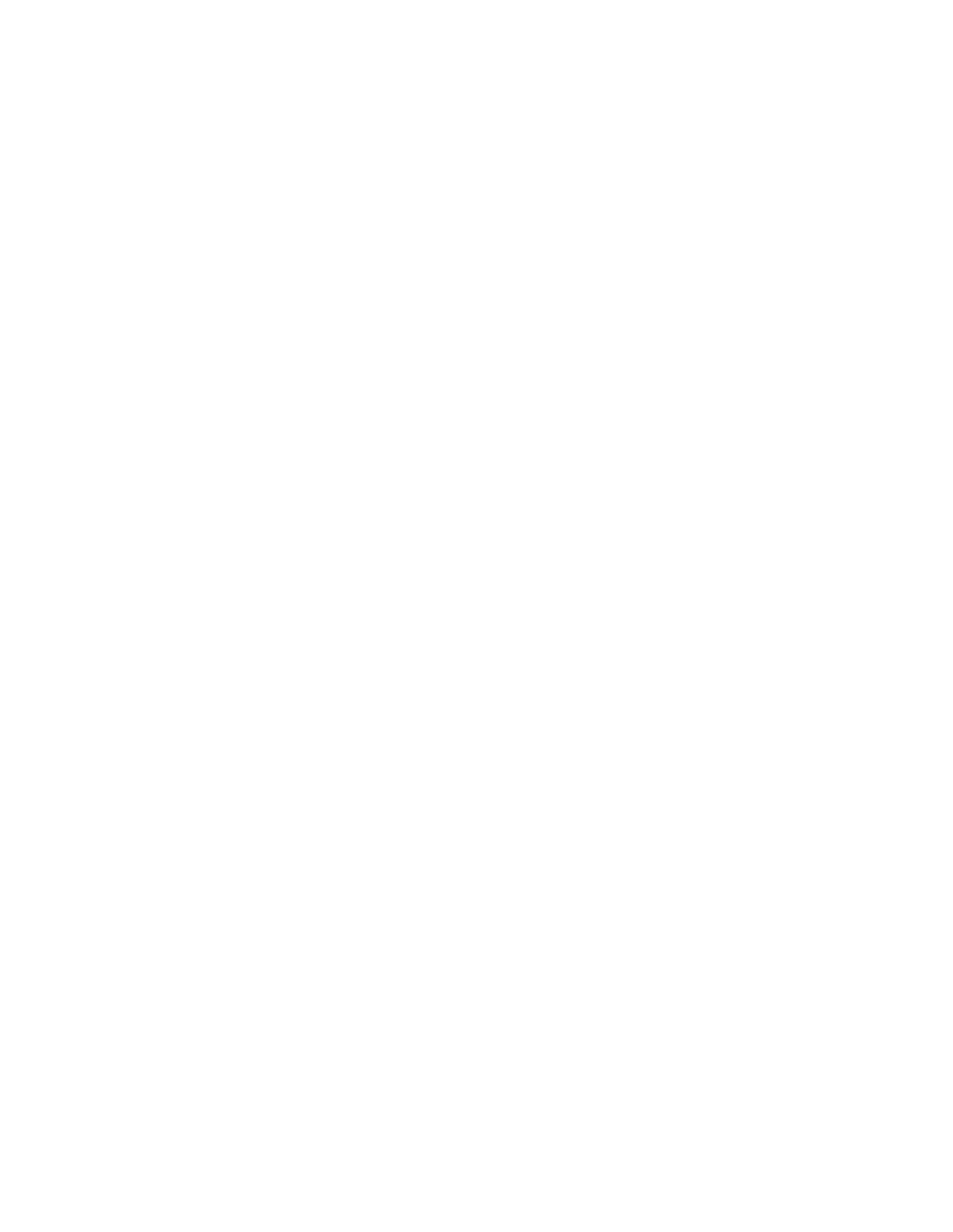# **Executive Summary: Key Recommendations and Conclusions**



### Goals of Undergraduate Research

Undergraduates participating in research must be involved in an original investigation aimed at creating new knowledge.

The findings of an undergraduate research project should be intended for dissemination among the relevant community through established means such as conference presentations and peer-reviewed publications.

Research activities at predominantly undergraduate institutions benefit the discipline, the student and faculty participants, and the institution. The specific goals emphasized in an undergraduate project (e.g., student learning, student recruitment and retention, faculty development, recognition within the discipline), and how they are balanced, often differ from project to project and individual to individual.

### Assessment of Undergraduate Research

Assessment is needed to ascertain whether there are unique learning outcomes associated with conducting research at the undergraduate level and to identify effective practices.

Assessment exercises are likely to be more successful if they involve collaborations between faculty members who actively involve undergraduates in research and individuals who are expert in conducting assessment.

### Diversifying the Chemical Sciences

Diversity within the chemical sciences is important because of future workforce needs and the additional perspectives that result from a more diverse work force.

Diversification of the chemical sciences needs to be an important concern for all institutions and chemistry departments.

Diversification of the chemical sciences will require an unprecedented level of outreach and partnerships. Undergraduate institutions must work together to achieve this goal.

Institutions and departments need to make a genuine commitment to hire and admit a more diverse set of applicants.

### A Research-Supportive Curriculum

A research-supportive curriculum develops in students the skills needed for successful participation in a research project and provides ample time and opportunities for students to undertake research.

A research-supportive curriculum integrates research and research-like experiences throughout, and culminates with a capstone research experience.

Departments should strive to develop a research-supportive curriculum.

A research-supportive curriculum has the potential to impact favorably the diversification of the chemical sciences by actively engaging students in scientific investigations early in their undergraduate careers.

### Partnerships and Collaborations

Research at predominantly undergraduate institutions will increasingly be done in partnership with investigators in other disciplines and at other institutions. An increasing reliance on collaborative research does not minimize the scope and value of single-investigator projects, but is reflective of current realities about the complex nature of many scientific investigations.

Partnerships must be equitable. Both sides must contribute and benefit intellectually and scientifically from a collaborative project. Care must be taken when crafting partnerships and defining the specific roles of the participants.

Collaborations should serve to increase the capacity to involve students from predominantly undergraduate institutions in original research.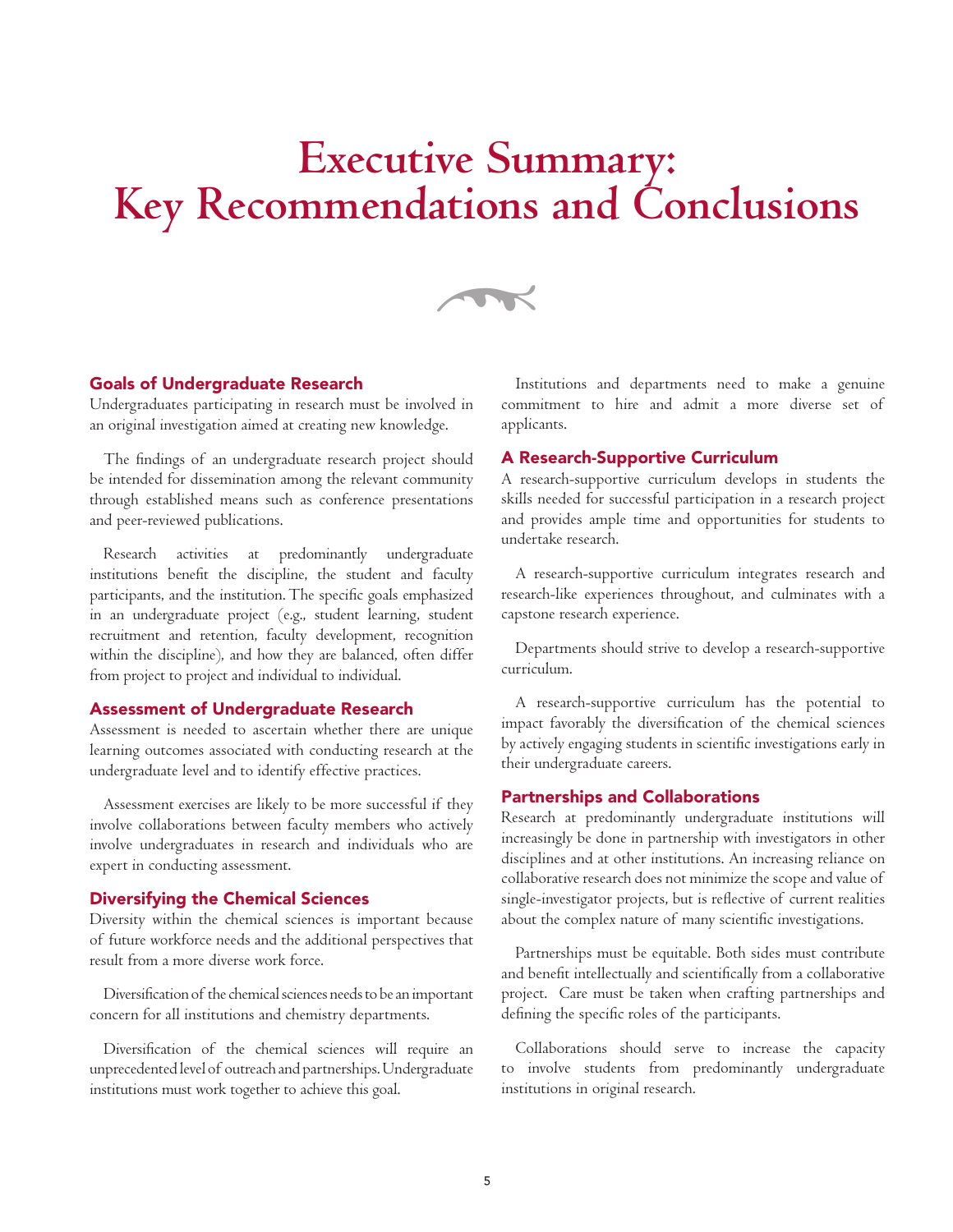Departments and institutions must recognize the value of collaborative projects. Individuals must be able to explain the scope and importance of their contributions to the collaboration.

Funding agencies must recognize that flexibility is a key feature in fostering successful collaborative projects and partnerships.

### Responsibilities of Faculty Members

Individual faculty members bear primary responsibility for initiating and sustaining active and productive research programs.

Many funding opportunities exist to support research at predominantly undergraduate institutions. Faculty members should therefore pursue external grants to support their research.

Faculty members need to pursue activities designed to generate and refine ideas for research projects.

Faculty members must prioritize research so that they devote time to it.

### Responsibilities of Departments and Institutions

Faculty members need instructional teaching loads that provide sufficient time to mentor undergraduate research.

Departments need to create teaching schedules that provide blocks of time for research.

Departments and institutions need to establish a culture of undergraduate research such that participation in research permeates the life of the department and institution and becomes an established and valued tradition.

Departments and institutions need to develop practices and provide infrastructure to support and encourage proposal writing.

Departments and institutions need to promote and support activities that will help faculty members generate and refine ideas for research.

Institutions need to recognize the importance of and provide adequate levels of support staff.

Institutions need to provide support for faculty members' research activities at all stages of their career.

Departments and institutions should develop strategic plans aimed at promoting undergraduate research.

Institutions need to speak to their mission as a dynamic integration of teaching and research, with each aspect reinforcing the other, and dispel a view that teaching and research are competing activities.

### Promoting Undergraduate Research

Professional organizations with an interest in promoting undergraduate research are urged to work together in areas where their interests overlap.

There is a need for a clearinghouse on undergraduate research that would include items like information on funding opportunities, research-supportive curricular practices, assessment outcomes, and research opportunities for undergraduates.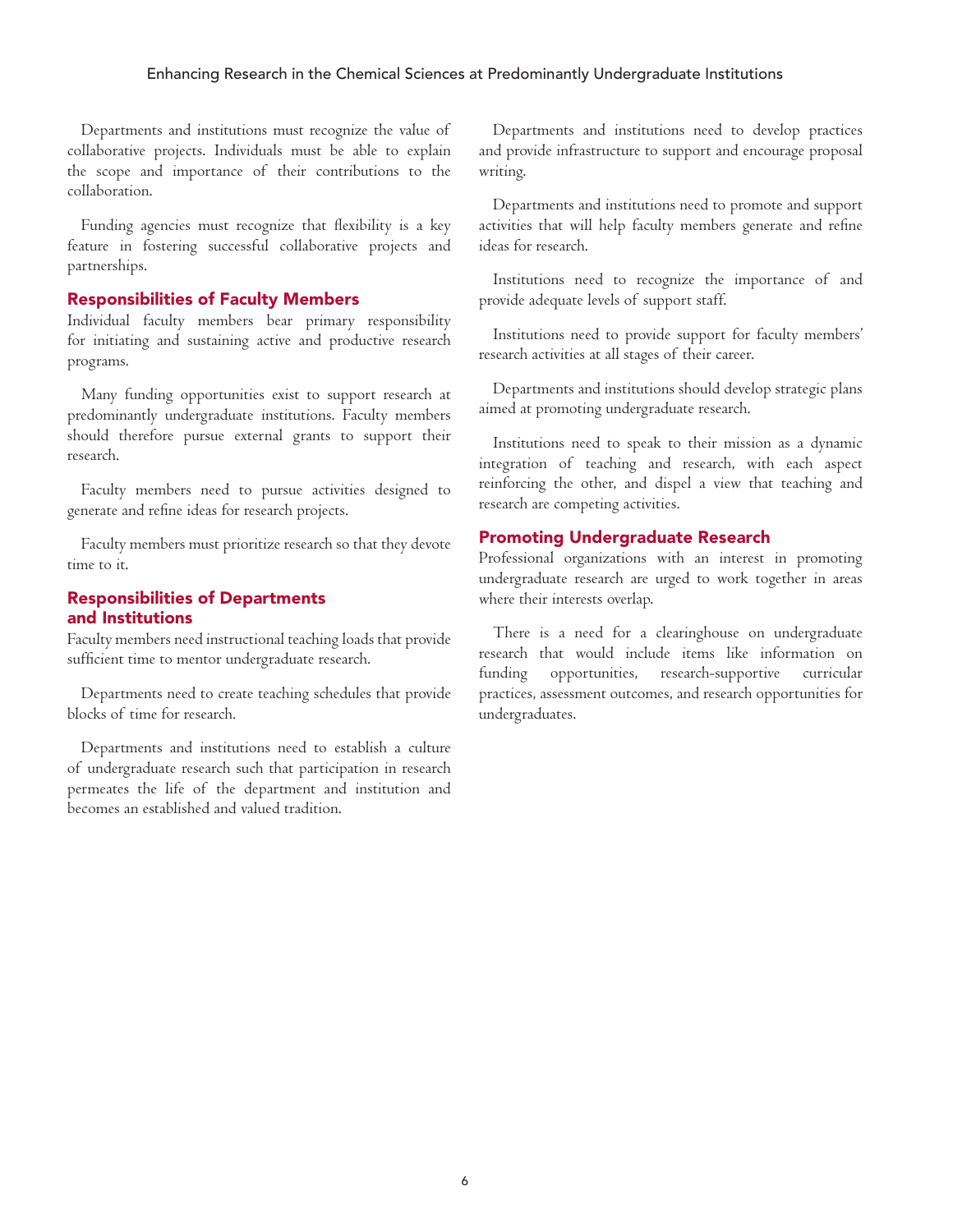## **Foreword**

 $\rightarrow$ 

The purpose of the Undergraduate Research Summit initiative was to examine issues involved in undertaking and sustaining chemistry research at predominantly undergraduate institutions (PUIs) and to provide recommendations Summit initiative was to examine issues involved in undertaking and sustaining chemistry research at predominantly undergraduate institutions the amount, quality, productivity, and visibility of chemistry research at PUIs.<sup>I</sup> Recommendations in this report are aimed at individuals, departments, administrative offices, academic and other institutions, and funding agencies.

Involvement of undergraduate students in research has gained national significance. Reports such as *Shaping the Future* by the National Science Foundation (NSF) (1996),<sup>2</sup> Reinventing *Undergraduate Education* by the Boyer Commission of the Carnegie Foundation for the Advancement of Teaching  $(1998)<sup>3</sup>$  and *Science Teaching Reconsidered* by the National Research Council  $(1997)^4$  helped bring the value of undergraduate participation in research to national prominence by underscoring themes such as the following:

"every student should be presented an opportunity … to be involved in some way in scientific inquiry" (*Shaping the Future*)

"undergraduates need to become an active part of the audience for research" (*Reinventing Undergraduate Education*)

"cooperative activities, active learning, and connections with practicing researchers and research activities improve the learning environment for all students" (*Science Teaching Reconsidered*)

Throughout these documents, the importance of discovery and inquiry in promoting student learning is emphasized.

Many faculty members at undergraduate institutions are enormously successful at undertaking significant research in collaboration with undergraduates and, through their activities, embody a teacher-scholar model. For example,

*Academic Excellence*, a recent comprehensive study of faculty scholarship in the sciences at a spectrum of undergraduate institutions, reports that over the decade of the 1990s, science faculty members at PUIs in the study averaged one peer-reviewed publication every two years.<sup>5</sup> Recent data on the baccalaureate origin of Ph.D.s show that PUIs are responsible for a disproportionate number.<sup>6</sup>

While research has become an important component of undergraduate education, there are a number of issues that confront faculty members at PUIs who wish to remain productive research mentors. Some of these issues have been around for years, but others are a result of the dramatic changes in the landscape of undergraduate research (and in fact all research) in recent years. These changes present challenges, but also opportunities if we are able to take advantage of them in creative ways.

- Many problems in chemistry do not fall neatly within sub-disciplinary areas, and sometimes the singleinvestigator model may not be the most meaningful way to conduct research in chemistry. Even though a number of individual investigators have successfully worked on complex multidisciplinary projects, research today frequently involves multidisciplinary teams in which different scientists contribute different areas of expertise. The complexity of many scientific problems under examination necessitates the formation of such collaborations. Furthermore, the knowledge base in chemistry is expanding so rapidly that faculty members at PUIs may have difficulty keeping abreast of the changes.
- The demographics of PUIs are changing. Just as at other types of institutions, students have different backgrounds and expectations than they did 25 years ago. Increasing numbers of students from traditionally underrepresented populations will make up the student population, and the student population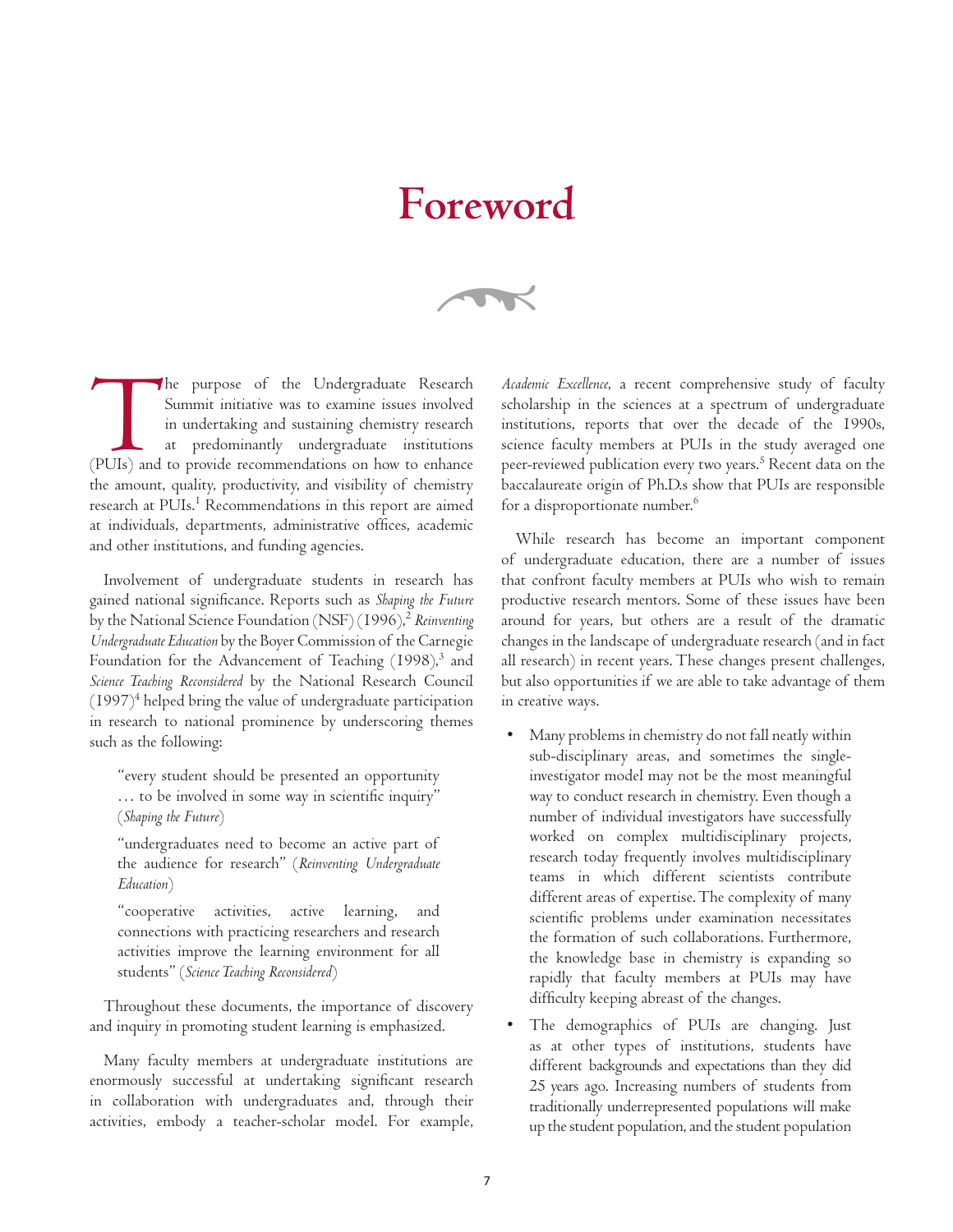can be expected to exhibit a wider array of learning styles than formerly observed at many PUIs.

- The makeup of the faculty, especially at undergraduate institutions, is changing as well. *Academic Excellence* reports that in the 1990s, 40 percent of new tenuretrack faculty members in the sciences were women, compared to only 21 percent in the 1980s.<sup>5</sup> Growth in the representation of minority faculty members is not nearly as dramatic, but considering demographic trends, can be expected to increase in the future. Hiring decisions and career development issues are increasingly impacted by "dual-career" families. Personal responsibilities must be balanced against the considerable amount of "after-hours" time that is needed to be an active and productive teacher-scholar.
- Scientists are increasingly interested in integrating research throughout the curriculum and developing a research-supportive curriculum. These efforts have the potential to bring the beneficial learning that occurs through participation in research to more students and provide faculty members more opportunity to undertake research.
- There are increasing pressures to assess whether educational activities, including research, actually improve student learning. Educators must demonstrate that curricular changes and research activities have the intended effect of improving learning.

The changes that have occurred have raised the question of whether and how faculty members at PUIs are keeping pace and positioning themselves not only to continue their productive role in contributing knowledge to the discipline and educating students through research, but to enhance the quality of their own research programs.

These issues created the momentum for the Summit initiative. With funding from the Chemistry Division of the NSF, two symposia were held at the Spring 2003 meeting of the American Chemical Society to begin discussion of the issues. An Undergraduate Research Summit meeting followed in the summer of 2003 at Bates College in Lewiston, Maine. The Summit meeting brought together a broad array of members of the chemistry community, ranging from those with a long history of success in undergraduate research to beginning faculty members who have started on a trajectory of success. Participants represented a variety of constituencies including public and private undergraduate institutions (faculty members and administrators), doctoral-granting institutions, industry, national laboratories, and funding agencies. Participants explored a variety of topics at the meeting, the discussion of which was facilitated by a series of white papers, the full text of which can be found at the Summit web site. Throughout the discussion, the emphasis was on the positive steps that could be taken to facilitate research at PUIs. While some of the recommendations do require additional financial resources, many of them can be implemented with minimal or no additional resources. Barriers to undergraduate research were discussed with an eye toward how the community could lower or remove them.

The optimistic and positive attitude that pervaded the meeting were reflected by comments of representatives of funding agencies who were in attendance. It was their contention that research with undergraduates can be done in any environment. This is not to imply that improvement of the undergraduate research environment should not be a goal, but that PUIs are often their own worst critics and thus limit what they accomplish. A flourishing research enterprise at PUIs requires a commitment from individuals, departments, institutions, funding agencies, and other organizations. This report contains a series of observations, commentary, and recommendations on how PUIs can enhance the quality and quantity of undergraduate research.

A variety of dissemination activities are planned to communicate the outcomes of the Summit meeting and to foster implementation of the recommendations contained in this report. An updated list of future activities can be obtained at the Summit web site.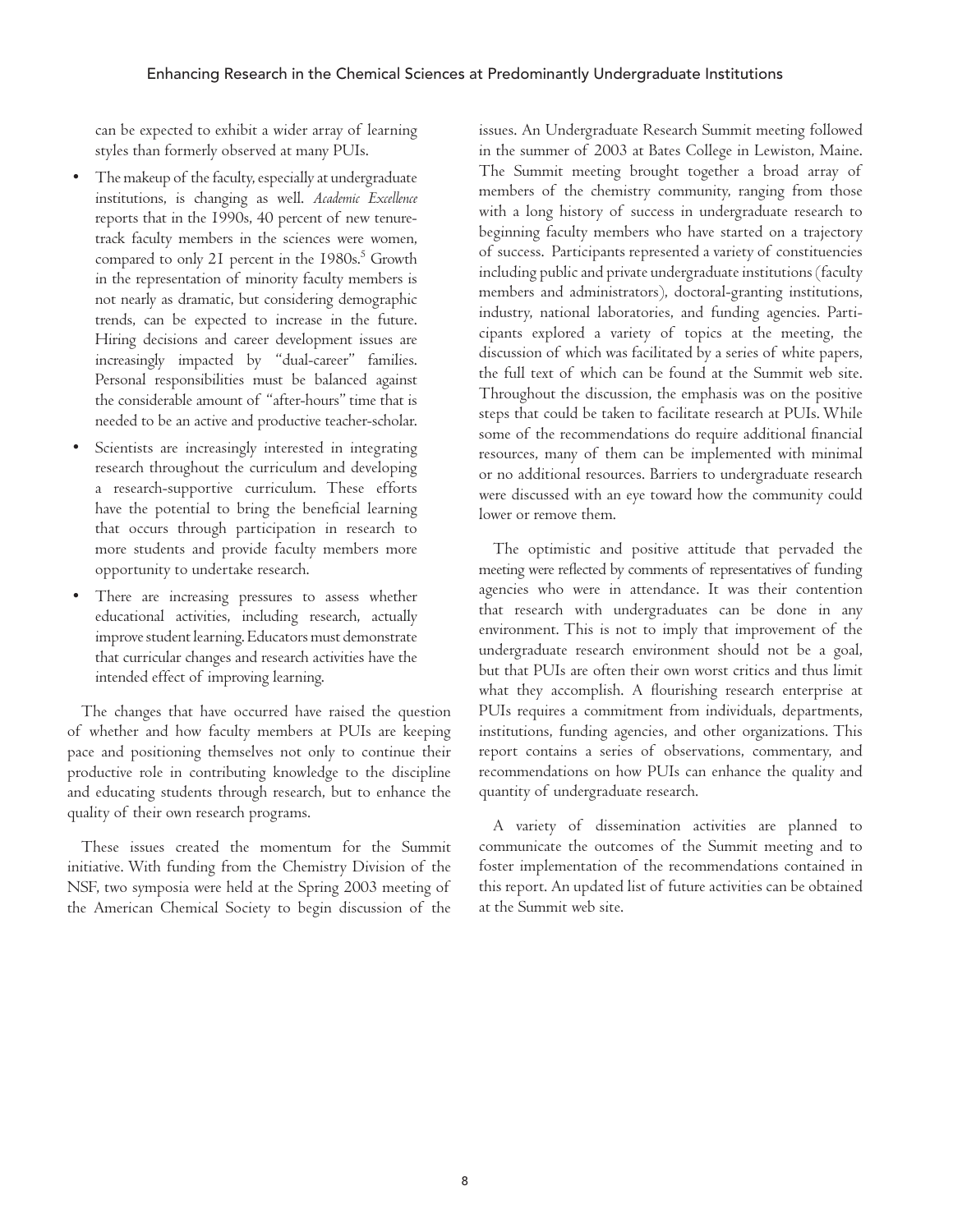## **Goals of Undergraduate Research**



### Definition of Undergraduate Research

Humans are remarkable in their ability to create knowledge and understanding. Our urge to create knowledge is fueled in part by our innate curiosity about understanding how the universe works and in part by our desire to improve the quality of human existence. Summit participants were in agreement that a person "conducting research," whether or not she or he is an undergraduate, must be involved in an original investigation aimed at creating new knowledge. Equally essential to summit participants was the belief that the findings be disseminated among the relevant community through established means. This usually entails publication of the work in a peer-reviewed scholarly journal.

The following definition of undergraduate research, which was developed at a session entitled "What Constitutes Undergraduate Research" at the 1997 April Dialogue conference organized by the Council on Undergraduate Research (CUR), was endorsed by the Summit participants.<sup>7, 8</sup>

*Undergraduate research is an inquiry or investigation conducted by an undergraduate that makes an original intellectual or creative contribution to the discipline.*

### Why do Research with Undergraduates at PUIs?

Ample evidence exists that chemistry research undertaken at PUIs has contributed in significant ways to the discipline and hence society. For example, the series of *Directories of Undergraduate Research* published by CUR show the extent and significance of published work from chemistry departments at PUIs.9 Also, the recent study *Academic Excellence* shows that faculty members at PUIs actively publish the results of their scholarly work.<sup>5</sup>

Summit participants recognized that undergraduate research has benefits other than the creation of new knowledge. Basing a research program around undergraduates is almost certain to be less productive at creating knowledge than a program that relies upon similar numbers of graduate students, postdoctoral

associates, or career research professionals. An active and productive research program at a PUI is valuable because it also offers benefits to student and faculty participants. Institutions benefit as well from having an active undergraduate research environment. The benefits to students are often emphasized when articulating the reasons for doing undergraduate research. However, the other important benefits do not obviate the basic tenet that undergraduates participating in research should conduct original work that will be published if successful.

As noted by Summit participants, the primary motivation for involving undergraduates in research is the potential for enhanced learning and intellectual development. Undergraduates involved in a well-constructed chemistry research project will have the opportunity to search and read the literature, master equipment and laboratory skills needed to undertake their project, and participate in oral and written communication. Students will gain a depth of understanding about aspects of their project that extend well beyond their peers. They will design experiments, solve problems, interpret data, and by conducting an investigation of an original project without a known answer, think and act like a scientist. Participation in a research project also enables undergraduates to become socialized into the discipline. Admittedly, many of these skills can be developed through a well-designed investigative project, regardless of whether it is original or not, although such projects may require concealing information from the students or discourage reading of the scientific literature. The value of an original project rests on the supposition that it is more difficult to create knowledge than it is to learn something that is already accepted by people in the field. If so, then creating knowledge has the potential to take learning to a heightened level.

The creation of new knowledge requires an exceptionally high level of proof, and is an incredibly exacting enterprise. The persons conducting the research must be able to convince an audience of peers that the new knowledge is valid. Creating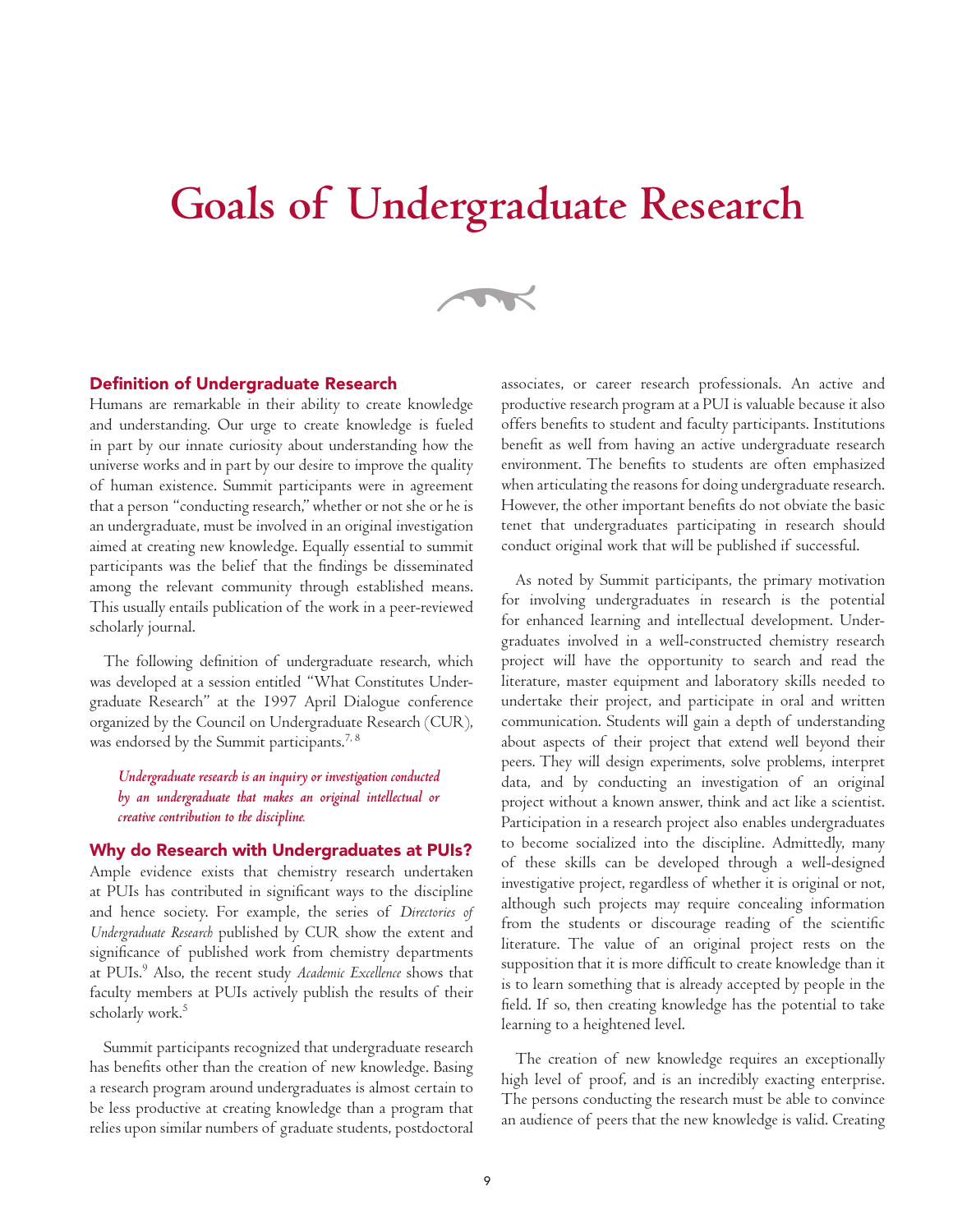knowledge requires a special persistence and attention to detail because the real answer is not known. Many experiments will not work as originally planned, and success will ultimately depend on the skills and creativity of the investigator(s). With original work, there is no place to go for the definitive answer. Being the first person to know something has the potential to create a tremendous sense of empowerment, confidence and intellectual growth, especially for undergraduates (who have usually never had such an experience). Since people will continually encounter problems without established answers throughout their lives, learning the skills needed for participation in original research aimed at creating knowledge has the potential for long-lasting, beneficial consequences.

Summit participants recognized that participation in research has rewards for faculty members as well. A productive research program with peer-reviewed publications, grants, and conference presentations will enhance the likelihood of gaining tenure, promotion and merit raises, open doors to other opportunities, and provide visibility in the field. Faculty members gain intellectually from participating in research and can improve skills in the same areas as students. Faculty can also gain tremendous personal satisfaction from the enjoyment of bringing a research project to completion, seeing students grow intellectually, and working successfully as a mentor with students.

Institutions benefit from the enhanced student learning and faculty engagement that occur through participation in research. Institutions also gain prestige and recognition by having their faculty actively involved in scholarship. Finally, involvement of undergraduates in independent or collaborative projects under the tutelage of a faculty mentor can be a powerful tool in recruitment and retention of students.

Summit participants appreciated that students, faculty members, departments and institutions often have different priorities when undertaking research or involving undergraduates in research. Some may choose to focus on student learning and skill development, others on gaining recognition within their discipline, whereas others may value the potential of undergraduate research as a tool for recruitment and retention of students, especially as it relates to the participation of groups historically underrepresented in science. Goals may change from project to project depending on the level of the student or needs of an individual, department, or institution.

Adherence to the view that undergraduate research must be original and that successful projects are shared with others through established means was deemed as essential to the Summit participants. However, reaching broad consensus on the specific goals of original research at a PUI was not viewed as essential. It is important that individual faculty members, departments, and institutions articulate their goals for research. Institutions and departments need to be clear about whether uniformity among faculty members is desired or differences are encouraged. Departments especially need to communicate this to untenured faculty members and need to ensure that the department goals, values, and expectations align with institutional goals, values, and expectations.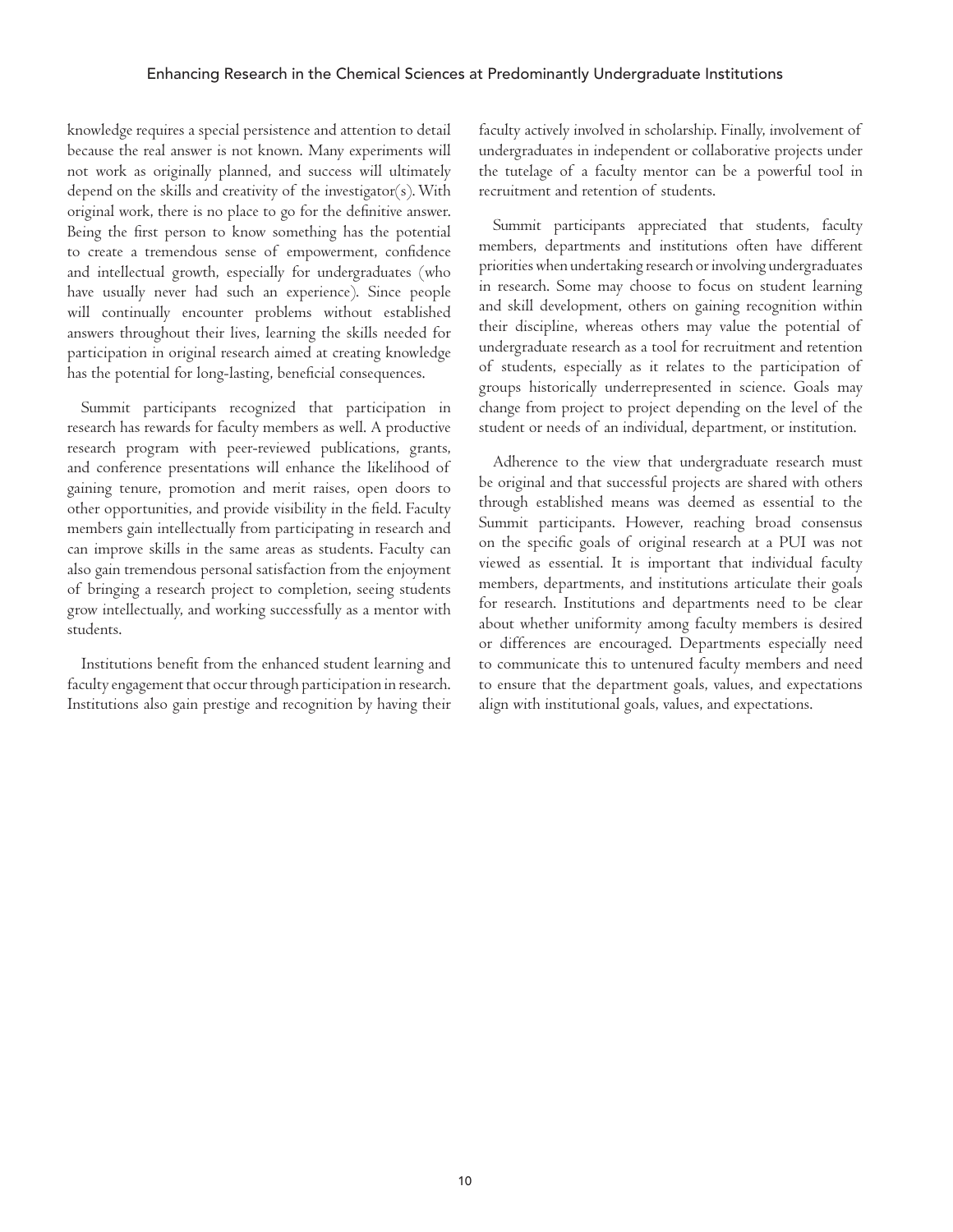## **Assessment of Undergraduate Research**

 $\rightarrow$ 

Iaims about the value of undergraduate research are lofty, but few well-designed research studies that have measured the benefits of undergraduate research are available. A recent review of the literature on research, assessment, and evaluation of undergraduate research concluded that there were only nine papers, reports, or conference proceedings in which the findings about undergraduate research are well-supported.<sup>10</sup>These include four formal research studies on the benefits to students of the undergraduate research experience, and five well-designed program evaluations, three of which were done by the Learning through Evaluation, Adaptation, and Dissemination (LEAD) Center at the University of Wisconsin-Madison. More often, papers and reports include descriptions of the benefits of undergraduate research without providing sufficient supporting evidence. These studies do not address deficiencies in the design or methodological descriptions of the assessment.

Participants at the Summit discussed several reasons why so few well-supported studies designed to assess the value of undergraduate research have been undertaken. One is that many faculty members involved in undergraduate research do not value the importance of or need for assessment. They see the learning that occurs on a one-on-one basis in their mentoring of students and do not appreciate the need to document the learning through an assessment instrument. Another is that most science faculty members who do research with undergraduates are not versed in designing valid assessment instruments. Furthermore, assessment tools for undergraduate research are not available for implementation on a broad scale. Faculty members may resent the time it takes to do assessment, which detracts from the time available to conduct research. Also, some faculty members may fear that assessment outcomes will create a source of outside control that diminishes the individual faculty member's autonomy over her or his relationship with undergraduate research collaborators. Summit participants agreed that research and

assessment are mutually interactive activities with each one helping to guide the other.

Despite the resistance of many individual faculty members toward assessment, the voices calling for assessment of undergraduate research are growing and Summit participants were in agreement that they should not be ignored. Participants generated several reasons why undergraduate research needs to be assessed. (1) Incorporating assessment into the overall scope of an undergraduate research program will lead to a better articulation of goals from the outset. By articulating the goals, participants will be more likely to alter practices to enhance the experience, and more likely to examine whether the goals may be broadened. (2) Assessment exercises will help identify more effective practices that can enhance the experience for everyone involved. (3) Some individuals either doubt the value of undergraduate research or are not aware of its value. Many of these individuals are in position to control policies and/or funding for institutions of higher learning. Anecdotal evidence may not persuade such individuals. (4) Outcomes from wellconstructed assessment studies will help make a stronger case for undergraduate research with college administrators, state and federal legislators, policy makers, and funding agencies that have the ability to support undergraduate research.

Because most science faculty members are not qualified and/or interested in designing and conducting assessment of undergraduate research, the risk is high that assessment activities will be undertaken by people versed in assessment but often not in science. People conducting the assessment may not have much experience with undergraduate research. Participants felt that it is imperative that science faculty who actively involve undergraduates in research become involved in assessment activities. Active researchers should help frame the questions, help develop a set of uniform criteria, and critically examine the outcomes of assessment studies. Assessment of undergraduate research in chemistry is going to be most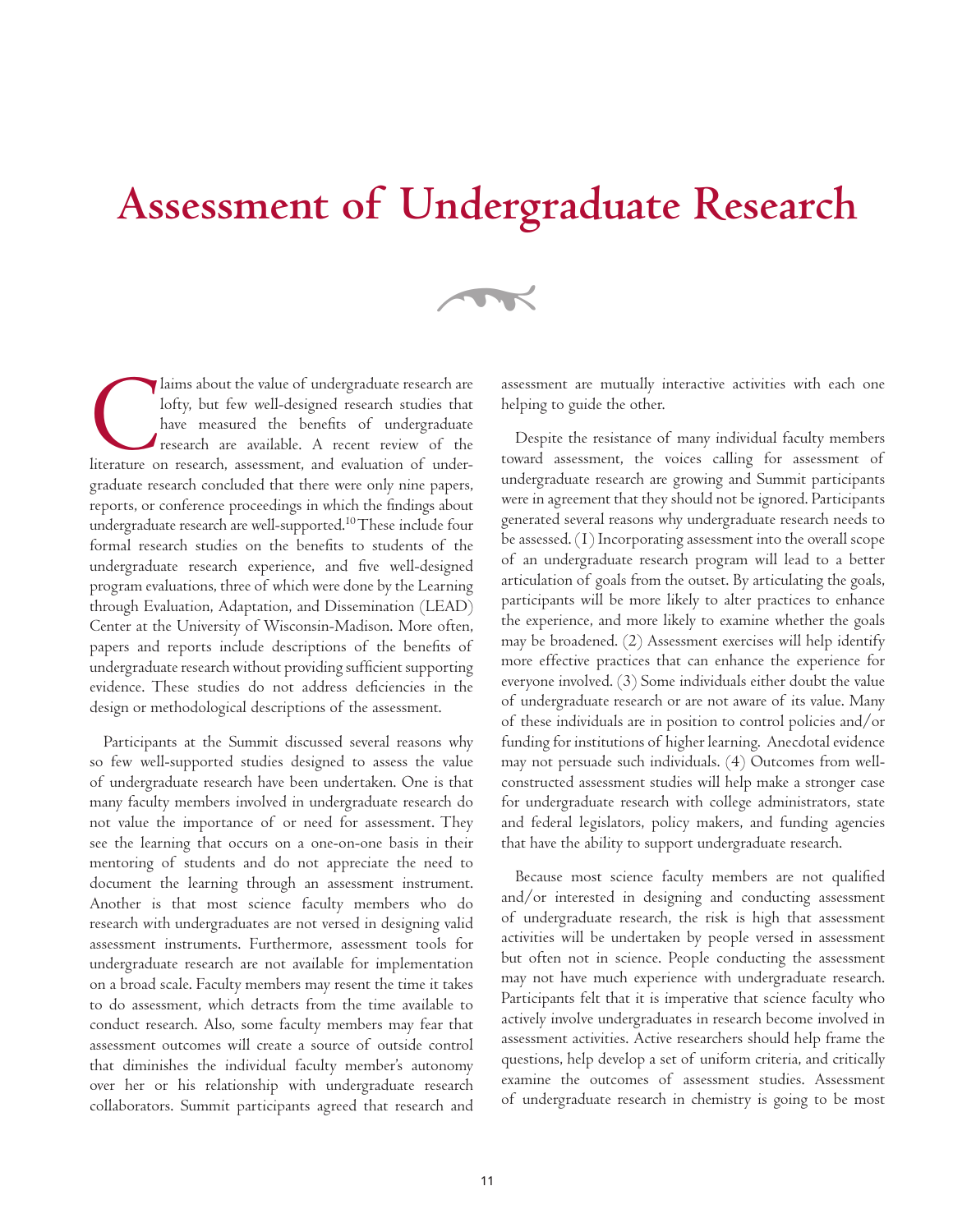effective if it is conducted as a partnership between chemical researchers, chemical educators, professional organizations, and assessment experts. Assessment exercises must be done in a way that evaluates the specific goals as they will differ from project-to-project and place-to-place. Thus, multifaceted assessment tools are needed to evaluate the variety of goals associated with undergraduate research.

### Summary of Assessment Activities to Date

Several papers and reports on undergraduate research begin to provide insights into its benefits to students, faculty, and institutions, and the program characteristics that lead to successful outcomes.

Students involved in research reported greater gains in research skills, greater productivity (as measured by papers and presentations) and stronger interest in research as a career choice than students in a control group. The research students were also accepted into and attended graduate programs rated higher in research productivity than the control group of undergraduates.<sup>11</sup>

Students asked to self-assess their level on a list of fourteen research skills before and after their research experience reported gains in all of the skills. The gains were stronger in skills such as oral communication or observing and collecting data, while only modest gains were reported in skills such as developing a research question and hypothesis, and designing a way to test the hypothesis.<sup>12</sup>

Another study examined the general intellectual gains students made during their research experience. This study categorized most college students as being in a transitional knowing stage, where knowledge is believed to be both certain and uncertain, and emphasis is placed on being able to understand and apply knowledge. About one-third of the undergraduate researchers moved from transitional to independent knowing, whereas none in a comparison group exhibited this shift. In the independent knowing stage, knowledge is believed to be uncertain and everyone has his or her own beliefs, and emphasis is placed on independent thinking.13

The Undergraduate Research Opportunities Program (UROP) at the University of Michigan increased student retention in college, but it is interesting to examine the details of the results. For first-year participants, white and Hispanic students showed no difference in retention rates compared to the control group, whereas African-American students showed improved retention, albeit not of statistical significance. For students participating in UROP as sophomores, all three

groups showed improved retention, with African-American students showing the strongest and statistically significant improvement. In particular, low-GPA African-American students appeared to benefit most strongly from the UROP program. $^{14}$ 

In an evaluation of UW-Madison's Summer Undergraduate Research Program, the LEAD Center found that the program was an effective tool for recruiting students to graduate school at  $U W^{15}$  Importantly, because the summer research program was aimed at minority students and students from institutions without research programs, it proved to be an effective way to recruit minority students to UW.

In an evaluation of the Spend a Summer with a Scientist program at Rice University, the LEAD evaluators clearly documented the effectiveness of the program with respect to the recruitment of minority undergraduates into graduate school and the retention of minority graduate students at Rice University.<sup>16</sup> More importantly, the evaluators were able to delineate the specific characteristics of the program that led to its success. These characteristics are described in a welldocumented list of essential elements, which might be used to replicate the program at other institutions. For example, students were asked about which parts of the program influenced their decision to attend or remain in graduate school. The top three responses were: interactions with the program director, being in the company of other minority students, and interactions with other students in the program.

An extensive alumni survey to study the impact of undergraduate research was conducted at the University of Delaware and found that undergraduate research participants reported greater enhancement of several important cognitive and personal skills.<sup>17</sup> They also reported higher satisfaction with their undergraduate education and higher rates of going to graduate school. It should be noted that the study does not account for the possibility that students who went on to graduate school may have been predisposed to participate in research as undergraduates.

While these studies consistently report positive aspects of undergraduate participation in research, they are limited in scope and require further replication under different circumstances before firm conclusions and truly effective practices can be identified and supported.

There are at least two significant studies underway to examine the nature and impact of the undergraduate research experience. The National Science Foundation (NSF) is sponsoring a study by SRI International to survey thousands of undergraduate student researchers as well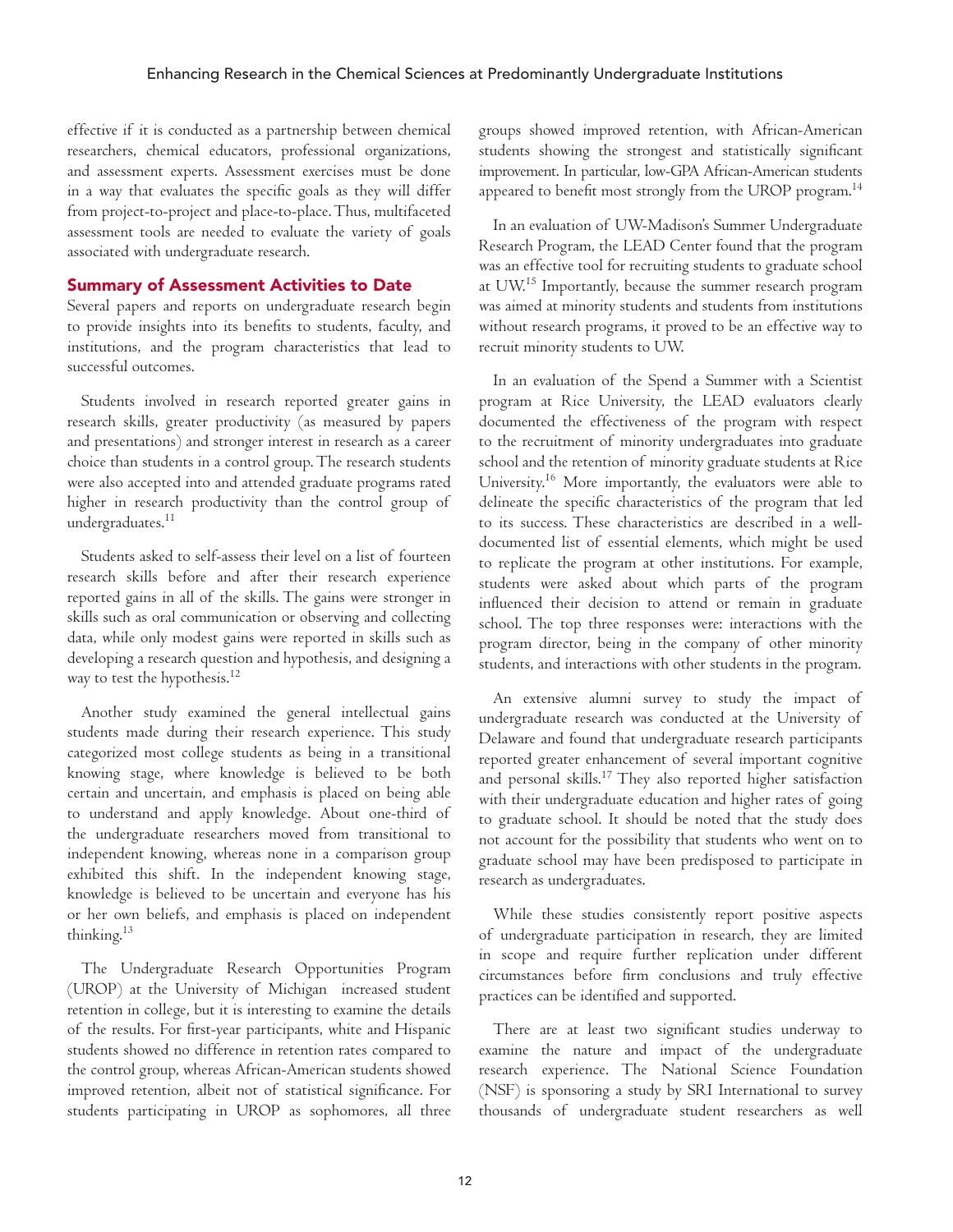as faculty members, postdoctoral associates, and graduate student mentors about their experiences with undergraduate research.18 There are additional study components planned, such as site visits and follow-up surveys. The objective of the study is to better understand the types of research experiences students have, why faculty and students choose to participate in undergraduate research, and how the experience influences the students' academic and career decisions. The study includes students and faculty who participated in Research Experiences for Undergraduate Site programs (REU), NSF-sponsored research centers, Research at Undergraduate Institutions awards, and others including the Louis Stokes Alliance for Minority Participation (LS-AMP), Tribal Colleges and Universities Program (TCUP), and Historically Black Colleges and Universities Undergraduate Program (HBCU-UP). The student survey included questions about factors in the decision to do research, activities during research, kinds of things learned (how to plan a research project, problem-solving skills, etc.), best and worst aspects of the research experience, and perceived effects of the research experience, including effect on academic major and career choices.

In a more limited study, Elaine Seymour, of the University of Colorado, and David Lopatto, of Grinnell College, are carrying out a study at four liberal arts colleges to "clarify and estimate the relative importance to students of the benefits of 'good' undergraduate research experience and the processes whereby these are achieved, in a sample of science disciplines and from the viewpoints of participating and non–participating undergraduates and faculty."10, 19 Student comments were "overwhelmingly positive" with 91% of student statements referring to gains they had made. The top two reported gains were described in the report as "personal/ professional gains" and "thinking and working like a scientist" gains. Within the personal/professional gains category, threequarters of the student statements referred to their increased confidence to "work as a scientist." The "thinking and working like a scientist" category included statements about gains in the ability to apply knowledge and skills, gains in understanding the scientific process and the process of research, and general gains in science knowledge and understanding.

### Future Assessment Needs

Summit participants advocated for assessment data that substantiates or refutes claims that undergraduate research provides a unique or unparalleled learning opportunity for students. Similarly, studies on undergraduate research or research by faculty members at PUIs should examine the potential benefits to faculty members and to the institution. Such studies may substantiate the value of having faculty

members who are active and productive researchers, and show whether or not this contributes to their effectiveness as mentors and classroom teachers. Participants believed that an additional outcome of such assessment studies would be the identification and dissemination of effective practices.

It is recommended that other data regarding the outcomes of undergraduate research and research at PUIs be gathered as well. The numbers of peer-reviewed publications from PUIs, the number of publications with undergraduate student coauthors, and the impact of these papers on the discipline as evidenced by citation studies are important metrics on the vitality of research at PUIs, especially if tracked over time. Information on the extent of participation by minority groups in undergraduate research, the effect of undergraduate research on retention, and the impact on career choices is needed.

A survey of graduate schools, professional schools, and industrial employers of chemists with bachelors degrees should be undertaken to determine what effect participation in undergraduate research has on their admittance or hiring processes. Every representative of a doctoral-granting institution or industry affiliated with the different phases of this project stated that participation in undergraduate research was either essential for admittance or hiring or was used as a filter to identify more desirable candidates. Irrespective of whether participation in undergraduate research actually leads to intellectual growth, if the employers of graduates with bachelor's degrees believe it does, then participation in research as an undergraduate is an important experience.

Participants expressed a desire that appropriate entities develop, identify, and disseminate multifaceted tools that can be broadly used for assessment of undergraduate research. Concern was expressed that some of the assessment methods currently being used or developed are too labor-, time-, and expertise-intensive to be broadly applicable in the hands of novices. Professional organizations such as the CUR are encouraged to identify assessment instruments that are shown to work and incorporate them into a "How To" manual on assessing undergraduate research. Federal funding agencies such as the NSF and the National Institutes of Health (NIH) need to help identify and disseminate assessment instruments and provide the opportunity for principal investigators of research grants to include funds to support assessment activities on undergraduate research.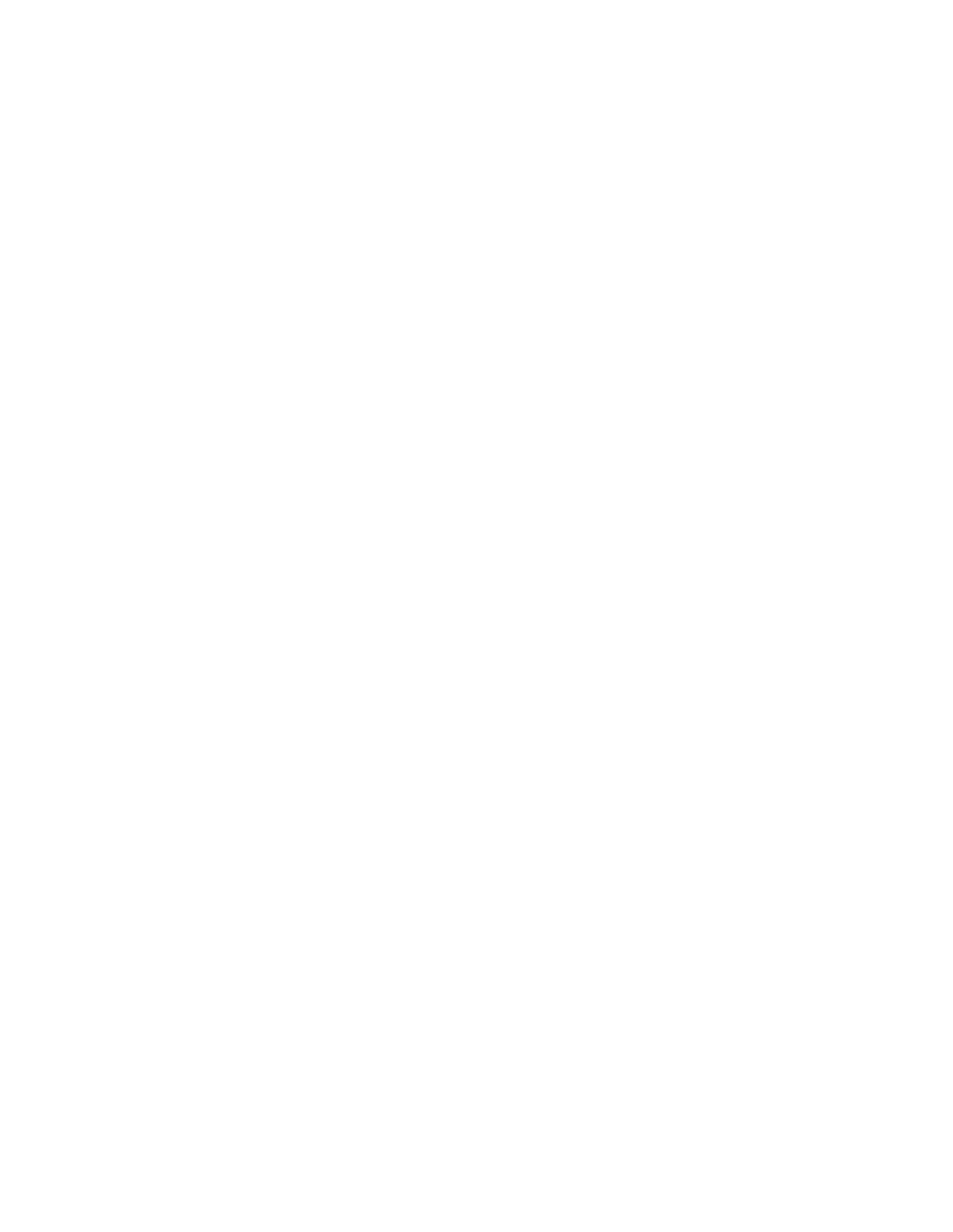# **Diversifying the Chemical Sciences**

 $\rightarrow$ 

The chemical community is still not fully diversified demographically despite a longstanding awareness of this issue. Strides have been made in the number of women receiving the bachelor's degree in chemistry (47% in 2000) demographically despite a longstanding awareness of this issue. Strides have been made in the number of women receiving the bachelor's degree in chemistry  $(31\% \text{ in } 2000)^{20}$  and especially so in the number continuing on to faculty positions at Ph.D.-granting institutions (12% of the total chemistry faculty at the 50 institutions that spent the most on chemical research in  $2000$ <sup>21</sup> There are groups in American society, notably African Americans (Bachelor, 6.1%; Ph.D., 1.7%), American Indians (Bachelor, 0.6%, Ph.D., 0.3%) and Hispanics (Bachelor, 5.4%; Ph.D., 2.3%), whose participation in the physical sciences is disproportionately low relative to their populations in the larger society. $22$ 

### The Value of Diversity

Participants at the Summit identified two significant reasons to value diversity within the chemical sciences. One involves future workforce needs. The demographics in the United States are changing such that minority groups underrepresented in chemistry are growing in the overall proportion of the population. In some areas of the country minority groups either have reached or will soon reach majority status. The 2000 Census confirmed that California joined New Mexico and Hawaii officially as "minority majority" states, and have a combined minority population in excess of 50%. Texas will soon follow.

Shirley Ann Jackson, President of Rensselaer Polytechnic Institute, reiterated the concern of labor economists and educators that we have a looming personnel crisis in American science and technology.<sup>23</sup> The United States educational system is not producing sufficient scientists and engineers to meet current or projected demand. A quarter of the current science and engineering work force is over 50 and will retire within the decade. The nation has been able to attract talented foreign workers from around the globe, but many factors mitigate against this being a sound future strategy. Improving

economies in several parts of the world, globalization's opening greater opportunities abroad for careers in science, and increased security consciousness of the United States after September 11, 2001, means that the ready availability of foreign talent can no longer be taken for granted. Dr. Jackson notes that the under-representation in science and technology is no longer merely a social problem or even a moral question. "It is now an economic and security requirement—and has become a national imperative."

A second reason is the additional perspective that will be brought to the chemical sciences through a more diverse work force. Chemistry progresses in proportion to the quality and novelty of the research questions posed by its practitioners, and the creative effort expended in answering these. Participants noted that our worldview: our life history and circumstances, including gender, ethnicity, and social class influences the research questions we ask. Individual human uniqueness allows each one of us to frame research questions—and the answers to them—from different perspectives. A better understanding of molecular phenomena is gained by having many chemists form and answer chemical questions from various perspectives, and subject these questions to experimental verification and reproduction.

Experimental data exist on the value of diversity to the research enterprise. Kevin Dunbar, while at McGill University (now at Dartmouth) reported that the social composition of the research group may influence conceptual change. $^{24}$ Two laboratories, one with a group of people from different backgrounds; the second with all members from the same background, faced the same type of research problems. The lab with members from the same background attempted to solve the problems using brute force experimentation whereas the lab with people from more diverse backgrounds solved the problems using analogies. The lab with the diverse background that made use of analogies solved problems faster than the more homogeneous lab.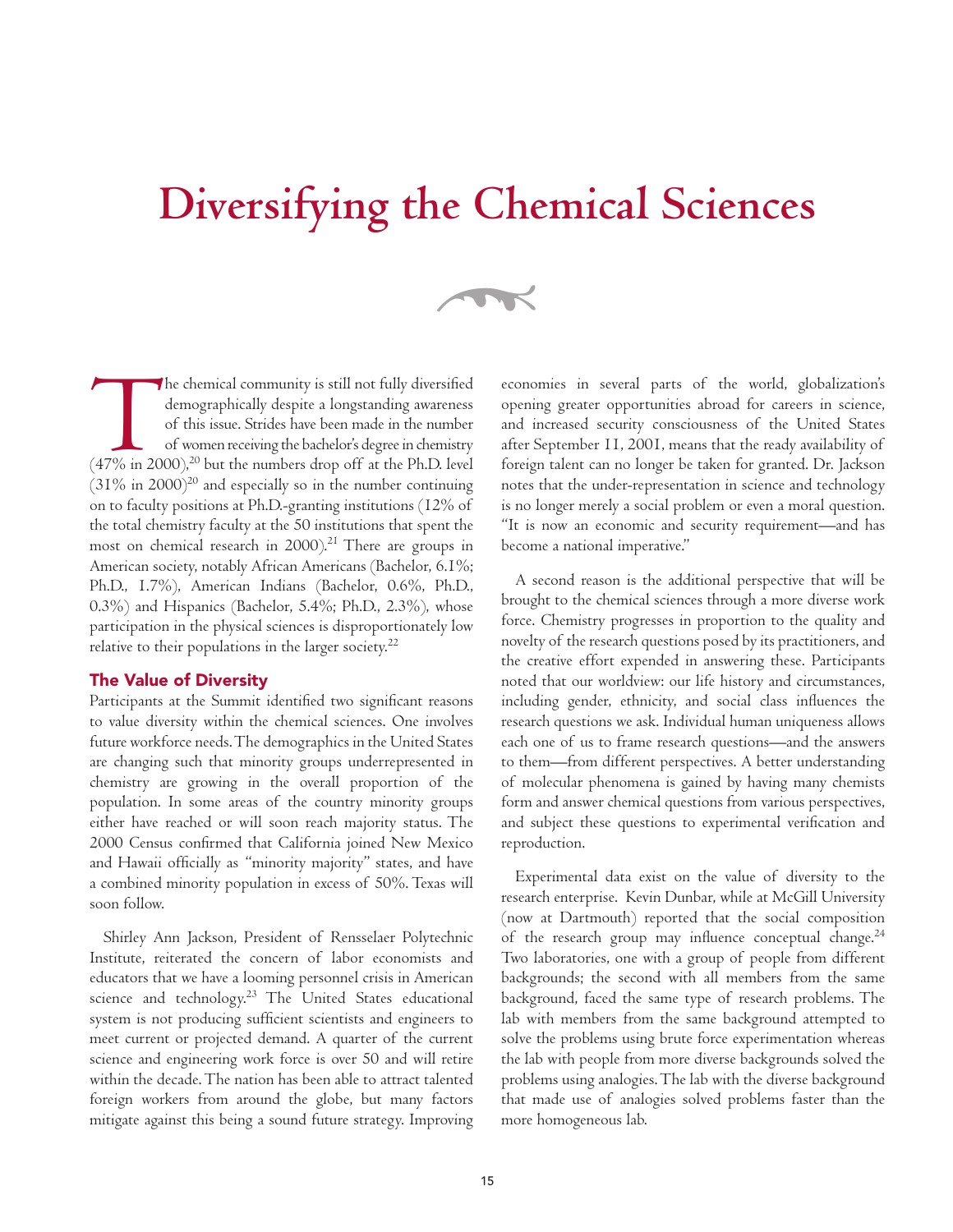Training and education are required for, but do not necessarily translate into, participation.<sup>25</sup> For almost two decades about one-third of chemistry graduate students have been women, yet these gains have not been reflected in commensurate participation of women in chemistry faculty positions at major research universities and in top positions in chemical industry. Yet, chemistry will be somewhat different and richer when a greater number of women chemists are in leadership positions in academia and industry because of the different experiences and perspectives they will bring with them.

### Initiatives to Improve the Diversity of the Chemical Sciences

Federal agencies, primarily NIH and NSF, whose missions include development of a scientific workforce, have established programs to create a diverse workforce in industrial and academic science, and these have seen real, although limited, success. Though significant, participants noted that these efforts have been small parts of agency activities (for example NIH programs targeting minority participation have generally been less than 1-2% of overall NIH budgets over the past 30 years). The American Chemical Society (ACS) is paying more attention to the low participation by minority group members in the sciences and has become a major player in encouraging the participation of minority group members in chemical sciences careers through its educational programs, through Project SEED,<sup>26</sup> and through its ACS Scholars Program,<sup>27</sup> a commitment of several million dollars in undergraduate scholarships.

Participants believed that diversification of the chemical sciences needs to be an important concern for all institutions and chemistry departments, not just minority-serving institutions. Everyone in chemistry must appreciate the value diversity brings to the discipline and work to improve the situation. Diversification of science must be embedded as a core value in a department and institution's mission and not viewed as an add-on. Participants voiced their concern that diversification of chemistry will not happen on its own, and without a concerted effort, will occur at too slow a pace relative to the change in demographics that are projected.

Diversification of the chemistry community will require an unprecedented level of outreach and partnerships. PUIs must be active participants in these alliances. Members of minority groups are choosing not to study chemistry through to the point of obtaining bachelors and higher degrees. This leakage from the pipeline occurs at all stages, from elementary school on through college. Institutions, departments, and individuals will need to partner with K-12 schools, two-year, and community colleges. Data from the NSF show that 44% of college students are enrolled in two-year colleges, although the proportion of students who actually receive two-year degrees is disappointingly low. Only 24% of those who began at a two-year college in the 1989/90 school year had received an associate's or higher degree by 1994. Only 13% of the associate's degrees were in science and engineering fields. $^{28}$ Higher percentages of black (46.2%), Hispanic (54.3%), and Native American (51.5%) students are enrolled in two-year institutions. Participants in the Summit felt that institutions, departments, and individual faculty members must foster connections between four-year and two-year institutions and that funding agencies must enhance their programs to support these partnerships. Programs such as the NIH Bridges to the Baccalaureate,<sup>29</sup> NSF Alliances for Minority Participation,<sup>30</sup> and the NSF Chemistry Division's new Undergraduate Research Centers program<sup>31</sup> are invaluable but need to be expanded. Existing college/K-12 and college/community college partnerships have improved minority participation in science and chemistry. More of these efforts are needed among PUIs. Funding agencies also need to augment and better advertise the availability of supplemental funds for ongoing projects that identify opportunities to increase diversity.

The NSF Research Experiences for Undergraduates Site Program (REU) has additional potential to foster minority participation in science.<sup>32</sup> Participants noted that many deserving applications to the REU site program are not funded. More funds should be allocated to the REU site program. Participants at the Summit also felt that documented plans for recruiting minority students to REU sites should be emphasized when evaluating proposals. REU sites should primarily provide research opportunities to students who would not otherwise have the chance to participate in undergraduate research. It is also recommended that the definition of what it means to be a "site" in the REU program be broadened to promote partnerships designed to enhance minority participation in science. Current REU sites mostly bring students to a central facility and little goes back to the student's home institution. At the time of this report, only one dispersed site is currently funded in chemistry. There are two programs with international connections and a limited number of other sites that involve more than one institution. Broadening the definition of a site to promote more equitable partnerships has the potential to create undergraduate research infrastructure and capacity at a wider variety of institutions, especially many of the smaller PUIs, and to increase the diversity of those participating in chemistry. Longer-range collaborations are possible in today's world of electronic communication. Sites no longer need to be limited by geographic proximity. Participants at the Summit encourage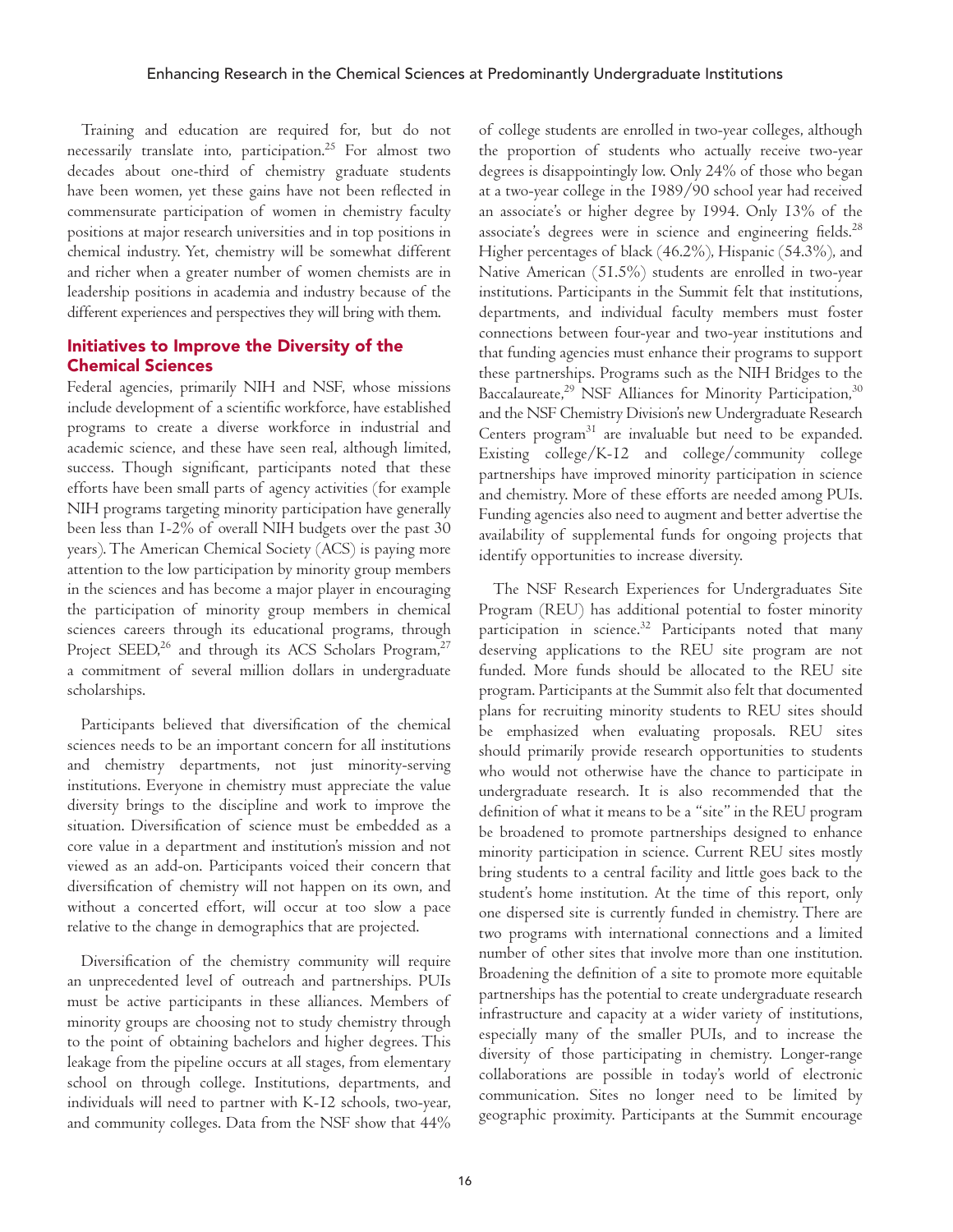other funding agencies to develop programs similar to the REU site program.

The desirability of incorporating aspects of diversifying chemistry into a broader range of proposals was noted. The concern was voiced that many funding programs have no consequences for the principal investigator who does not address issues of diversity. Investigators who demonstrate inclusiveness through who they involve in research should be rewarded in the review process. Participants felt that the increasing emphasis of the "broader impact" criterion by NSF has the potential to facilitate diversification of science, provided it is rigorously applied in the review and award process.

There was recognition of how the development of a research-supportive curriculum, the components of which are described later in the report, can favorably impact a department's ability to recruit and retain underrepresented groups in chemistry. Involvement of high school students, rising first-year college students, and undergraduates in research has considerable potential for diversifying the chemical sciences. Involvement in research earlier in a student's undergraduate studies has been shown to improve retention of minority groups in science.<sup>14</sup> Other studies have shown that retention of all students, but especially minority and women students, improves significantly when they form academic and social connections.<sup>33, 34, 35, 36</sup> The cooperative group activities that characterize many investigative laboratory experiments will connect minority and women students to other students in an academic setting. The closer interaction of a faculty member that often occurs in investigative and problem-based activities as well as research will aid retention. Studies have shown that the "chilly climate" that many women and minority students experience is improved through cooperative forms of learning.<sup>37, 38, 39, 40</sup> These studies show that little things matter when addressing issues of diversity. The language and styles used in courses and laboratories can influence a student's impression of whether chemistry is a welcoming discipline.

The *National Survey of Student Engagement 2000 Report* describes five national benchmarks of effective educational practice developed from extensive survey data and research literature on factors that impact student persistence or retention.<sup>41</sup> Undergraduate research contributes positively to four of these benchmarks by providing "academic challenge" and "enriching educational experiences," and leading to opportunities for "active and collaborative learning" and "student interactions with faculty mentors." Summit participants noted how research opportunities allow students to do and appreciate real science and become acculturated to the vigor and vitality that can exist within a science research laboratory or community.

Participation in research enables students to develop a cohort of peers with a shared experience, and brings students closer to faculty mentors who can serve as role models and provide guidance. Students, especially early in their studies, are drawn toward culturally relevant work so programs must strive to develop research projects that particularly interest high school, rising freshman, and first-year minority students.

Many students rely on jobs for living and college expenses. Participants felt that funding sources needed to adequately support stipends for student participants. This would decrease their reliance on other jobs and allow them to devote more time to their research and academic pursuits. Programs that involve minority students at the earliest stages of their development must be carefully structured to increase the likelihood of success. Programs involving students early in their undergraduate studies are less likely to be productive in traditional measures of research productivity (e.g., publications). Programs that have students from minority or other underrepresented groups conduct research early in their studies must enable them to continue research during their entire undergraduate career. Grant programs must recognize that a commitment to the entire career of the student is necessary. To be successful, undergraduate research must occur at more types of institutions, faculty should consider using a more team-oriented approach with younger students who are less prepared for an independent project, and faculty within a department should consider more shared mentoring and collaborative arrangements.

Finally, participants expressed the need for institutions and departments to make a genuine commitment to hiring and admitting a more diverse set of applicants. Doctoral-granting institutions will need to expand the pool of institutions from which they recruit and accept students. Departments will need to expand the prioritization of credentials that are used to rank applicants for faculty positions, recognizing that diversification offers the value of different perspectives. Chemistry departments should also consider the needs of diversification over the needs of coverage of sub-disciplinary areas. Advertising more broadly on disciplinary grounds is likely to result in a more diverse applicant pool.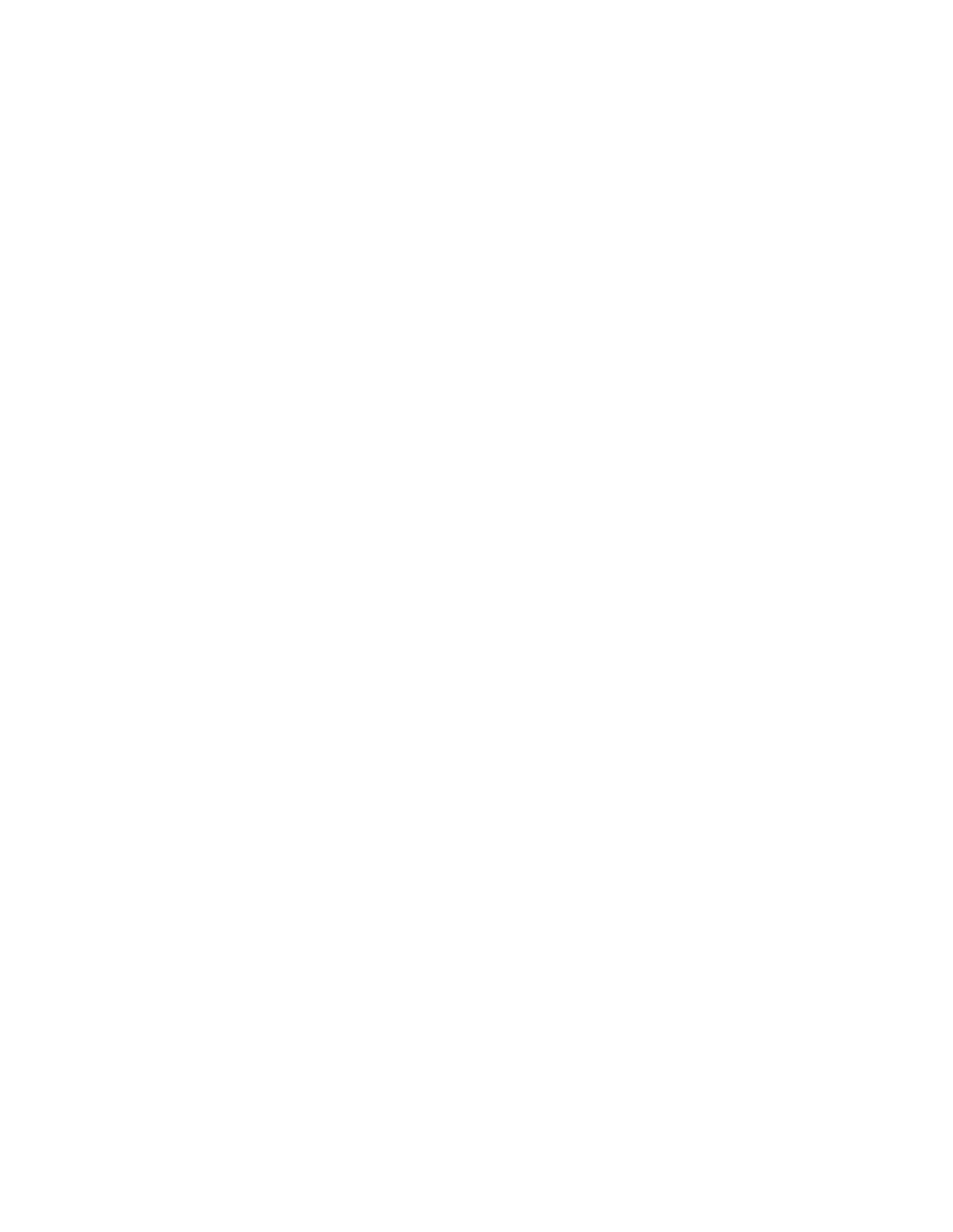## **A Research-Supportive Curriculum**

 $\rightarrow$ 

articipants agreed that chemistry departments have<br>almost complete control over their curriculum, and<br>can create a curriculum that is supportive of research.<br>A research-supportive curriculum will have two<br>overarching compo articipants agreed that chemistry departments have almost complete control over their curriculum, and can create a curriculum that is supportive of research. A research-supportive curriculum will have two the skills that are needed for successful participation in an independent research project. The other is a structure that facilitates student participation in research by allowing time and offering credit for undertaking research. A researchsupportive curriculum will necessitate giving up some other requirements in the major. Adding a required research project to a packed schedule of instructional courses and laboratories will diminish the gains that can occur through research.

### The American Chemical Society Committee on Professional Training Guidelines

Chemistry is unusual within undergraduate disciplines in having a rigorous approval process administered by the American Chemical Society  $(ACS)^{42}$  In the past, it was reasonable for a department to feel constrained by the expectations put forward by the Committee on Professional Training (CPT) of the ACS, and reasonable to believe that these expectations hindered the development of a research-supportive curriculum. Participants at the Summit felt that such a criticism of the CPT guidelines is no longer justified. The CPT guidelines now embrace research as a valued part of an undergraduate curriculum in chemistry. For example, the ACS-CPT guidelines state, "undergraduate research can integrate the components of the core curriculum into a unified picture and help undergraduates acquire a spirit of inquiry, independence, sound judgment, and persistence." Furthermore, "the Committee strongly endorses undergraduate research as one of the potentially most rewarding aspects of the undergraduate experience."<sup>43</sup>

The CPT guidelines are now written in a manner that gives a department considerable flexibility in designing an undergraduate curriculum, although departments will need to explain their curriculum and justify how it satisfies the

general expectations of a rigorous undergraduate chemistry education.

Unfortunately, examples of non-standard, researchsupportive chemistry curricula are rarely described in the published literature.<sup>44</sup> It is more common to have publications that describe the changes to an individual course or laboratory experiment. Participants felt that the ACS-CPT, which learns of non-traditional, research-supportive curricula through its certification efforts, could help members of the chemistry community by cataloging and disseminating these models through its web site.

### Components of a Research-Supportive Curriculum

Summit participants believed that the quality of undergraduate science education will be enhanced if students are exposed earlier in the curriculum to experiences directed at developing critical research skills that include and go beyond the technical laboratory experience. These curricular components should enable students to achieve the following objectives:

- Search, read and evaluate the chemical literature;
- Articulate a concise, approachable research question and its context;
- Design and execute experimental approaches to a research question employing appropriate instrumentation and techniques;
- Critically interpret the data obtained through their experiments and utilize it in an iterative manner to devise new experiments;
- Solve problems as they arise during the execution of an investigation;
- Appreciate ethical, environmental and safety issues associated with laboratory experimentation;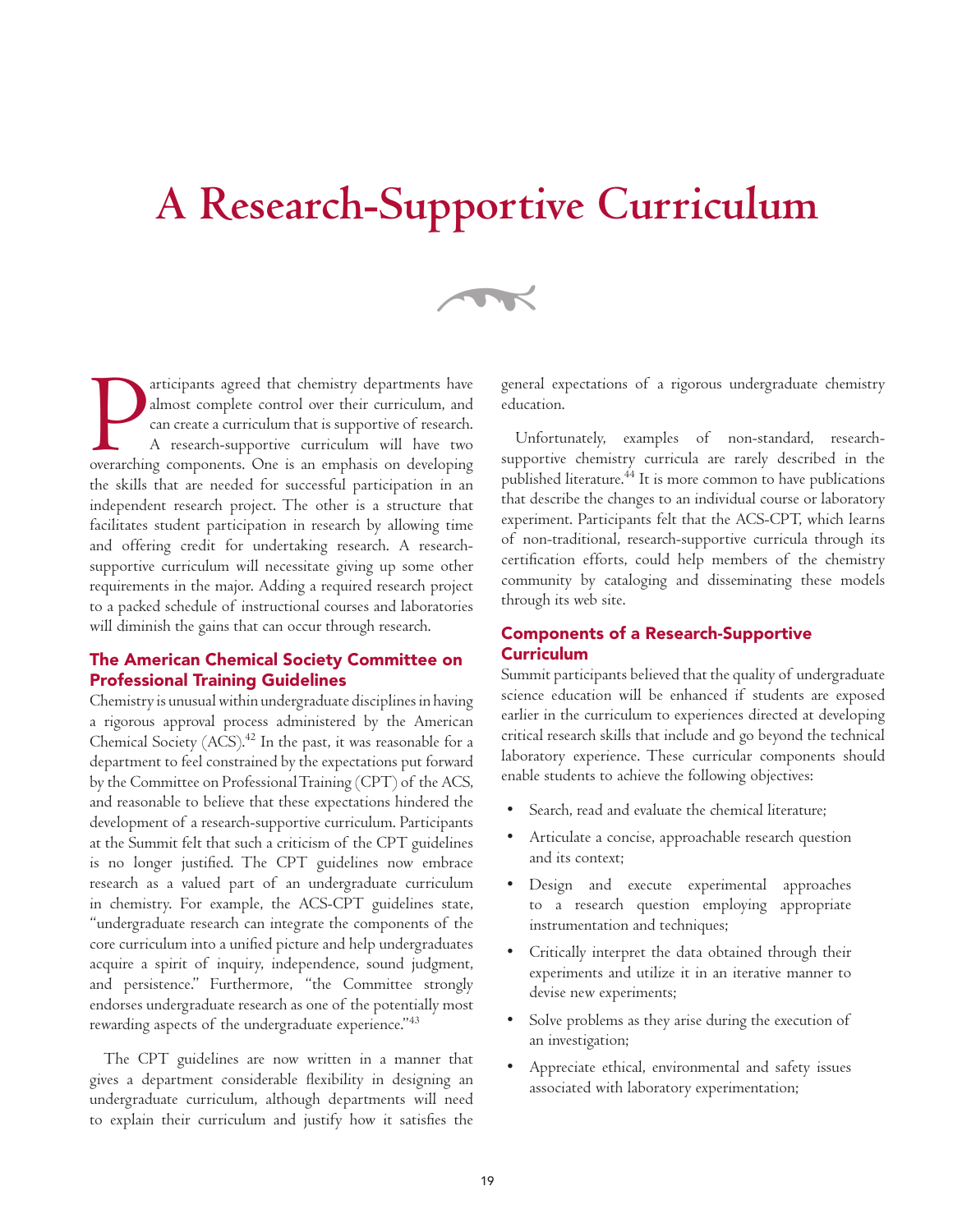- Collect, assess and communicate experimental data and scientific information; and
- Communicate clearly the nature of the research and its significance.

Participants expressed the view that it is not enough to try to develop these skills by involving students in research activities toward the end of their undergraduate education. Instead, it is the purposeful integration of the specific components and activities associated with successful independent research throughout their undergraduate experience that can help cultivate the skills and attitudes necessary to prepare students for successful research experiences. Lecture and laboratory courses should be designed to introduce, refine, and reinforce a range of skills required for research. Students need to undertake laboratory investigations where answers are not known and in which they have to make decisions and solve problems. Students educated in a research-supportive curriculum will have more productive capstone experiences that, if done in collaboration with a faculty member, will result in greater faculty productivity as well.

Important curricular discussions related to pedagogical strategies and the on-going struggle to balance process and content in the curriculum continue to be invigorating and innovative. A rich and exciting literature exists that details creative pedagogical strategies and objectives for problem-based learning and inquiry-based labs. Such teaching and learning methods can be included at both the individual course level as well as throughout a curricular program. Such initiatives enable motivated educators to move beyond a teaching model which has students a) passively listen and watch lectures and b) execute laboratory exercises in a model better characterized as self-demonstration than actual experimentation. Participants believed that scientific investigations should start in the first year of a student's study in chemistry and continue throughout the curriculum. A common benefit associated with the newer teaching strategies is that they afford students and faculty the opportunity to engage in the lively discourse that illustrates the vitality and dynamic nature of our discipline and the type of discourse they will likely encounter in the research lab. A research-supportive curriculum can also facilitate an examination of how a person's social and cultural context can influence their interests and the type of work they choose to investigate.

### Creating the Time for and Encouraging Research

Summit participants provided examples of ways in which departments have adopted a variety of strategies for creating research space within the seemingly rigid chemistry curriculum. The traditional approach has been a system in which almost every course has an associated laboratory. Departments should examine whether this is really necessary if research opportunities are substituted instead. For example, some departments have eliminated the laboratory components of all senior level courses, thereby enabling seniors to focus on their capstone research project. Others have combined the upper-level lab experiences into a joint laboratory, typically offered in the junior year, in which students focus on advanced techniques, instrumentation, and experimental design. In some instances, departments have formally separated the laboratory components from all individual courses to emphasize the critical and distinct role that experimentation and laboratory work plays in science. Some have reduced the vertical and restrictive aspects of the chemistry curriculum and expanded the number of options available to students. In general, a research-supportive curriculum will encourage more electives and have fewer requirements. Reducing the number of laboratories with courses and replacing them with integrated, investigative offerings may free up faculty time for research or facilitate faculty-student research collaborations.

It is possible to have students in instructional laboratories associated with courses undertake actual components of a faculty member's original research project. Another possibility is to have students do a rotation through faculty members' research projects during the sophomore or junior year as an alternative to instructional laboratories associated with courses.

Participants recommended that departments encourage students to do research for credit in earlier years, and require research in the senior year if the numbers permit. As evidenced by the most recent ACS data, most chemistry departments at PUIs graduate a fairly small number of majors,<sup>45</sup> which suggests that most chemistry departments at PUIs could require research for the major. One resistance to requiring research is the belief that only the best students ought to get to do research. This thinking not only sells students short, but denies those students who have not done as well in classes the opportunity to benefit from the type of learning that can occur through participation in research.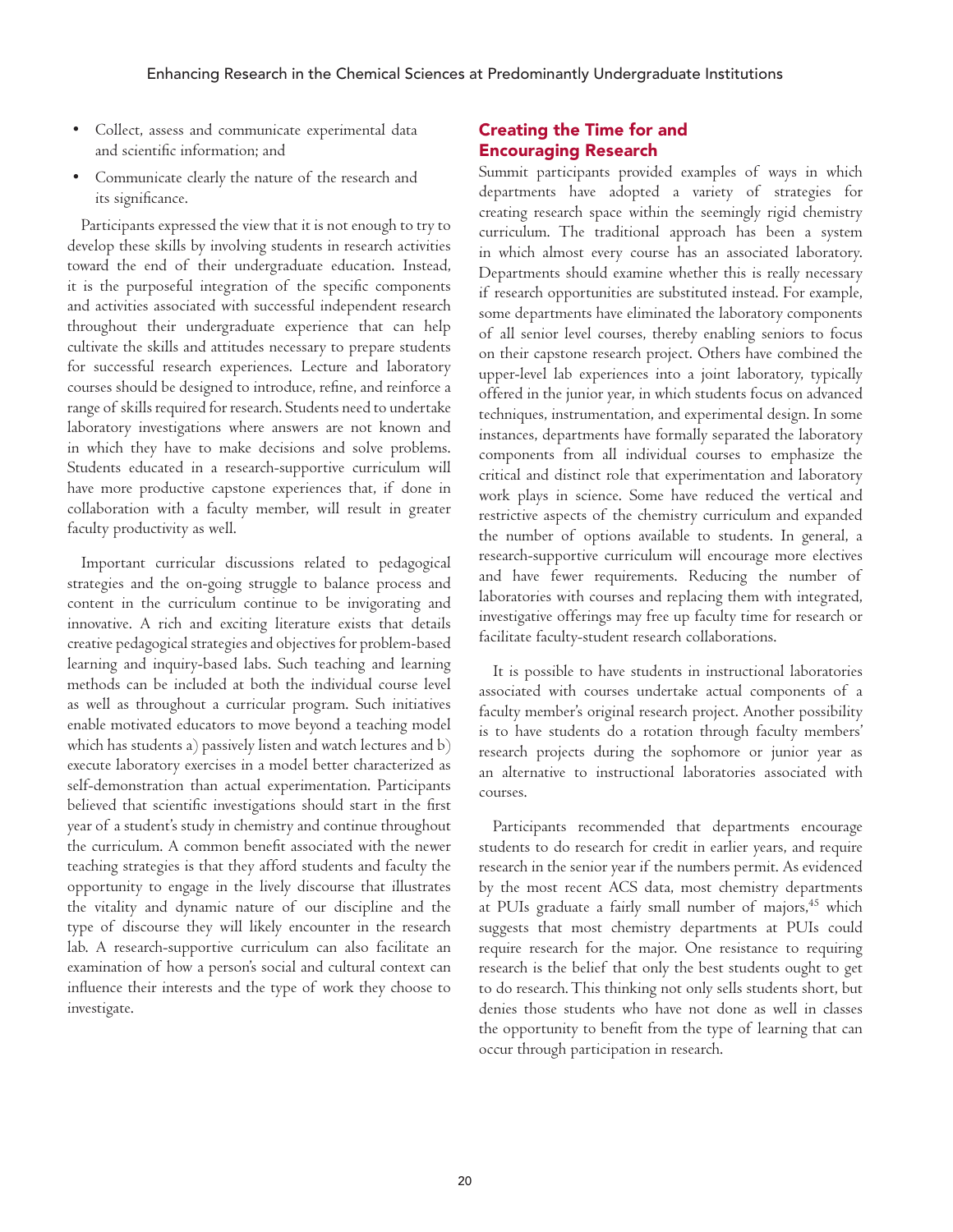## **Partnerships and Collaborations**



### Why Become Involved in Partnerships and Collaborations?

Participants at the Summit recognized that conducting and maintaining a productive research program at a PUI is challenging given the numerous constraints on faculty time, money, equipment, specialized methodologies, personnel, and research space. $46, 47, 48$  These challenges are often cited by faculty at PUIs as reasons for preventing them from keeping current through the literature $47$  and from generating new research ideas, particularly ones that are interdisciplinary in nature.46, 47, 48 Many PUIs may have such poor infrastructure or support mechanisms in place that collaborations often represent the most viable mechanism for initiating a research program. A closely related problem is the need for a chemistry department at a PUI to cover the breadth of a discipline with a small faculty. It can be difficult at a PUI to find a colleague who is able to participate in detailed discussions concerning recent advances in a particular research area. Finally, the nature of scientific investigation today is such that many problems cannot be solved through the single-investigator model. The complexity of many projects necessitates a multi-disciplinary and multi-investigator approach.

Collaborations within and between institutions provide faculty members with an opportunity to interact with a wide range of scientists with complementary interests, and colleagues with which to discuss their fields of research. Collaborations usually arise out of a desire to do improved science, but can also lead to joint proposals and funding. Participants voiced the opinion that, in many ways, colleagues at PUIs are positioned to develop unique interdisciplinary interactions. With smaller faculties and departments it is often easier for scientists to interact with colleagues from other science, social science, and humanities departments. These interactions have the potential to foster collaborative projects of unusual scope. Collaborations can also have a significant impact on diversity at institutions, allowing students and faculty to interact with a broader cultural, ethnic, and gender base of scientists. Such interactions will likely lead to the development of new and stimulating research ideas.

### The Benefits of Successful Collaborations

Successful collaborations arise only from projects that are of deep interest to all parties and address the needs of everyone concerned. Collaborations must not be viewed as service from doctoral institutions or other laboratories to PUIs, but as mechanisms for reaching goals of mutual interest. Furthermore, each party must make a unique and significant contribution to the collaboration. The benefits of a fruitful collaboration include the following:

- Collaborations promote the generation of new ideas, especially for multidisciplinary projects, such as biochemistry and chemical biology, nanoscience, material science, environmental science, and others. A lack of good or current ideas is often the biggest impediment to faculty members at PUIs staying active in externally funded research.
- Collaborations can enable faculty members to stay abreast of and respond to the rapid changes occurring in certain fields. Collaborative projects offer a way to bring research-dormant individuals back into productive research projects.
- Collaborations can provide experienced researchers to mentor beginning investigators.
- Collaborations raise the level of research productivity, as measured by the number of scholarly publications and professional presentations. This serves as a highly successful technique for combating faculty disenfranchisement from mainstream research.<sup>49</sup>
- Collaborations permit access to state-of-the art instrumentation, as well as specialized methodology, glassware, and other equipment.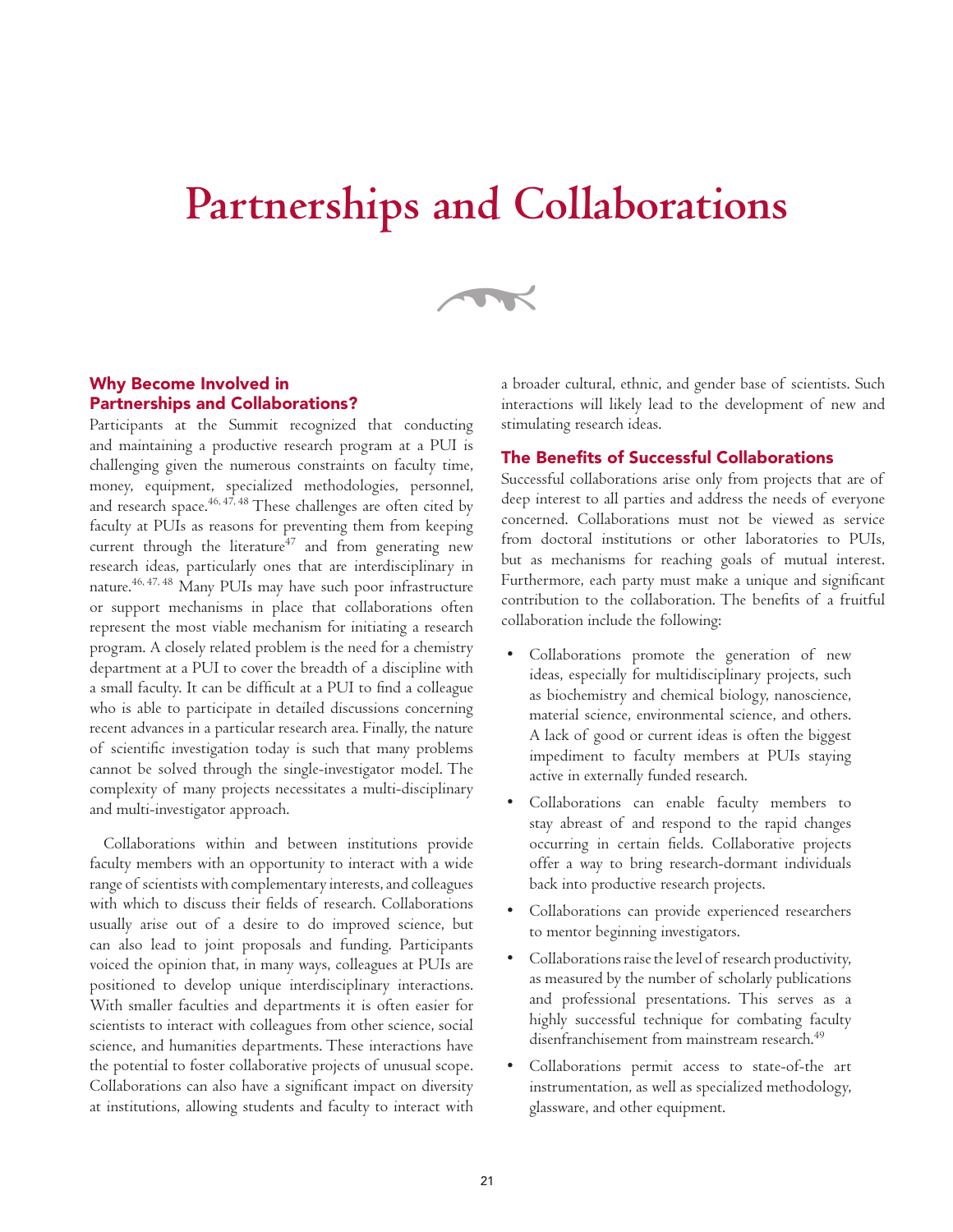- Collaborations encourage interactions with a broader range of highly trained personnel with more diverse backgrounds and interests. They provide the opportunity for faculty and students at PUIs to work with graduate students, postdoctoral fellows, resident scientists, technicians, and others. The shared goals and experiences are likely to generate enthusiasm for the research and the externally imposed accountability fosters high quality work.
- Collaborations can facilitate a sustained and continuous involvement in research. Maintaining continuity within an undergraduate research program is often difficult with such a frequent turnover of student collaborators.

### Opportunities to Collaborate

Opportunities for faculty at PUIs to develop collaborations are vast and diverse, and participants at the Summit provided a range of examples of successful collaborations from their own personal experiences. In addition to collaboration with doctoral institutions, some faculty members at PUIs have forged collaborations with government or industrial research laboratories. Many government facilities have active programs for supporting faculty and their students during the summer as well as sabbatical leave opportunities for faculty. Similar programs also exist in the laboratories of some of the major chemical, pharmaceutical and biotechnology companies. Regional companies may also be interested in supporting summer projects for faculty and faculty/student teams, either in company facilities or at the faculty member's institution. Public institutions may want to pay particular attention to developing collaborations with industries in the region. State legislators are concerned about economic development and the creation of new jobs. Academic-industrial partnerships and the ability of academic institutions to serve as the catalysts for the development of new companies or new products within a company, especially in "high-tech" fields, may generate economic development funds for buildings and equipment that would not otherwise be available.

Numerous reasons were generated for why outside laboratories are interested in collaborating with faculty members from PUIs. While the most obvious is for the recruitment of talented students into graduate programs or company workforces, this may not be the only, or even the most important reason. Faculty members from PUIs possess valuable technical skills that may not be available at collaborating institutions. Companies sometimes seek investigators for significant research topics that are of interest, but are not crucial to a core mission. Thus the company may be unwilling to devote its own personnel to the problem. Furthermore, chemistry departments at PUIs may have certain instrumentation that the collaborating laboratory may be unwilling to purchase or support, but does occasionally require. Finally, some of these laboratories are interested in collaborating with faculty members at PUIs to enhance their visibility in the community and to provide outreach activities for targeted students and institutions.

It was noted that faculty members at PUIs are also finding ways to interact and collaborate with colleagues at their own or other PUIs. Particularly valuable are collaborations involving faculty members from four-year institutions and community colleges (CCs). As already noted, CCs educate a large proportion of college students. Partnerships with CCs provide the potential for recruitment of talented students to complete four-year degrees at PUIs. Partnerships and collaborative activities with CCs will be essential in efforts to increase diversity within the chemical community, and increase the nation's capacity for providing undergraduate research experiences.

### Potential Pitfalls of Collaborations

Even though there are enormous benefits in developing research programs at PUIs through collaboration, Summit participants acknowledged that there are potential pitfalls as well.

While an effective way to begin a collaboration may involve having the faculty member from a PUI or two-year institution conduct research in their collaborator's laboratory, such an arrangement will not enhance an individual's independent scholarship in the long run. In addition, this arrangement lessens the impact on students and the research infrastructure at the PUI. Faculty members at PUIs should strive to establish their own productive and independent research programs. While there will certainly be situations where faculty members from PUIs will wish to spend time in their collaborators' laboratories to learn new techniques or to access specialized equipment, it is healthier to the long-term interaction if everyone involved brings a unique and valued contribution to the collaboration, such that the collaboration represents an equitable partnership. Both sides must benefit intellectually and scientifically from the collaboration. Collaborations must serve to increase the capacity to involve students from PUIs in original research experiences.

It is imperative that the collaboration eventually result in refereed publications. This is of particular concern in industrial collaborations, where publication in the open literature is rarely a priority. A publication record is an important factor for securing future research funding, and a lack of publications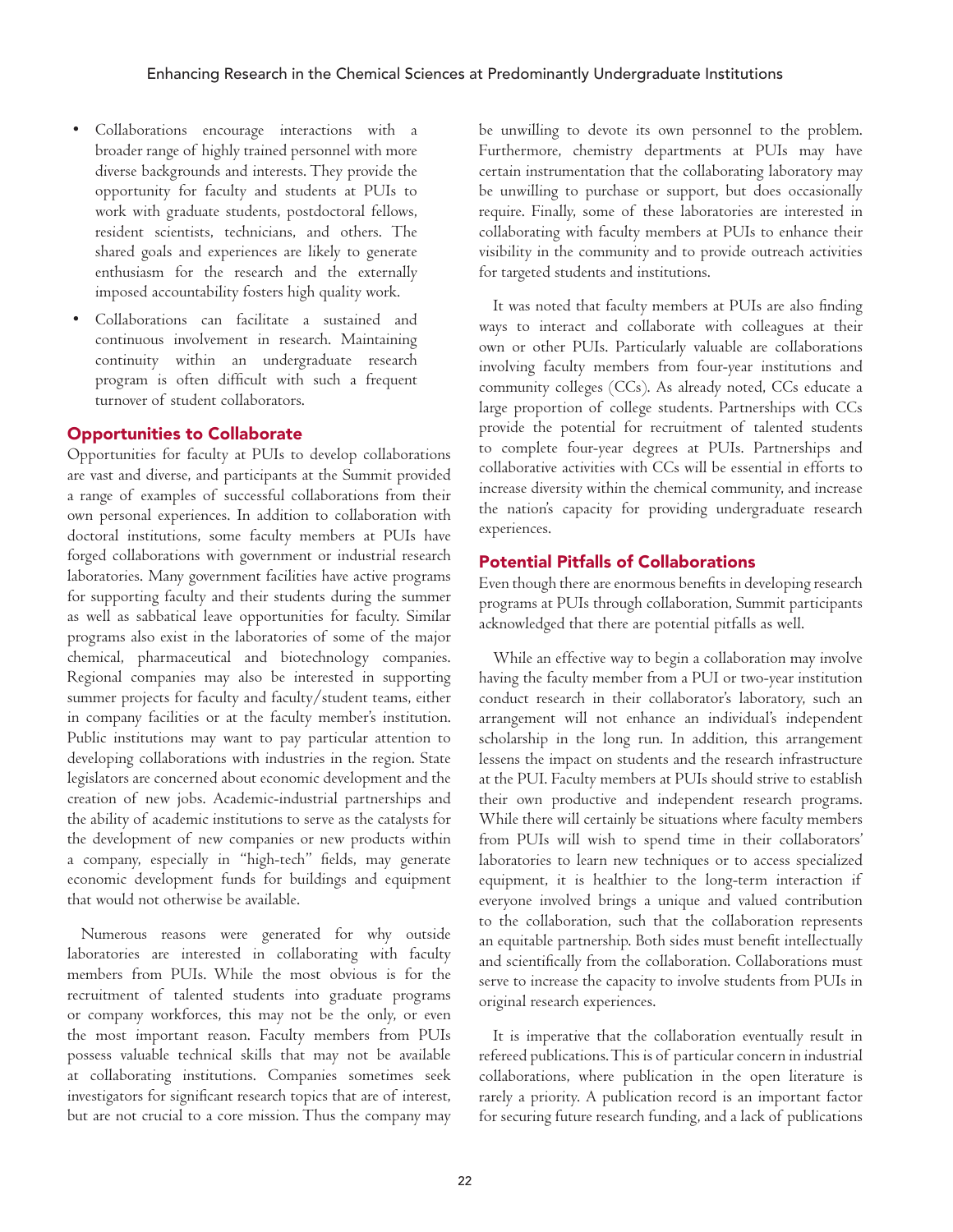will compromise the long-term success of the faculty member, the institution and even participating student coworkers.

Participants were especially concerned that faculty reward systems within departments and institutions recognize the value of collaborative projects, and appreciate that collaborative projects are increasingly the norm in science. The complexity of many problems makes it essential that a team of investigators with different areas of expertise and resources work together to undertake research. At the same time, participants noted that it is incumbent upon individual faculty members, especially if untenured, to demonstrate or explain the scope and importance of their contributions to the collaboration, since involvement in collaborative work does not eliminate the expectation that a faculty member from a PUI make significant intellectual contributions to the project.

Some collaborations and partnerships will require a considerable amount of administrative oversight. One-on-one collaborations between individual laboratories may be easy to implement. Collaborations or partnerships that bring in groups of individuals or support a wide variety of flexible opportunities will require administrative support. The need for the institution or grant that funds the program to provide appropriate levels of support for administrative responsibilities was noted.

### Starting a Collaboration

As exemplified by Summit participants, starting a collaborative project is not that difficult for a faculty member at a PUI since many investigators are receptive to the benefits of collaborations. Faculty members must identify what they have to offer to a potential collaborator. A phone call, email message, or letter of introduction may well be sufficient to generate interest and lead to further discussion. Some Summit participants noted how creating a web site that described their scientific expertise resulted in contacts that led to collaborative projects. Attending specialized, smaller research conferences such as Gordon Research Conferences is an opportunity for networking that can help identify mutually beneficial collaborations. Sabbatical opportunities that provide a chance to visit another laboratory can lay the groundwork for an extended collaborative project. National laboratories, in the interest of building national infrastructure, often promote collaborative projects. Searching of appropriate web sites may turn up information on how to initiate contact and indicate the types of projects underway at the facility.

Faculty members at PUIs have several mechanisms for supporting collaborations. The Merck/AAAS undergraduate science program specifically targets collaboration between

chemists and biologists within an institution. A new program by the ACS Petroleum Research Fund (Undergraduate Faculty Sabbatical program) $50$  provides sabbatical leave support for undergraduate faculty interested in establishing new research collaborations. Participants viewed the Undergraduate Research Centers (URC) and Discovery Corps programs<sup>51</sup> that were recently instituted by the Chemistry Division of the NSF as exciting new opportunities that should be promoted and expanded. The URC Program is specifically designed to promote partnerships that will increase undergraduate research capacity. These must involve students in their first or second year of study and the partnerships will presumably include some member institutions that do not have a rich track record of involvement in undergraduate research. Funding agencies such as NSF and NIH will fund a range of international collaborations. There are also ways to foster collaborations through traditional research grants available from federal agencies such as NSF and NIH, and private foundations such as Research Corporation<sup>52</sup> and the PRF. These can include requests by a principal investigator for support of external collaborations. It is possible to submit joint proposals from two or more institutions. Collaborative components of an overall project that will enhance the scientific outcomes and serve to expand research infrastructure and capacity usually strengthen proposals to funding organizations.

Funding agencies must recognize that flexibility is a key feature in fostering successful collaborative projects and partnerships. One model will not work for all circumstances and situations. The Research Opportunity Awards (ROA) Program is an underutilized resource within the Chemistry Division of NSF. This is partly due to a historically weak record of support within the Chemistry Division of NSF for individual ROA awards and partly because the awards will only support a limited collaboration. Participants also felt that the Chemistry Division of NSF has not effectively utilized the Collaborative Research at Undergraduate Institutions (CRUI)53 program as a way of promoting collaborations among faculty members at PUIs. Support for opportunities in chemistry under the CRUI Program is encouraged.

Overall, participants felt that funding agencies must actively explore initiatives designed to promote a flexible range of collaborations and partnerships with the aim of increasing the nation's capacity to provide research experiences for undergraduates.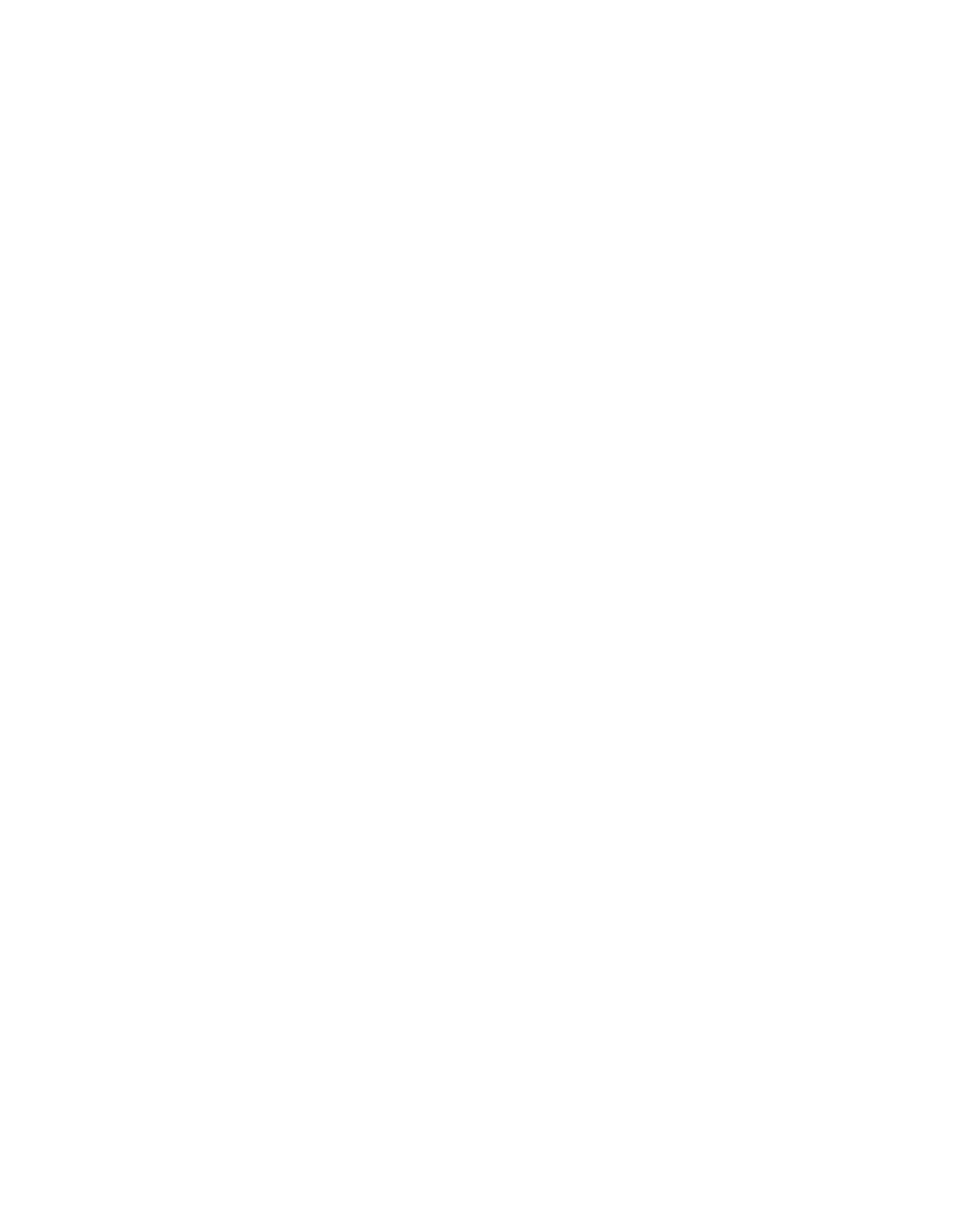# **The Role of Individual Faculty Members in Initiating and Sustaining Research**

 $\rightarrow$ 

Summit participants were consistent in acknowledging<br>that individual faculty members bear primary<br>responsibility for initiating and sustaining an active<br>and productive research program. Staying productive<br>in research takes ummit participants were consistent in acknowledging that individual faculty members bear primary responsibility for initiating and sustaining an active and productive research program. Staying productive express concerns about the many competing demands on their time. But individuals prioritize how they spend their time, and faculty members must make research a high priority.

### External Grant Opportunities

Participants pointed out that faculty members have a responsibility to pursue external grant support for their research. The NSF, NIH, PRF, Research Corporation, and Camille and Henry Dreyfus Foundation $54$  all have programs specifically targeted toward faculty members in chemistry at PUIs. However, it is recommended that funding agencies such as NSF and NIH consider providing four-year grants in the Research at Undergraduate Institutions (RUI)<sup>55</sup> and Academic Research Enhancement Awards (AREA)<sup>56</sup> programs. Longer grants would recognize the slower pace that typically characterizes work at PUIs and allow investigators to undertake riskier projects. Faculty members can also obtain grants for equipment through the NSF-Major Research Instrumentation  $(MRI)^{57}$  and Course, Curriculum, and Laboratory Improvement (CCLI)<sup>58</sup> programs. The MRI program no longer requires matching funds for requests from PUIs. The CCLI program requires a 50% match on the equipment portion of a request.

### Research in the Summer

Participants uniformly felt that a summer research program is essential for a faculty member at a PUI to sustain productive undergraduate research. Free from classroom and instructional obligations, a summer program allows faculty members to exclusively focus on their work with student researchers and to encourage each other in individual research endeavors. Students who start in the summer are usually more productive on projects continued during the ensuing academic year. New

hires should be aware that they are expected to participate in the summer research program as a requirement for tenure. Senior faculty members need to set an example by maintaining summer research programs as well. Most external research grant programs provide a summer stipend to the faculty member.

#### The Individual Champion

There are many examples of the individual champion who conducted research under what seemed like impossible circumstances, with the effect of gradually changing the research culture of her or his department and institution. $^5$  In all likelihood, most PUIs that are known today for the quality and quantity of their research at one time had an environment considerably less supportive of research. Individuals at these institutions showed that research could be done and that it added value to the department and institution. Participation in research gradually became appreciated and valued and the infrastructure, expectations, and reward system were altered in ways that better supported efforts by the faculty to engage in research. It is probably rare that an institution becomes active in research in a top-down approach. Successful development of an active research environment will require faculty members who are enthusiastic about being productive in research.

### Generating and Refining Ideas for Research

Participants noted that any quality research project must begin with a good idea, and that the lack of good ideas is often the largest impediment to securing funding and maintaining a productive research program. The quality of an idea is a judgment made by professional colleagues. Research in science usually requires financial support from funding agencies, so judgments of importance also tie into issues of societal and national significance. Staying abreast of the changes in national priorities can be a challenge at a PUI. Reading current literature and requests for proposals from funding agencies is essential in identifying areas of national interest. In many ways, the PUI environment is less rigid and allows for rapid movement into new areas and new collaborations. Ideas must therefore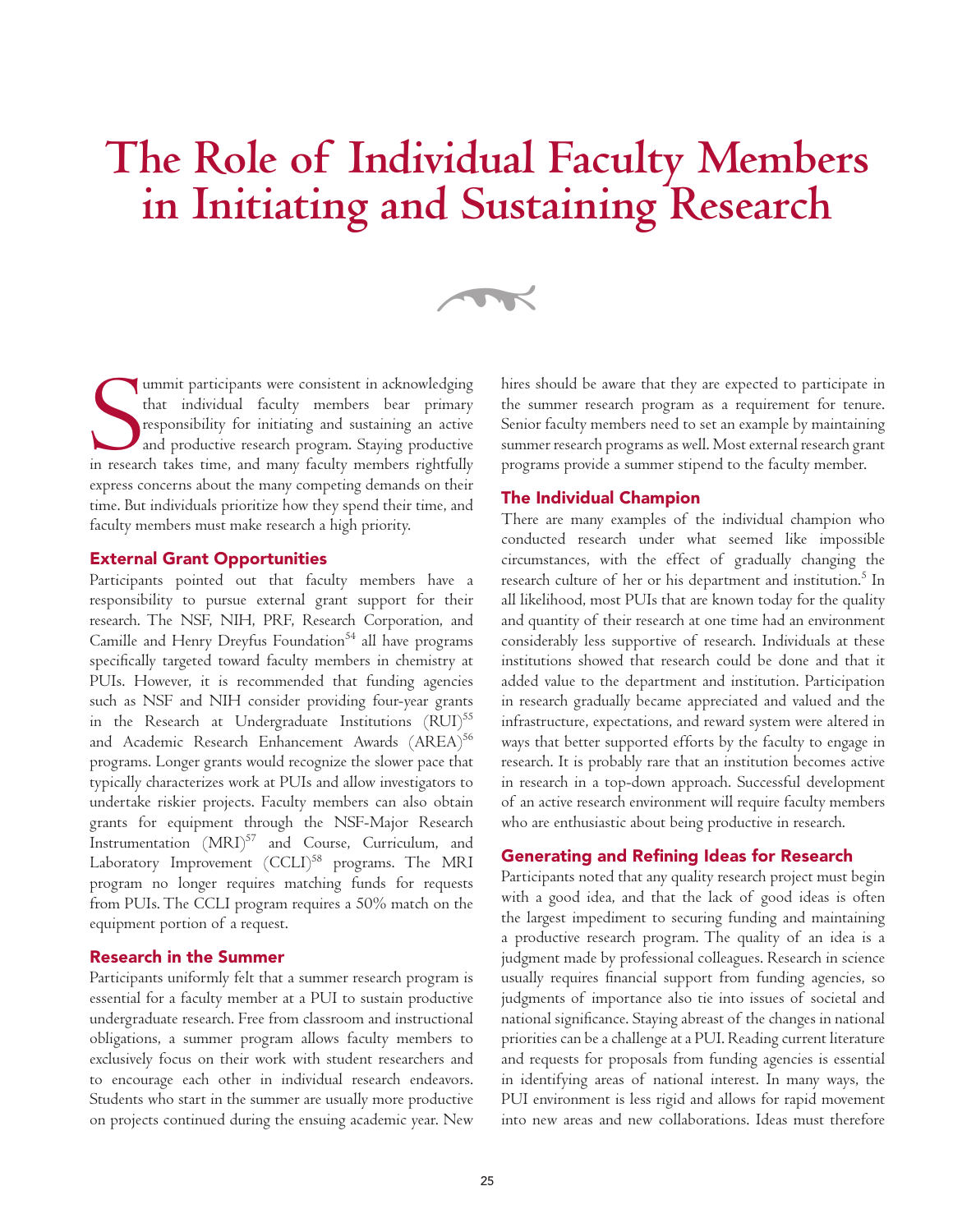be put before one's colleagues for peer review. Participants discussed how peer review can be obtained in relatively "lowrisk" activities such as informal discussions with colleagues or presentations at conferences, or in more "high-risk" ventures such as grant proposals or submissions of manuscripts for publication.

Data in the recent *Academic Excellence* study showed that between 1986 and 2001, proposal submission and funding rates from the science faculty from the schools in the study remained essentially flat, while the size of the science faculty grew more than  $21\%$ .<sup>5</sup> The data on proposal submission rates suggest that faculty members at PUIs have an increasing aversion to putting their work out for high-risk forms of peer review. If so, this is a serious problem, as a lack of proposal volume may ultimately threaten the existence of these programs. Faculty members at PUIs have to overcome their reluctance to peer review. For those who need assistance in grantsmanship and proposal writing, the availability of workshops or institutes on proposal writing by the CUR<sup>59</sup> and the ACS PRF was mentioned. At these gatherings, experienced writers pass on their knowledge to other faculty members and institutional officers who wish to develop skills in the preparation of successful proposals.

A problem identified by many Summit participants was the relative dearth of low-risk opportunities available to faculty members at PUIs to float their ideas. Many faculty members in chemistry departments at PUIs work in isolation and are often the only persons in their sub-disciplinary area. There are no colleagues in the department able to provide meaningful feedback. Faculty members at PUIs also have fewer resources and opportunities to travel to conferences to present their work. Faculty members at PUIs need to create more low-risk opportunities in which to try out and refine their ideas, and ways of creating such opportunities were discussed.

The important role that partnerships and collaborations can have in the generation and crafting of ideas has already been mentioned. The value of attending smaller, more specialized conferences that provide more opportunities for informal discussions and personal contact with professional colleagues has been mentioned as well. Research presentations at smaller conferences also provide a means of gaining visibility within one's field. Meeting periodically with faculty members in your sub-disciplinary area from nearby PUIs with the expressed intent of sharing and discussing research projects and ideas is an excellent way to solicit informal feedback. Ensuring that your sub-disciplinary area is represented in external speakers who visit your department and freely sharing your ideas with visitors from doctoral-granting institutions is an excellent way to get advice and feedback. Most graduate programs are willing to send visiting seminar speakers for recruitment purposes and most visitors enjoy engaging in discussions about ongoing research projects and ideas. There is a tendency at PUIs to optimize the seminar experience for the undergraduates, and it is important to remind oneself that seminar programs are important aspects of professional development for the faculty as well.

The Chemistry Division of CUR coordinates a mentor network in which experienced researchers from PUIs will be matched with colleagues to provide advice and feedback on anything relevant to being successful at a PUI. Many successful grant recipients are willing to share their insights with those new to the process. There are several other initiatives that can be implemented by grass-roots organizations such as CUR that would better service the PUI community. For example, online conferences could be convened that emphasize current research at PUIs in emerging areas, such as nanoscience and bioinformatics. In this way, and without leaving the comfort of the home institution, faculty at PUIs seeking to gather strength in new research areas can develop a better sense of which strategies work at similar institutions. The conferences could serve as a catalyst for collaborations.

### The Importance of Sabbatical Leaves

Sabbaticals are perhaps the most efficient of all mechanisms for the generation of new research ideas. The opportunity to become a member—even if only temporarily—of a new research community and to become immersed in a new field can lead to significant changes in research direction. Faculty members from PUIs do extensive teaching and sabbaticals should provide an opportunity to focus exclusively on research. There are many programs that promote sabbatical leaves in the United States<sup>50, 60</sup> and abroad (e.g., the Fulbright Fellowship Program).<sup>61</sup> The new PRF program that supports sabbatical leaves is an excellent addition to the PUI community. The number of submissions in the first year of the program suggests that there is a significant need for sabbatical support for faculty members at PUIs. Going abroad is made all the more attractive by tax exemptions on salaries through the Foreign Earned Income Exclusion clause of the tax code. Also, some foreign institutions, such as the Max Planck Institutes, run their own sabbatical programs, with significant financial support for salary. Faculty members need to be willing to participate in sabbatical and leave opportunities at other laboratories.

In spite of these attractive features, participants noted how going abroad—and sometimes even moving temporarily to a different state within the US—can be very problematic for two-career families. A desire that sabbatical and other leave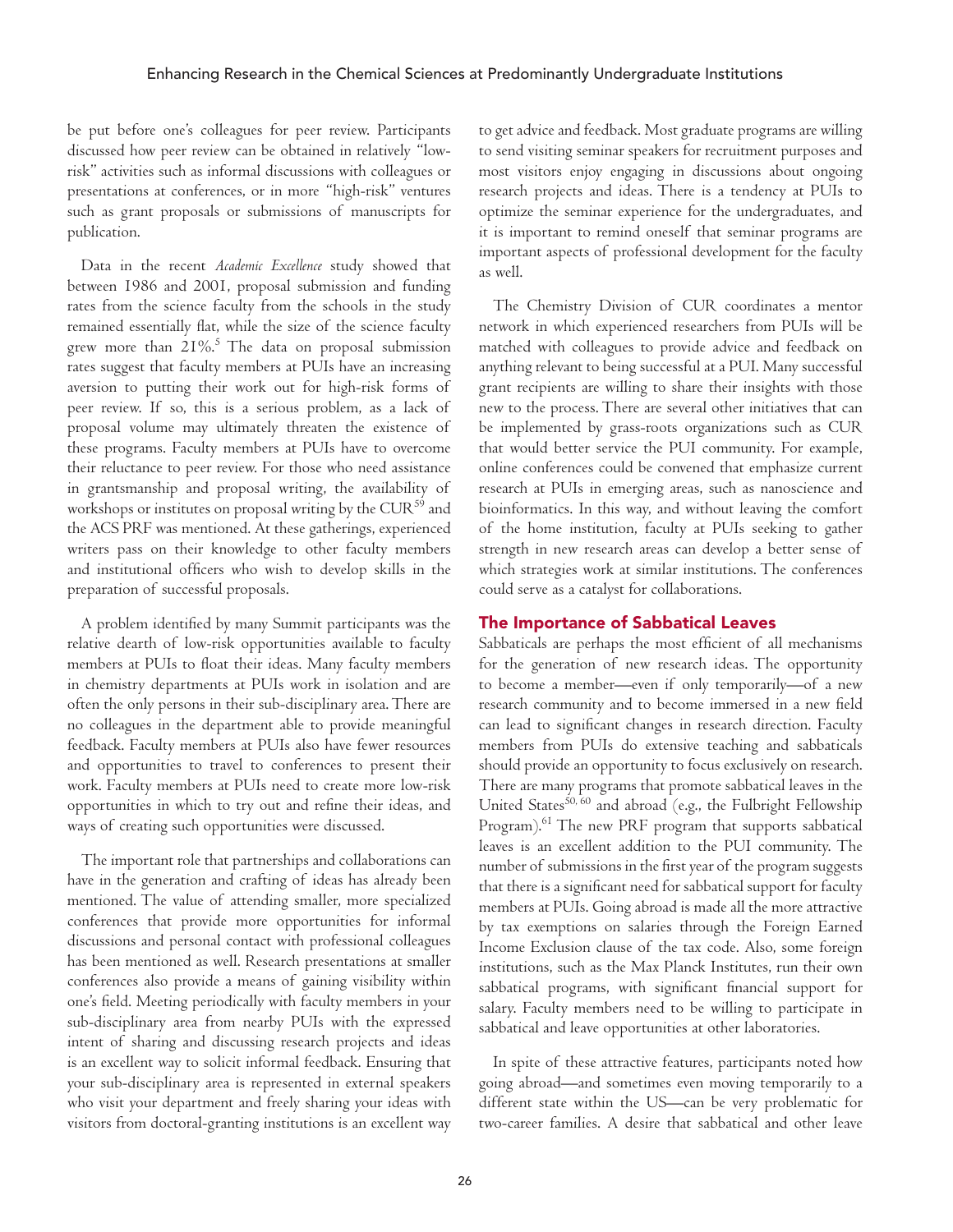programs be flexible and support opportunities of variable time and length so that the needs of the faculty member can best be met was expressed. Support for split sabbaticals so a person can spend time away but also time at the home institution to start a new research area is needed. Some faculty members may want to bring students along who can help in getting the project started back at the home institution. Attention should be given to the support of well-designed and justified in-house sabbaticals, which are currently discouraged by most funding agencies. There may be times when an individual already has an excellent idea but just needs the time afforded by a sabbatical leave to implement it. Considering the success of the new sabbatical program from PRF, participants at the Summit urge other funding agencies to develop programs that support a range of flexible sabbatical opportunities.

### Postdoctoral Fellows at PUIs

A recent trend is the increase in the number of postdoctoral fellows and laboratory technicians being hired by faculty members at PUIs. Participants discussed the somewhat controversial aspect of populating research laboratories at PUIs with postdoctoral fellows. On the one hand, opponents of the idea are wary of shifting the focus away from the education of undergraduates in research methods. On the other hand, endorsers of the idea point to positive impact on research productivity, continuity of the research program, recruiting and training of potential new faculty, and enhanced opportunities for generating new ideas via interactions with young professionals who are knowledgeable in cutting-edge concepts and techniques. The Camille and Henry Dreyfus Scholar/Fellow Program has had a major role in fostering the recognition that research-teaching postdoctoral experiences at PUIs are valuable. There are many examples of individuals with Dreyfus postdoctoral associates succeeding as faculty members at PUIs. The recent Discovery Corps initiative through the Chemistry Division of NSF further underscores the potential value of postdoctoral appointments that are at PUIs or affiliated in some way with PUIs. Postdoctoral associates have considerable flexibility with their time and can especially help in facilitating collaborations between and among colleges. This type of support can be especially beneficial in attempts to build links and establish research capacity at two-year colleges. Faculty members at PUIs should be encouraged to seek support for postdoctoral associates to work in their laboratories.

There needs to be recognition by the chemistry community that there are a variety of suitable formats for postdoctoral experiences. Postdoctoral experiences that are different than the traditional research postdoctoral position at a research university should not be career-limiting. NSF, NIH, and other funding agencies need to recognize the important role a postdoctoral associate can fill at facilitating research at PUIs and should encourage support of postdoctoral associates through special programs like the Discovery Corps and through regular funding channels like RUI and AREA grants.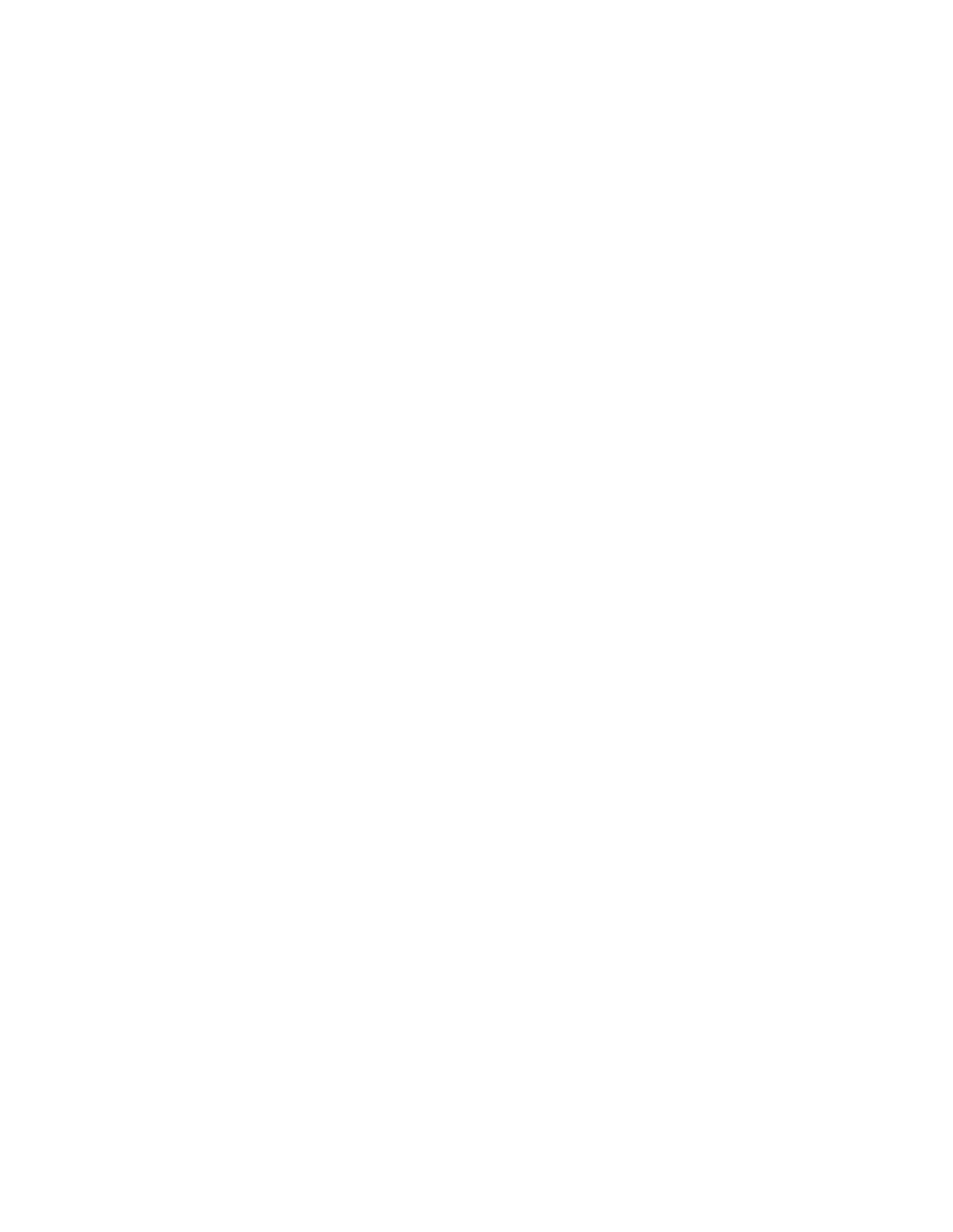# **Initiating and Sustaining a Departmental Culture of Undergraduate Research**

 $\rightarrow$ 

It is important for departments at PUIs to create a culture<br>of undergraduate research, such that participation in<br>research permeates the life of the department and<br>becomes an established and valued tradition. Summit<br>partic t is important for departments at PUIs to create a culture of undergraduate research, such that participation in research permeates the life of the department and becomes an established and valued tradition. Summit can create and promote a culture of undergraduate research, many of which cost no money or require only minimal expenditure of time. For example, the importance of developing a research-supportive curriculum has already been described.

### Creating Time for Research

In the recent study *Academic Excellence*, respondents were asked: "What are the major barriers to the performance of research at your institution?" Over 80% of the responses focused on the lack of time, specifically in terms of the multiple demands on faculty members at PUIs.<sup>5</sup> Respondents cited their heavy teaching loads and the expectation that they provide significant amounts of individual attention to students as activities that limited their time to conduct research. Many departments are powerless to alter their overall teaching responsibilities, which are usually established by the institution. However, as participants discussed, departments do have considerable ability to adjust parameters of each individual faculty member's schedule.

For instance, departments can create for faculty members a day with no classes or laboratories, and encourage devoting such a day solely to research. Departments often have the ability to create for faculty members a situation in which the teaching load is higher in one semester than the other. Since different faculty members may desire different strategies for creating time (e.g., uneven semester loads, free days, morning versus afternoon teaching responsibilities), it is essential that departments openly discuss course scheduling. Departments need to meet and the topic of yearly scheduling must be put on the agenda. Scheduling ought to be based on aspects of research productivity rather than seniority.

Department discussions aimed at creating time for research can also facilitate discussions about aspects of balancing family and personal responsibilities with professional obligations. Some departments have long-standing activities and traditions that may have been started in an earlier era. The times that these activities are scheduled may not be accommodating to two-career families. Maintaining open lines of communication is important and will help foster a supportive environment within the department.

### Strategic Planning

Summit participants advocated the value of a department strategic plan aimed at establishing future goals, objectives, and directions. Strategic planning is especially important for departments without a rich track record of research that want to conduct more research. Strategic planning can be especially effective when it is done in conjunction with a review by external consultants. If the institution does not have a regularized program of external department review, and if the department is unsure how to organize such a review, organizations such as CUR and Project Kaleidoscope<sup>62</sup> run consulting services. These organizations will help identify reviewers and provide guidelines for materials to prepare for the review. One advantage of a CUR-organized review is that the external committee will specifically examine and make recommendations aimed at improving the extent and quality of research in the department among the other items in their report.

Strategic planning will allow a department to define its mission and examine its own goals in light of the institution's goals. A strategic plan will enable a department to articulate how its interest in undertaking undergraduate research is aimed at addressing the broad educational goals of the institution. Strategic plans may involve goals for equipment acquisition, with specific plans for submission of proposals to appropriate funding agencies. A strategic plan may involve plans for future revisions of the curriculum. It may include plans for developing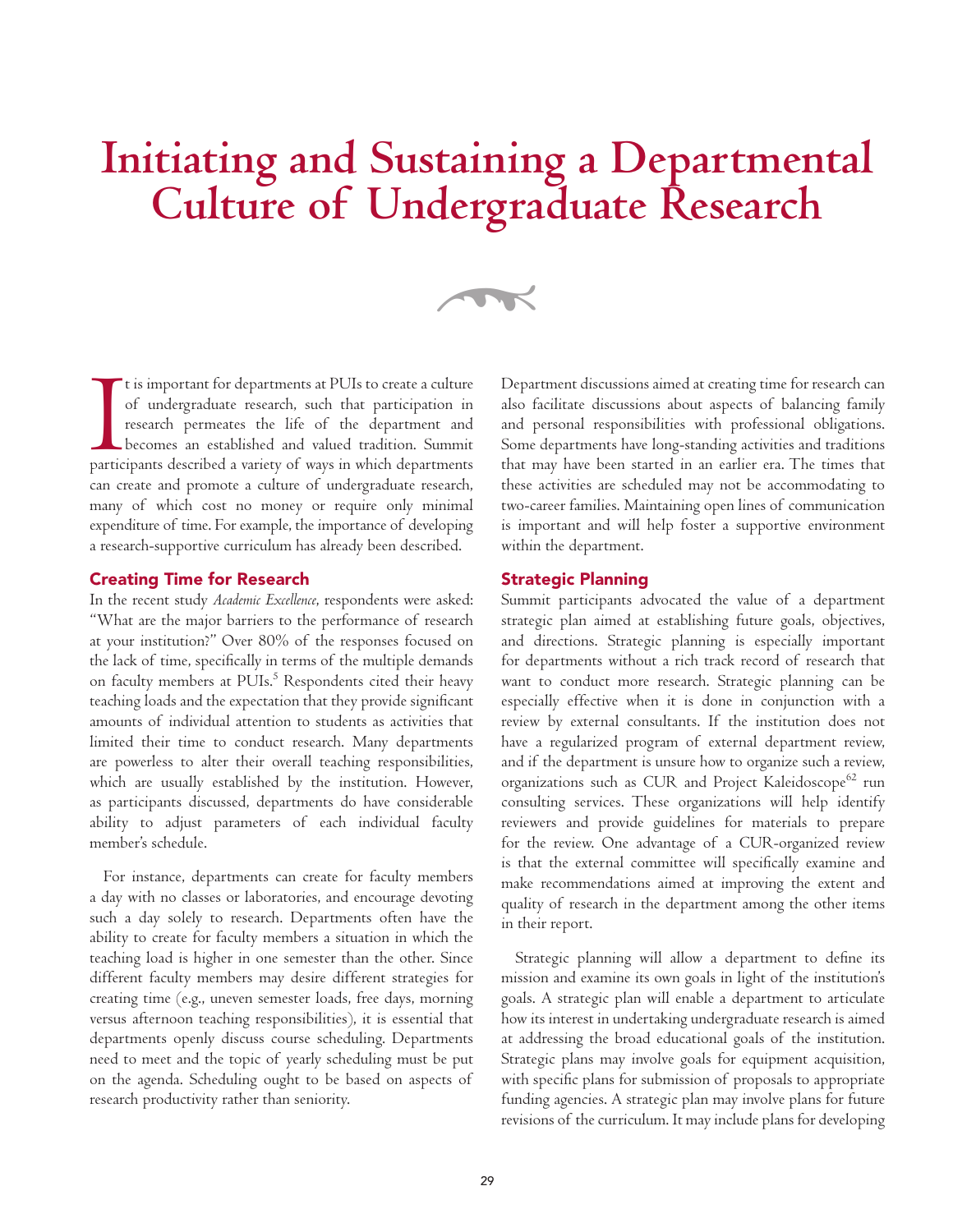departmental funds to support research, and include plans for approaching local industries. The plan can anticipate new hires made possible by impending retirements. Specific plans, activities, and goals for increasing the level of undergraduate research should be included, and may incorporate outreach initiatives to underrepresented groups and the possibility of team projects and shared mentoring arrangements.

A well-constructed strategic plan is likely to impress administrators. If the plan demonstrates the department's commitment to undertake activities aimed at improvement (e.g., writing equipment proposals, developing a researchsupportive curriculum), administrators are more likely to support requests for additional resources or matching funds for grant proposals.

### Promoting Success

Participants pointed out that a department should take an active role in promoting its successes. If an institution does not have a yearly forum for research presentations by students, the department should organize a poster session for presentation of student research and class projects. The event should be announced in the school paper or bulletin and administrators should be invited to attend. Departments should work with the institution's public relations office to get articles in the local paper on faculty grant awards or student presentations at professional conferences. Development of a web site that highlights the research activities within the department is especially important. Faculty members at public institutions may need to spend time promoting their curricular and research activities with state legislators. This can involve poster presentations by students at the state capitol or invitations and visits by local legislators to the campus for a research event.<sup>63</sup> The goal is to present in a positive way the good things that are happening in the department.

### Student Recruitment

Student recruitment is another area where participants felt that departments could get involved and make a difference. Departments should not depend solely on the admissions staff for student recruitment. This dependence may result in low numbers of chemistry students and even fewer who want to participate in undergraduate research.<sup>64</sup> Faculty members should work with the admissions staff to recruit students who are excited about science and also want the hands-on experience that a research program will allow. Meeting with prospective students who express an interest in chemistry and having prospective students talk with current majors who are involved in research projects are two ways to aid in student recruitment. The personal contact with a potential student can be a powerful influence on their decision-making and justify the small expenditure of time involved.

### A Department Seminar Series

The importance of a regular departmental seminar series was discussed. An active seminar program brings a range of scientists to campus so that faculty and students can learn about new areas of research and build informal connections with researchers. Many graduate schools will send visitors at no cost to the PUIs for recruitment purposes. Active researchers from local PUIs can be integrated into the program. Faculty members from the department and students doing research projects in the department can give seminars as well. These seminars will provide a mechanism to foster discussion of each other's research. If the department has an active summer research program, it is worth considering the establishment of a summer seminar series.

### Hiring Decisions

The importance of hiring decisions and the hiring process arose repeatedly over the course of the Summit discussions. Departments should invest considerable time in their hiring decisions and work hard to recruit the best possible candidates. Departments should consider applicants from a wide range of schools and value the added benefits of having a diverse faculty. With the goal of developing an active culture of research and an environment that supports research, departments may want to consider hiring with an eye toward research compatibility. The isolation that characterizes faculty research areas at PUIs can be a considerable deterrent to staying active. Two or more people in a department with compatible research interests can make an enormous difference. Removing some of the disciplinary restrictions on who will be considered for new or replacement positions also has the potential to increase the diversity of the applicant pool.

### Allocation of Resources

Departments also need to discuss the allocation of support staff and ensure that resources are distributed equitably. Adequate levels of support staff are crucial in maintaining a research program, especially as it relates to the routine maintenance and operation of equipment. Departments lacking adequate support staff and faced with institutional constraints may want to consider whether it would be better to convert an open faculty position into support staff positions. It may be possible to convert one faculty position into two staff positions so that the remaining faculty can focus more time on developing and sustaining productive research programs.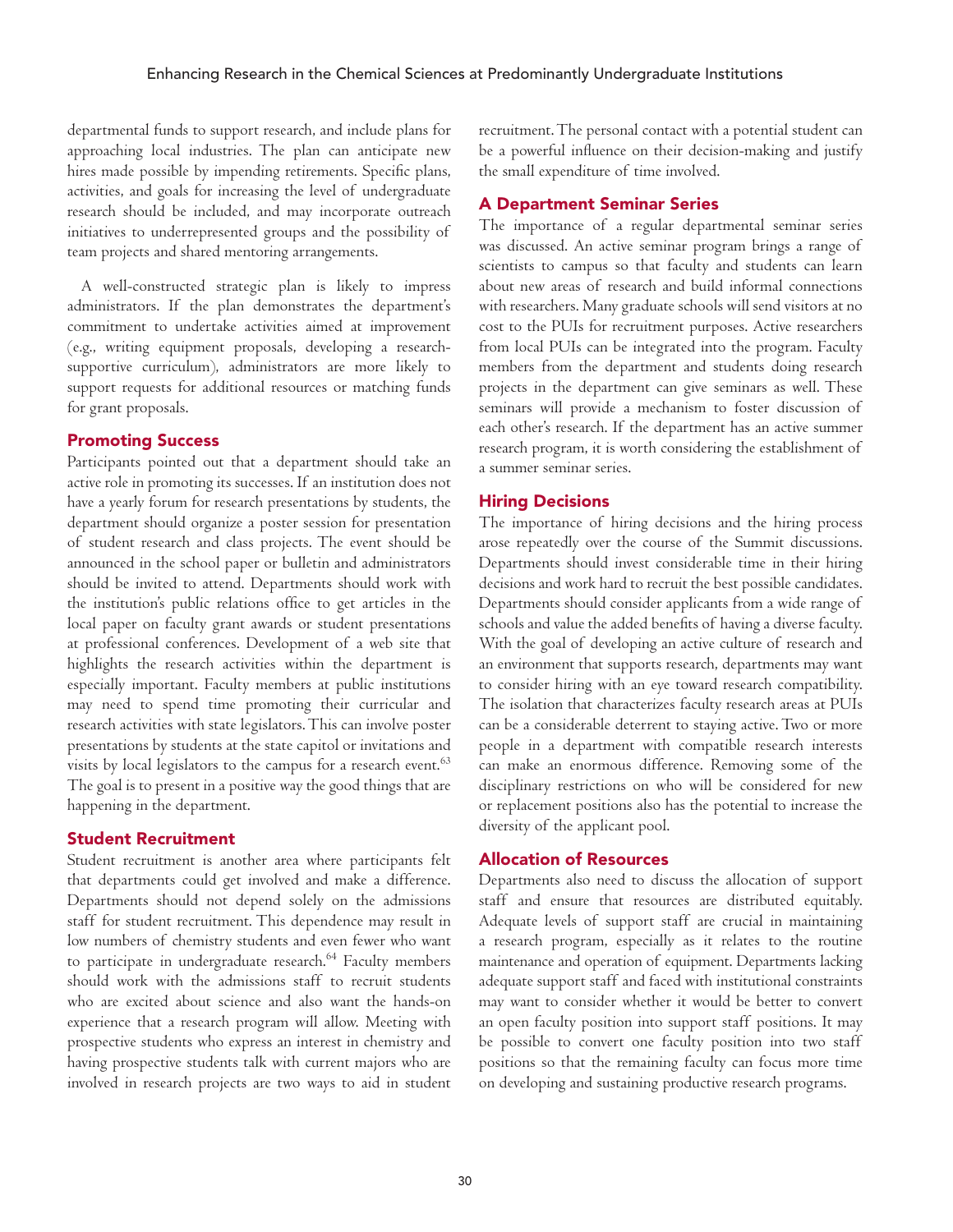# **Creating an Institutional Culture of Research**

 $\rightarrow$ 

nstitutions need to develop a culture that embraces<br>undergraduate research. Individuals and departments can<br>accomplish a lot on their own, but participants<br>recognized that support from the administration is<br>necessary to su nstitutions need to develop a culture that embraces undergraduate research. Individuals and departments can accomplish a lot on their own, but participants recognized that support from the administration is research on campus. The institution's reward system must value undergraduate research. Faculty should be rewarded for published work and grants, especially when the publications describe research done in collaboration with students or the grants support student work. Writing external grant proposals requires a substantial commitment from faculty members and institutions need to create incentives to promote this activity. Senior members of the faculty must see rewards as well for remaining active and productive in research. Ideally an institution's commitment to the importance and value of undergraduate research would be reflected in its mission statement.

### Strategic Planning

Like departments, institutions should develop a strategic plan for institutionalizing undergraduate research. One possibility is to create a committee of faculty members, administrators, and students charged with initiating and overseeing activities aimed at promoting undergraduate research on campus. Another is to participate in a program such as the CUR institute "How to Institutionalize Undergraduate Research." Institutions need to incorporate support for undergraduate research into their capital campaigns and generate permanent endowments that support research activities. Institutions need to actively pursue grants from private foundations and federal agencies that will support a broad range of undergraduate research activities, and especially those that will support summer research activities. Institutions need to implement efforts to monitor and assess the impact of research on their students and faculty, and to celebrate the positive outcomes of a research-active environment. Administrators at public institutions who want to support research need to work with faculty members to promote its value with state legislators and policy makers.

### Support of Faculty Members at All Career Stages

Participants were especially concerned about the need for institutions to provide support to faculty members throughout their career. Junior faculty members need adequate startup funds and dedicated laboratory space for research. Junior faculty members benefit considerably from a pre-tenure leave program. In the sciences, it may be especially desirable to allow a new faculty member to start her or his position earlier in the summer to set up a laboratory. Science faculty usually need equipment to undertake their research and institutions must be willing to provide matching support for equipment proposals to external funding agencies. Departments will also need some shared research space that can be allocated on an as-needs basis. Many institutions focus considerable resources at getting faculty off to a successful start but spend less on keeping senior faculty members research active. Institutional grant programs are important for faculty members at all career stages. Senior faculty members are often asked to undertake unusual service responsibilities for the institution, and consideration should be given to providing a compensatory teaching reduction with the expectation that the time will enable them to continue scholarly activities. Alternatively, a senior member of the faculty with a productive research program who takes on significant service responsibilities may benefit from having a postdoctoral associate. The support for the postdoctoral position may be provided as matching funds toward an active external grant or by returning indirect costs from the grant to the faculty member. Another option for senior faculty members who have taken on significant service responsibilities is to provide an enhanced sabbatical opportunity after completion of the project.

Many faculty members speak of the need at undergraduate institutions to "balance" teaching, research, and college service. For those that hold research and teaching as conflicting enterprises competing for a fixed amount of time and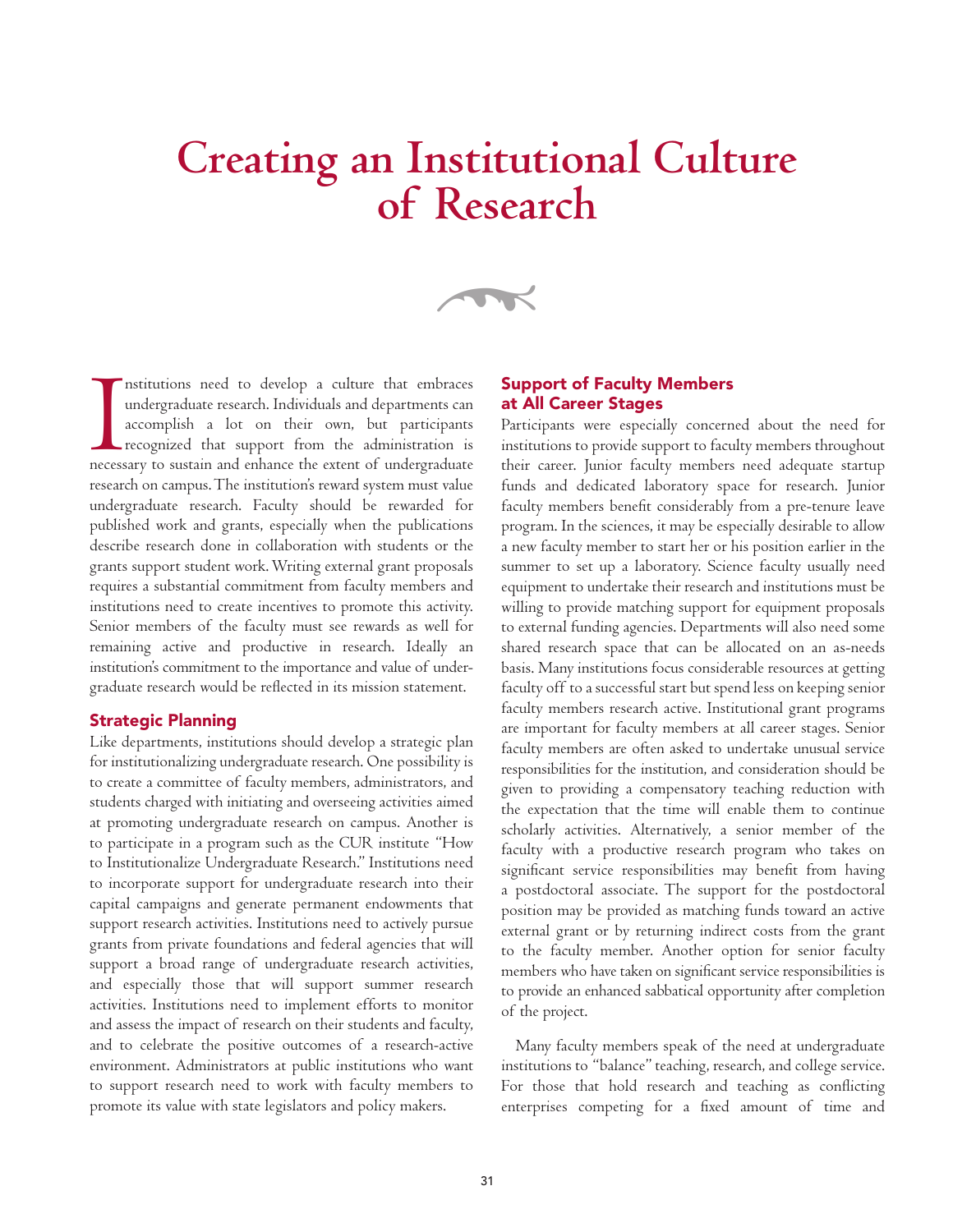resources, the "immediate pressures" of teaching win out. The multiple demands facing faculty make it increasingly challenging to find the time and resources for professional development. Participants noted how institutions have the ability to speak of their mission as a dynamic integration of teaching and research, with each aspect reinforcing the other. Institutions also have the ability to develop proactive policies that better support two-career families and the balancing of personal and professional responsibilities.

Travel to professional meetings is a critical activity for faculty members to stay up to date and connected to their field and institutions must provide adequate support for travel. Certain grant programs for the purchase of equipment require matching support. Institutions must be willing to provide this support. An office of sponsored research is important in assisting faculty members in all phases of proposal writing. Some institutions represented at the Summit found that such an office paid for itself through growth in indirect cost return because of increased proposal submission and grant awards.

To allow faculty members at PUIs to focus on their most important responsibilities—teaching and research with undergraduates—it is critical that they not be overly distracted by other duties. Participants noted how it is most often time for research that gets eroded away when another duty is added. It is not in the best interest of a PUI to have faculty members devoting time to peripheral functions such as routine instrument maintenance, laboratory prep work, stockroom management, or grant accounting. Shielding faculty from these time-intensive duties requires support staff to fill roles that do not require faculty expertise. Institutions may also want to free up additional faculty time for research with students by having non-tenured instructional staff teach introductory-level laboratory sections. Institutions need to earmark operating funds for instrument maintenance and repairs as well as to support instrument technicians in science departments. Institutions must provide departments with budgets that will support the infrastructure needed to maintain a productive research program. Administrators may want to discuss with a department whether it is better to replace a new or vacant faculty line with support staff as a way of improving the efficiency of the other faculty.

### Providing a Teaching Load that is Supportive of Research

The effect of a faculty member's teaching load on her or his ability to do research was a lively topic of discussion at the Summit. It was acknowledged that faculty members need a teaching load that provides sufficient time to mentor undergraduate research. The ACS will no longer approve a department if any instructor has more than 15 instructional contact hours per week. Obviously, faculty members who are also expected to maintain a productive research program need fewer contact hours. Based on a survey of faculty members at PUIs, it has been recommended that instructional contact hours not exceed twelve per week if faculty members are expected to maintain an active research program.<sup>65</sup> Furthermore, it was recommended that nine or fewer contact hours per week is a more appropriate load if the faculty member is expected to write grant proposals, conduct research, and publish research results in addition to the normal expectations of teaching and service to the institution. Alternatively, institutions that just cannot lower the instructional load to twelve or fewer contact hours because of financial constraints or outside mandates imposed through a state system could allow faculty members to buy their way out of some teaching responsibilities if they are successful at getting external grants. There must be a limit to such "buy-outs," since below a certain level of classroom and laboratory teaching the very essence of what distinguishes the faculty-student relationship at a PUI becomes threatened.66 This tension between teaching and research was evidenced in the responses to the survey mentioned above. Faculty members at PUIs wanted sufficient time to work with students on collaborative research projects, but also wanted a vibrant relationship with students in classes and instructional laboratories.

### Other Ways Administrators can Support Research

Participants pointed out that the administration has an important role with those departments that are in transition from a teacher-only to a teaching-scholar model. Departments in this situation often experience tension among members who were hired under different sets of expectations. Administrators can help mediate these disputes, encourage and support an external review process, provide support for retreats aimed at self examination, and express support for those faculty members functioning as teaching-scholars. Administrators may also be uniquely positioned to encourage and facilitate research collaborations between junior and senior faculty as a way of enhancing cohesiveness within a department.

Support for information technology is a critical aspect of research, and students and faculty need access to research journals (preferably in both paper and electronic forms), book collections, and searchable electronic databases. Institutional holdings need to be augmented by an interlibrary loan program so that journal articles and books not available on campus can be obtained in a timely manner and at low cost. Participants acknowledged the high cost of some of these services, and encourage federal funding agencies such as NSF to explore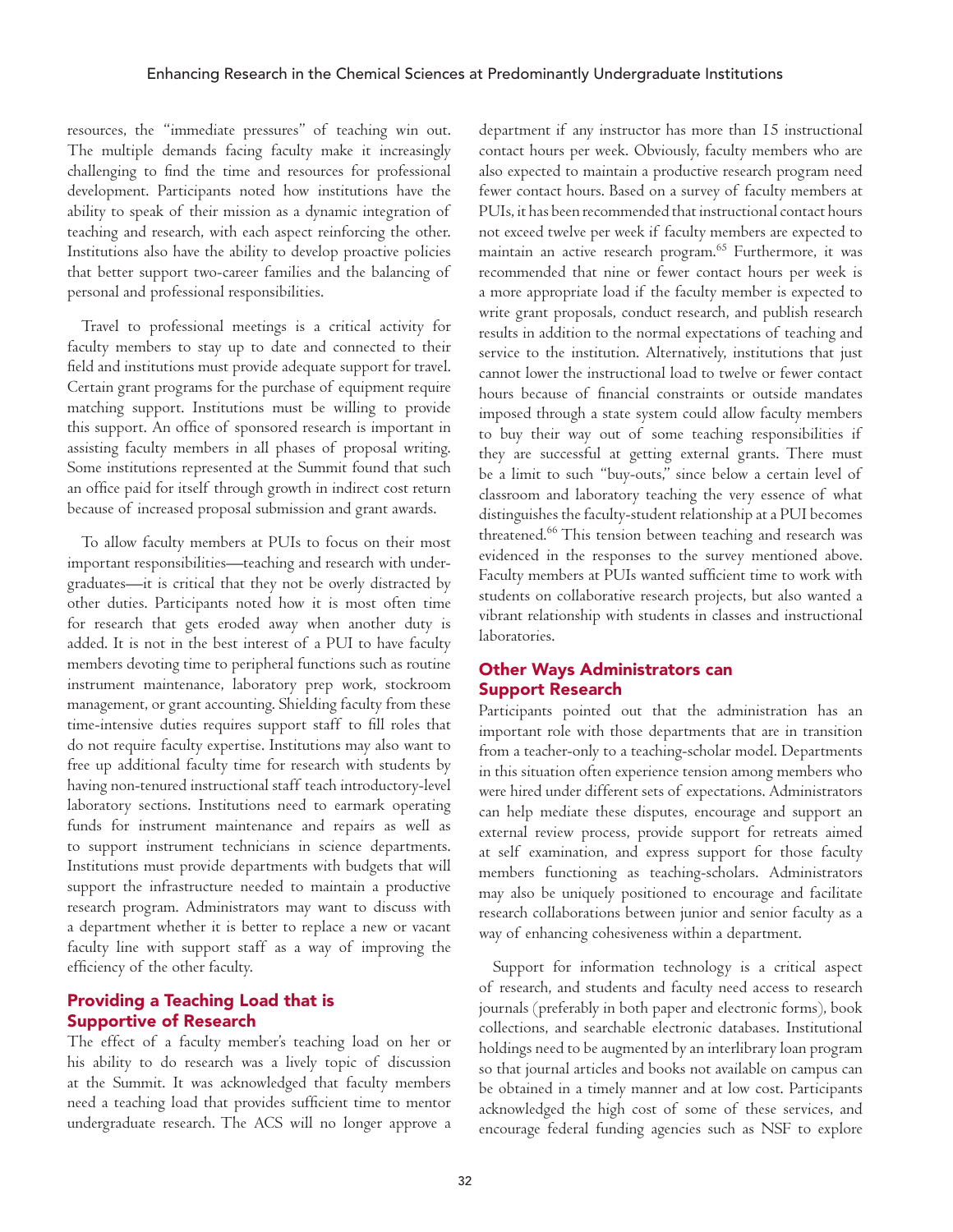the possibility of subsidizing the cost of computerized search methods for the scientific literature.

Institutions should promote multi- and interdisciplinary work, have a system that rewards these activities, but recognize that collaborative activities often require administrative support to flourish. The institution can help identify what types of collaborations will work in its community and assist in bringing together individuals who share a common interest and vision. Collaborations done across different constituencies of the institution have the potential to engage faculty members at all career stages and maintain vibrancy among more senior faculty. These collaborations also have the potential to garner sizeable levels of external grant support from federal agencies and private foundations.

Finally, the institution must make clear through its actions that it values a diverse faculty and student body. Individual departments may need training, awareness, and help in recruiting a diverse applicant pool at the time of searches.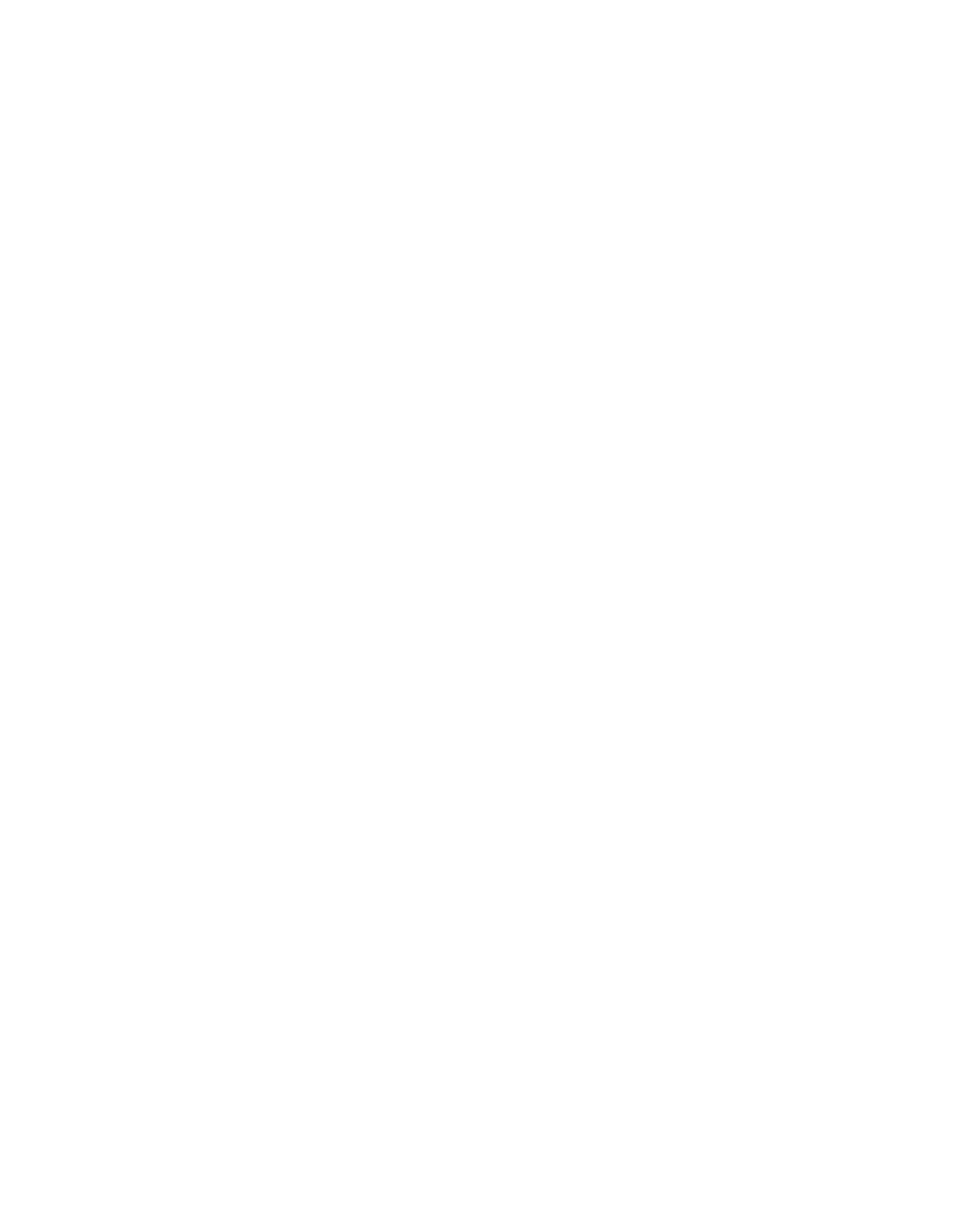# **Promoting Undergraduate Research**

 $\rightarrow$ 

### Collaboration Among Professional **Organizations**

We are in the favorable situation of having professional organizations such as the Council on Undergraduate Research (CUR), the National Conferences on Undergraduate Research (NCUR), and Project Kaleidoscope that devote either all or much of their mission to promoting undergraduate research as defined in this document. The emphasis of CUR on faculty and administrator development is an excellent complement to the emphasis of NCUR on student development. Professional organizations such as the ACS have also shown increasing interest in undergraduate research as evidenced by their conference and other programming. In the aggregate, these organizations offer a range of excellent programs aimed at faculty, administrators, undergraduates, and other stakeholders with an interest in undergraduate research. Unfortunately, these organizations often work alone rather than collectively to promote undergraduate research. Since their collective voices will almost certainly have more impact than their individual voices, these organizations are urged to work together in areas where their missions overlap.

### The Need for a Clearinghouse of Information on Undergraduate Research

The large variety of interests, activities, and opportunities in the area of undergraduate research has created the need for a clearinghouse of information on undergraduate research. An organization like CUR should take the lead in creating a digital library on undergraduate research through the existing NSF digital library program. Such a site would contain information on things like funding opportunities; research-supportive curricular practices; how to generate new ideas; effective mentoring practices; effective practices for initiating and sustaining undergraduate research at the individual, departmental, and institutional level; materials to support undergraduate research; interdisciplinary experiences and opportunities; effective methods of assessment; outcomes of assessment studies; and research opportunities for under-graduates at locations such as REU sites, national laboratories, industries, and academic institutions. Such a digital library would be invaluable to those interested in undergraduate research, and would be a continuing resource that would represent the vibrancy of undergraduate research.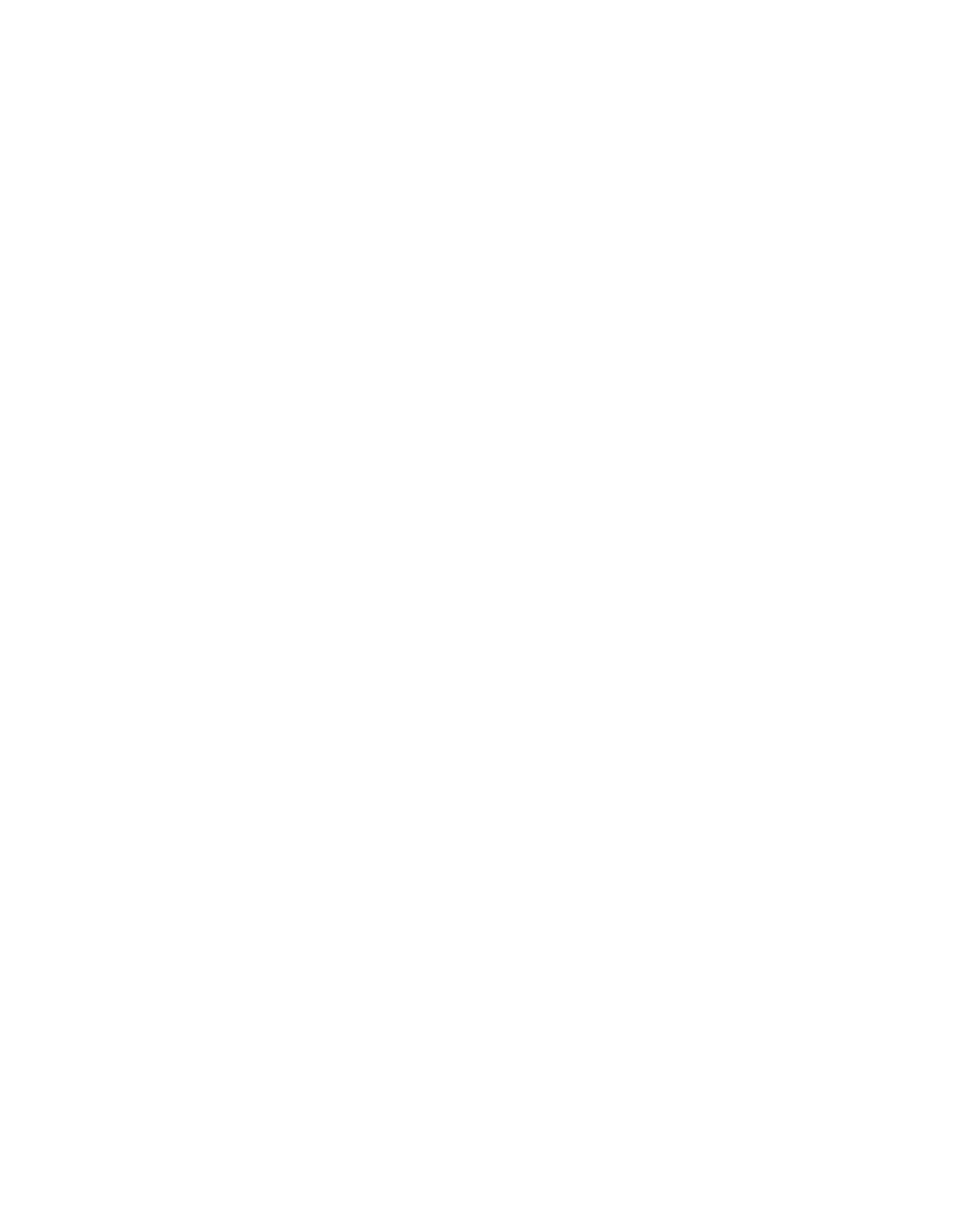# **Concluding Remarks**

 $\rightarrow$ 

Enhancing research in the chemical sciences at PUIs is only possible if faculty members, administrators, departments, academic and other institutions, funding agencies, and professional organizations value the various outcomes of undergraduate research. Welldesigned assessment exercises that confirm valuable aspects of undergraduate research are needed. It is important to maintain high standards and expectations for undergraduates who participate in research. High standards necessitate that undergraduates participate in original work that is ultimately intended for publication in peer-reviewed journals. Utilizing assessment exercises to identify effective practices that are then broadly implemented is another way to maintain high standards.

The Summit participants were generally appreciative of the current funding situation for undergraduate research. In the aggregate, funding agencies support an array of programs that fulfill many needs. Some programs may benefit from additional funds, increased emphasis or enhanced flexibility in the activities that are supported, but overall, faculty members and institutions have access to a wealth of funding opportunities.

Enhancing the participation of underrepresented groups in the chemical sciences requires a commitment from individuals, departments, and institutions to develop new programs. Diversification of the chemical sciences will not happen on its own but will require direct action and efforts. It is important that departmental and institutional reward systems value efforts aimed at diversifying the chemical sciences.

An increasing reliance on partnerships, alliances, and collaborations reflects a reality of how many scientific investigations are practiced today. Partnerships often provide a means of improving the quality of science and enhancing the number of faculty members and undergraduates who have the opportunity to participate in research. Partnerships and alliances will also be an important component of efforts to diversify the chemical sciences.

Summit participants noted how faculty members are usually drawn toward the issues of time and infrastructure when they are asked to discuss critical aspects that impact their ability to conduct research. Discussions at the Summit on these important topics focused mostly on opportunities available to individual faculty, departments, and institutions that require changes in priorities and practices rather than additional resources. Departments have the ability to design a research-supportive curriculum that enhances opportunities for students and faculty to conduct research as part of the major requirements. Departments have the ability to devise teaching schedules that create blocks of time for research. Institutions have the ability to institutionalize programs and activities that send a clear message that undergraduate research is a valued activity. Certainly resources are needed to be productive at undergraduate research. But Summit participants noted through their own examples that a commitment of faculty, departments, and administrators to the cause of undergraduate research had a way of facilitating the attainment of resources. In order for undergraduate research to flourish at an institution, Summit participants recognized that it required the full support and participation of faculty members, departments, and administrators.

With professional organizations in place to help promote undergraduate research and broadly disseminate effective practices, with widespread receptivity among the various stakeholders in the chemistry community toward collaborative activities and partnerships with PUIs, and with the array of opportunities available to support undergraduate research, Summit participants looked to the future of research at PUIs with considerable enthusiasm and optimism. It is our hope that the recommendations in this report will facilitate discussions and actions aimed at enhancing undergraduate research.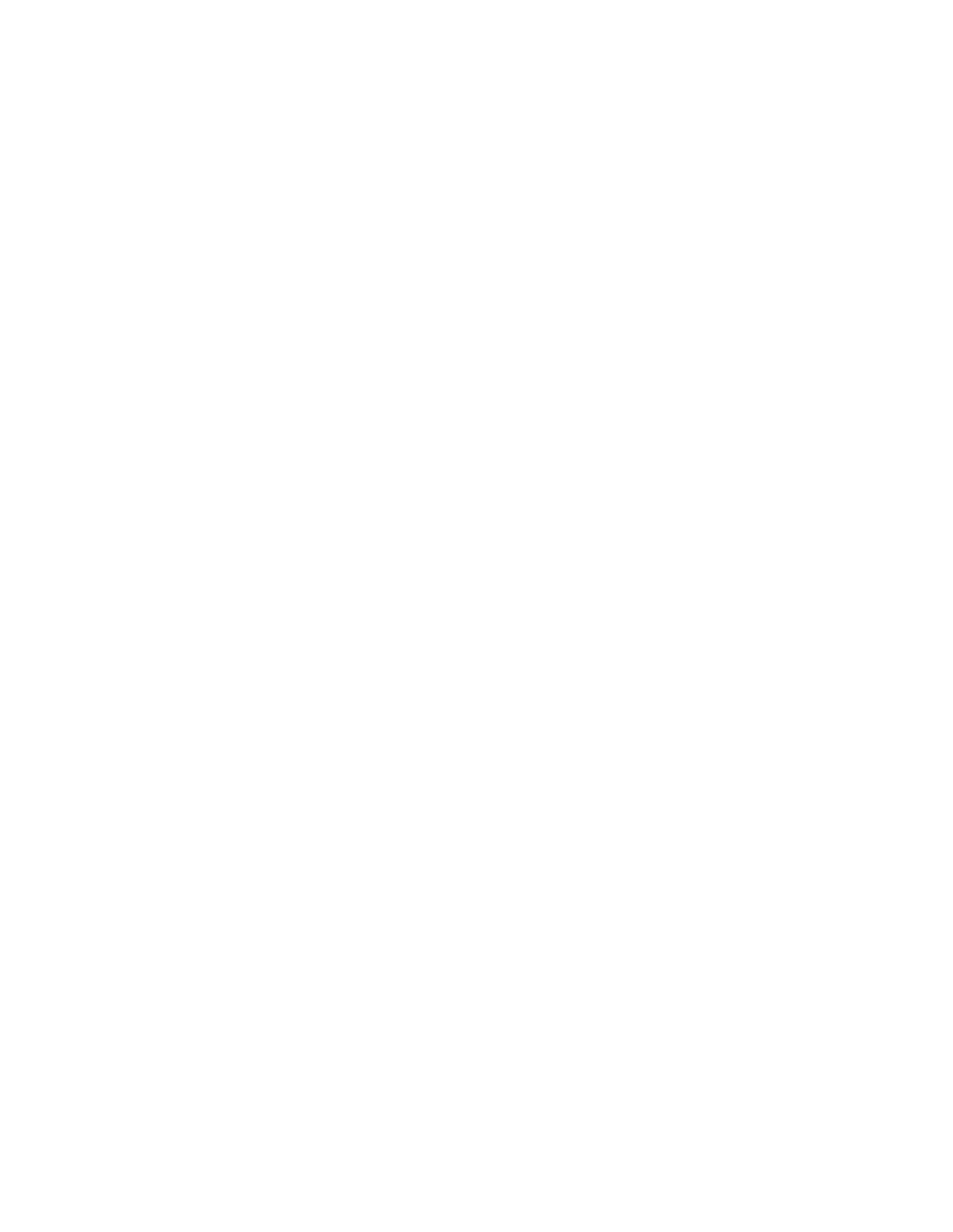# **Appendix I:**

### **White Papers Written in Support of the Undergraduate Research Summit**



*Definition of Undergraduate Research,* Thomas Wenzel, Department of Chemistry, Bates College

*Assessment and Evaluation of the Undergraduate Research Experience,* Joanne L. Stewart, Department of Chemistry, Hope College

*The Value of Diversity to the Chemical Sciences,* Carlos G. Gutierrez, Department of Chemistry and Biochemistry, California State University, Los Angeles

*Generating New Research Ideas,* Julio de Paula, Department of Chemistry, Haverford College and John Stevens, Department of Chemistry, University of North Carolina, Asheville

*Sustaining Research Productivity Throughout an Academic Career: Recommendations for an Integrated and Comprehensive Approach,* Kerry K. Karukstis, Department of Chemistry, Harvey Mudd College

*Collaboration: An Opportunity to Become Productive in Research at Predominantly Undergraduate Institutions,* Moses Lee and Timothy Hanks, Department of Chemistry, Furman University and Shenda Baker, Department of Chemistry, Harvey Mudd College

*Initiating and Sustaining Viable Undergraduate Research Programs at Predominantly Undergraduate Institutions,* Kimberly Pacheco, Department of Chemistry, University of Northern Colorado

*Research Infrastructure at Predominantly Undergraduate Institutions,* Mark E. Bussell, Department of Chemistry, Western Washington University

*Curricula Structures to Support Undergraduate Research,* Diane W. Husic, Department of Chemistry, East Stroudsburg University and Timothy Elgren, Department of Chemistry, Hamilton College

*Politics and Higher Education: Barriers to Undergraduate Research Opportunities at Public Comprehensive Institutions,*  Diane W. Husic, Department of Chemistry, East Stroudsburg University

The white papers are available at the Summit web site: http://abacus.bates.edu/acad/depts/chemistry/twenzel/summit.html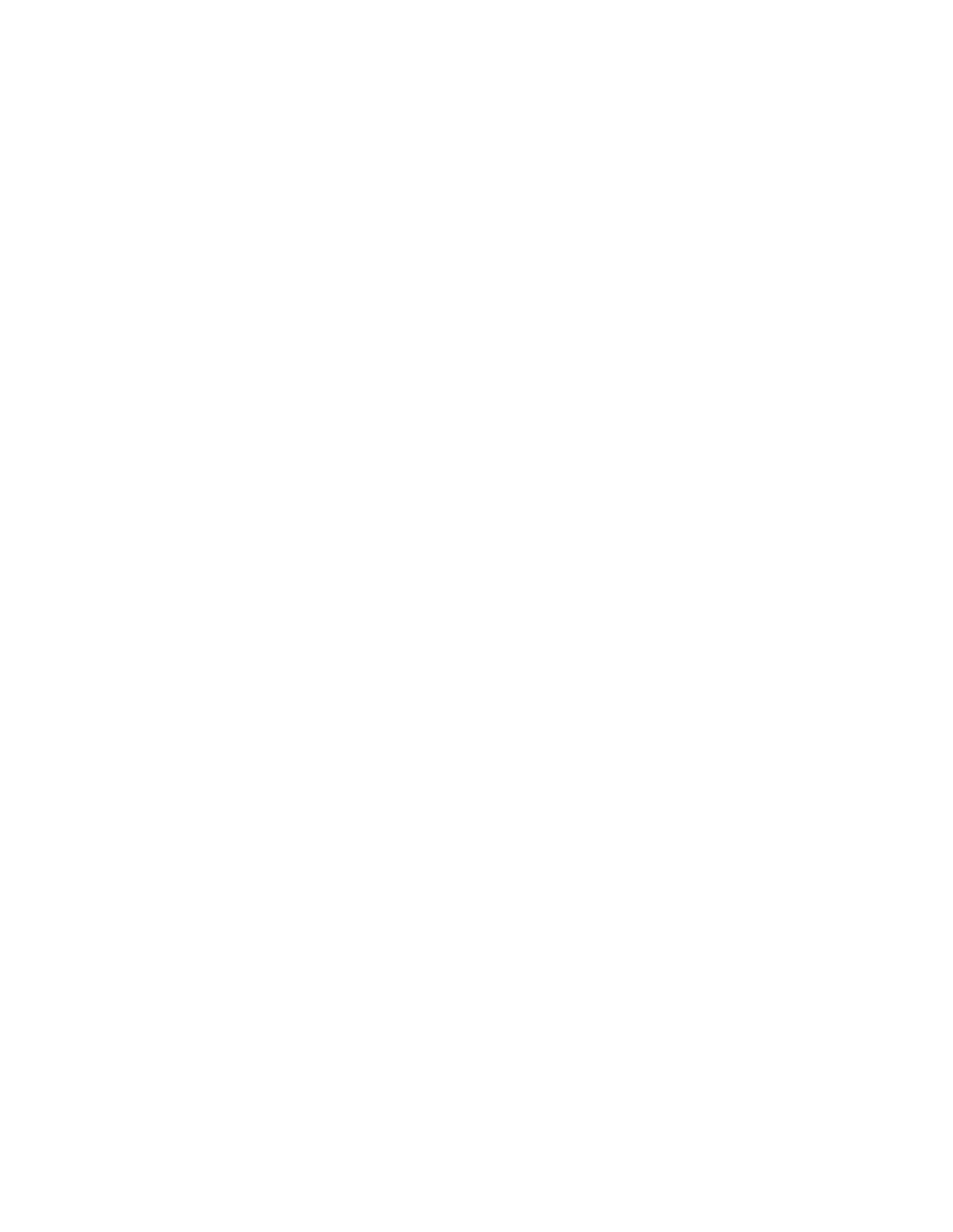# **Appendix II:**

### **Vignettes/Commentaries Provided by Summit Participants**

 $\rightarrow$ 

### A Consortium of Undergraduate Researchers with Similar Research Interests

**Marc Zimmer, Connecticut College**

Our consortium, known as the Molecular Education and Research Consortium in Undergraduate computational chemistRY (MERCURY), was formed by George Shields in 2000 and consists of Jeffery Greathouse (St. Lawrence University, environmental), Maria Gomez (Mount Holyoke College, materials), Carol Parish (Hobart & William Smith College, biochemistry), George Shields (Hamilton College, biochemistry), Ramona Taylor (College of the Holy Cross, environmental) and Marc Zimmer (Connecticut College, bioinorganic). Our objective upon forming the MERCURY consortium was to help our undergraduate research programs to flourish. The intellectual focus of the consortium is computational chemistry. Our research projects utilize the tools of computational chemistry to solve significant problems in environmental, materials, physical and biological chemistry.

All of the faculty members in the MERCURY consortium are research active computational chemists at liberal arts and science institutions where undergraduates are our only focus. The very nature of our institutions dictates that faculty and students work side by side on research projects and necessarily develop strong personal ties. At the undergraduate level students begin their research careers with little or no experience and depend heavily on the mentorship of their research advisor. One of the joys of undergraduate education is watching the transformation of a young student into a mature, independent, creative scientist capable of critical thinking and accurate interpretation.

MERCURY faculty and students meet once per year for a formal presentation and discussion of research methods, results, technical and computing issues, as well as pedagogical issues and best practices. In addition, MERCURY faculty and students exchange information regularly via electronic mail.

The consortium has resulted in very synergistic relationships between researchers and this has contributed to our increased productivity. Faculty members regularly visit one another's institution and provide a constant source of mentoring and support, particularly with respect to previewing research papers and proposals. Often, when faculty visit, they bring along their research students, thereby providing opportunities for students at two different institutions to engage in a "supergroup meeting." This increases the social interactions among students from different consortial schools and allows them to see that other undergraduates are involved in computational chemistry and meeting the same successes and frustrations normally associated with research. MERCURY faculty and students have regular and frequent interactions as we all perform calculations on two shared supercomputers: a 32 processor and an 8-processor SGI Origin 300 that were purchased with NSF-MRI and Hamilton college funds. This grant has also allowed us to hire a system administrator located at Hamilton College who provides considerable and valuable support to MERCURY faculty and students and allows us to make maximum use of our computing resources. Hamilton College has agreed to provide support for this position beyond the NSF-MRI grant period.

To facilitate the exchange of information so important in the development of an undergraduate scientist and to provide ample opportunity for student-student, student-faculty and faculty-faculty interactions, the MERCURY consortium organizes an annual, national conference in undergraduate computational chemistry. Our last MERCURY meeting was held over three days at Hamilton College in July 2003. Over seventy people attended the conference.

The importance of the conference is evidenced by the growing number of students who elect to present their work: the first meeting attracted 25 student presentations while at the last meeting 40 students presented their work. Many non-MERCURY faculty members accompany their undergraduate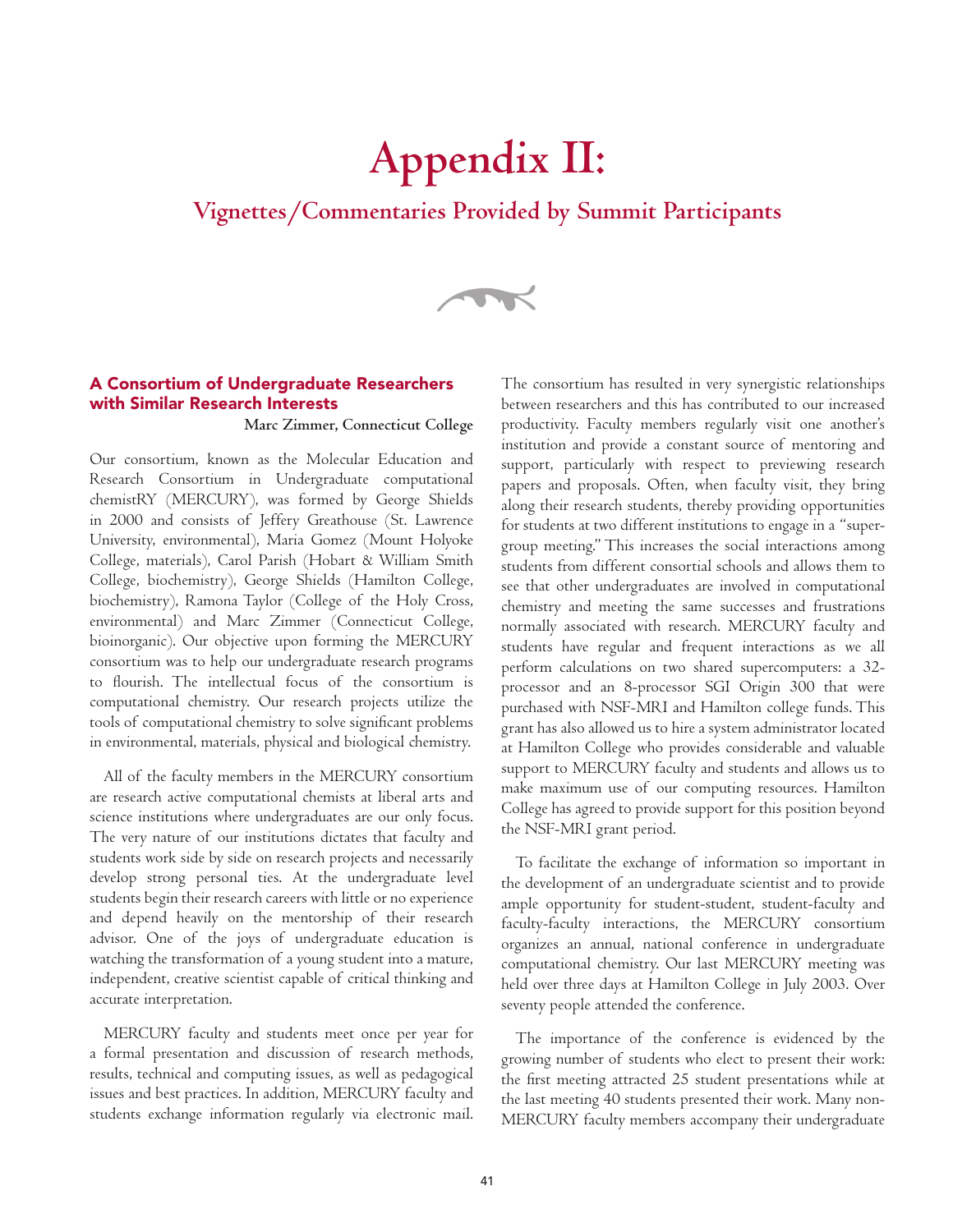students and the meeting takes on an intellectually rich and collegial atmosphere much like Gordon Research Conferences. The cross-fertilization that occurs during these meetings is invaluable. During the meeting students are housed together in dormitories and it is satisfying to see consortial and nonconsortial students easily begin to function as a cohesive peer group during and after scheduled activities. Many students reported that their shared research experiences provided comfortable starting points for further conversations of technical and non-technical natures.

### Using Undergraduate Research to Fill the Pipeline – Experiences at Texas State University-San Marcos

### **Linette M. Watkins, Texas State University-San Marcos**

Texas State University-San Marcos is a primarily undergraduate university located 30 miles south of Austin and 50 miles north of San Antonio. In Fall 2003, the campus had an undergraduate enrollment of 23,024 and a graduate enrollment of 3,282. The Department of Chemistry and Biochemistry at Texas State offers an ACS-certified B.S. in chemistry, a B.S. in biochemistry and M.S. degrees in both chemistry and biochemistry. The department and the College of Science have recently undertaken separate, but complementary, programs to increase the number and diversity of students graduating in science, technology, engineering and math (STEM) fields at our university.

The programs initiated in the department and college are aimed at increasing effectiveness in both recruitment and retention of students. In the College of Science, three programs are used to recruit qualified students into STEM departments. These programs include a Louis Stokes-Alliance for Minority Participation (LS-AMP) program, a Bridges to the Baccalaureate Program and the Science, Math, Technology Education Institute (SMTEI). At the core of all of these programs is participation in research and the presentation of research results.

Texas State is a participant in the NSF-funded Houston LS-AMP program. At Texas State, the LS-AMP program offers scholarships to underrepresented students in STEM fields. More importantly, however, it provides a collaborative learning community (CLC) for STEM majors. The CLC is a place for STEM majors to gather, study, receive tutoring, and attend seminars. All LS-AMP Scholars are encouraged to participate in research projects. Students can receive academic credit and/or wages for the work. A summer conference attended by students from the Houston LS-AMP program offers the opportunity to present research results and meet other scholars. Since 2000, over 150 students at Texas State have participated in this program and the number of graduates has been steadily increasing.

The goal of the NIH-funded Bridges to the Baccalaureate Program at Texas State is to increase the transfer of students from three San Antonio community colleges into NIHfunded areas at four-year colleges. The community college students are primarily members of underrepresented groups, although all students participate in seminars and meetings held at the community college campuses. During the summer, the underrepresented students participate in a ten-week research experience at Texas State. They are provided with housing and a stipend. At the end of the summer they present their research at a symposium and funding is available for travel to present results. Since 1999, 25 Bridges students have completed research experiences and, thus far, almost half of those students have enrolled in four-year colleges.

The NSF-funded SMTEI program brings high school teachers, primarily from low-income school districts, into research labs at Texas State. Over 80 high school teachers have participated in eight-week research experiences. Each of the teachers developed a lesson plan incorporating their research experience into the classroom. At the end of each summer, the teachers presented their research at a symposium. While assessment of this program has shown the research experience to increase research understanding and enthusiasm in the teachers, the longer-term effect on enrollment of underrepresented student in STEM is anecdotal, awaiting further assessment.

Our department has recruited students using the College of Science programs and a new biochemistry program. Recent initiatives are directed at developing a "chemistry community." Entering students meet with both faculty and peer mentors. Students are advised by faculty in their area of interest, attend programs to enhance learning success and learn about career options. The Chemistry Club introduces students to the faculty and students at all levels of study. Finally, and most importantly, students are encouraged to participate in undergraduate research during the school year or during the summer early in their academic career. We have seen that once a student enters the lab, even during their first year, they will rarely ever leave the degree program. Similarly, when we invite students from other majors into the research lab, they often change their majors to chemistry or biochemistry. Since these initiatives began two years ago, our department has doubled the number of majors, tripled the number of degrees awarded, increased the number of students entering into Ph.D. programs, and increased the number of students from underrepresented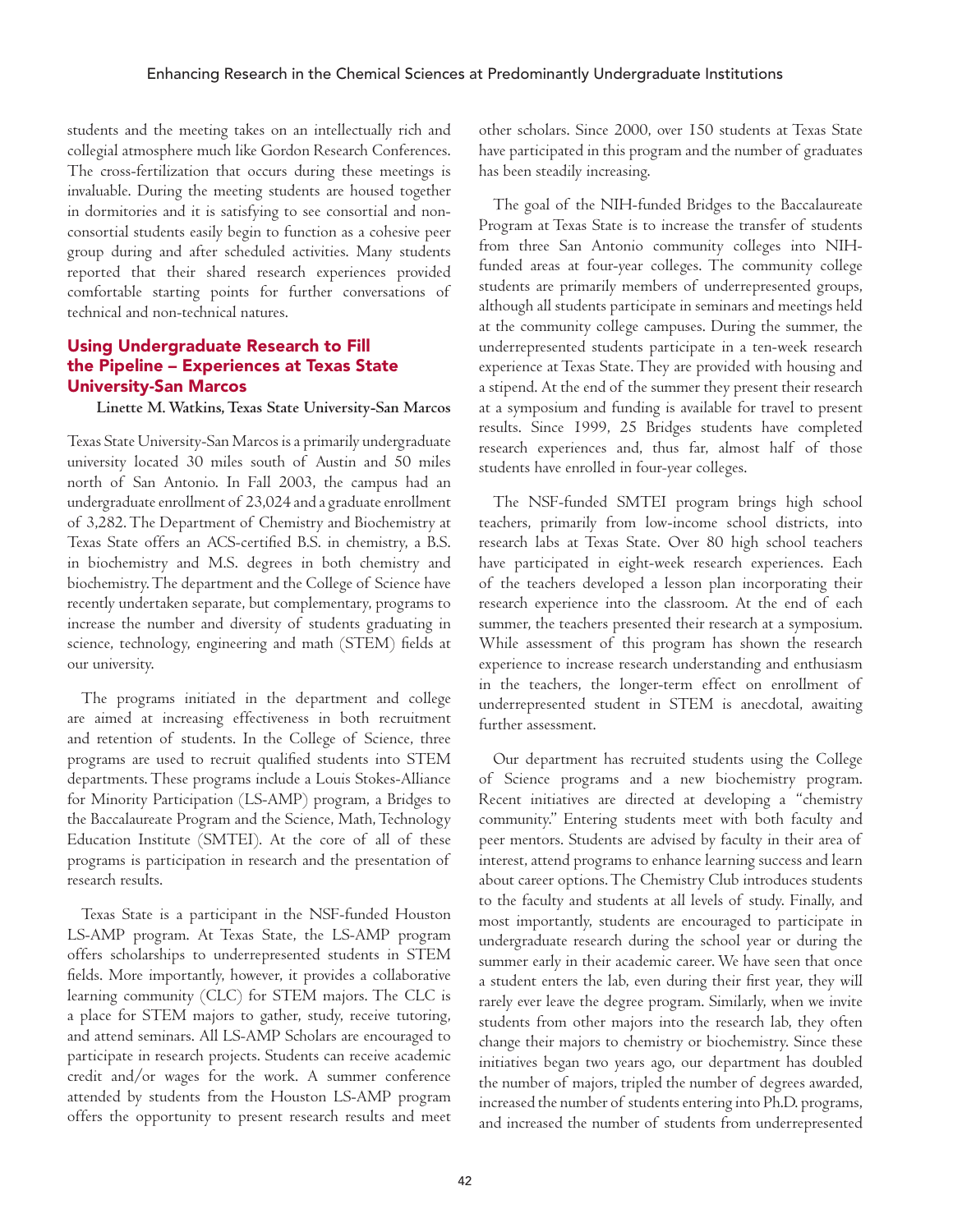groups participating in the chemical sciences. These trends are expected to continue in the coming years.

It is essential that individuals, departments and institutions recognize the urgency of increasing minority participation in the chemical sciences and initiate wide-ranging efforts to ensure a diverse chemical workforce. A single program in a department will be limited in its effectiveness and support. Faculty that are skeptical of "minority assistance" programs will support efforts effective at recruiting and retaining qualified students into their classrooms and research labs. Furthermore, all students at a PUI benefit from programs that develop a vibrant research community.

### Community-Based Research Projects

### **Ray Turner, Roxbury Community College**

We believe that culturally relevant, community-based research projects supported by organizational networking can have a profound effect on minority student participation in undergraduate research. The mobilization of urban youth to pursue careers in science and engineering is an honorable endeavor. However, we lacked a suitable model to predict outcomes that could affect future workforce demands. Over a decade ago, we believed that Roxbury Community College (RCC) was ideally situated and had among its ranks some of America's most talented professors. Collaboration and partnership with multiple institutions created a web of opportunity for our students. Today the benefits of that strategy resonate throughout the Roxbury Community. RCC students have performed research side by side with students and faculty at the nation's premier institutions for well over a decade. Over the past five years, the NIH supported ATOMS program provided funds and incentives for students to reach new heights. An analysis of what works and lessons learned from ATOMS forms the basis for project FUSION. We reasoned that a focus on community-based, culturally relevant research could improve recruitment. As the central science, chemistry in this context could mobilize students to pursue science in service to their community. FUSION (ATOMS II), our most recent proposal to NIH, incorporates this thinking. We tested the above hypothesis and the results show an increase in recruitment and retention. In addition, anecdotal evidence indicates major shifts in students' attitude towards science.

Undergraduate research centers should be built on strong collaboration and partnership with community based organizations, including community colleges. Replicating the Roxbury model requires one to focus on the uniqueness of opportunity. We focused on environmental health disparity because this is a problem in the community serviced by Roxbury Community College. Adoption of our model may require modification so that science exploration is framed in the culturally relevant context of a unique community.

### The Value of Undergraduate Research: An Indispensable Part of Our Investment

**Robert H. Rich, American Chemical Society Petroleum Research Fund\***

My own undergraduate research experience was instrumental in leading me down the path to become a Ph.D. scientist. The experience of executing a research project (with some mentoring), from conception through discovery to publication, proved to me and to others that I was capable of making the transition to independent doctoral study. Like my peers who had open access to faculty-initiated research projects, I felt the benefits of participation were felt throughout my career.

While it is important for principal investigators at researchintensive universities to offer research experiences to their undergraduates, it would be a mistake to ignore the research programs at other schools. According to the latest NSF statistics,<sup>6</sup> one-third of all recipients of doctoral degrees in science and engineering received their baccalaureate degree from a non-Ph.D.-granting institution. All of these students should have access to a research experience, if they so desire.

As was discussed at the Summit, there are many obstacles to a vibrant research program at an undergraduate college. Some of these arise from bureaucratic inertia, from ignorance, or from a hostile culture. Many, however, can be reduced to a need for resources. The availability of student stipends can allow students to spend their out-of-class time doing research instead of other employment. The availability of PI summer salary can allow researchers to avoid taking on yet one more summer school class simply to make ends meet. The availability of supplies and equipment money can allow these scientists to compete in the expensive world of cutting-edge research.

I am proud to say that ACS PRF has recognized these realities for a long time. Since its early days almost 50 years ago, the American Chemical Society Petroleum Research Fund (ACS PRF) has set aside funds exclusively for the support of advanced scientific education and fundamental research to be conducted in academic departments that do not award a doctoral degree. $67$  The basic grant is a three-year award, which currently is valued at up to \$50,000. In 2003, 47 such Type B awards were initiated, in addition to 40 Type GB awards (for \$35,000 over 2 years) for starting faculty in these non-doctoral departments. In 1981, the Summer Research Fellowship (SRF) program was created to allow faculty from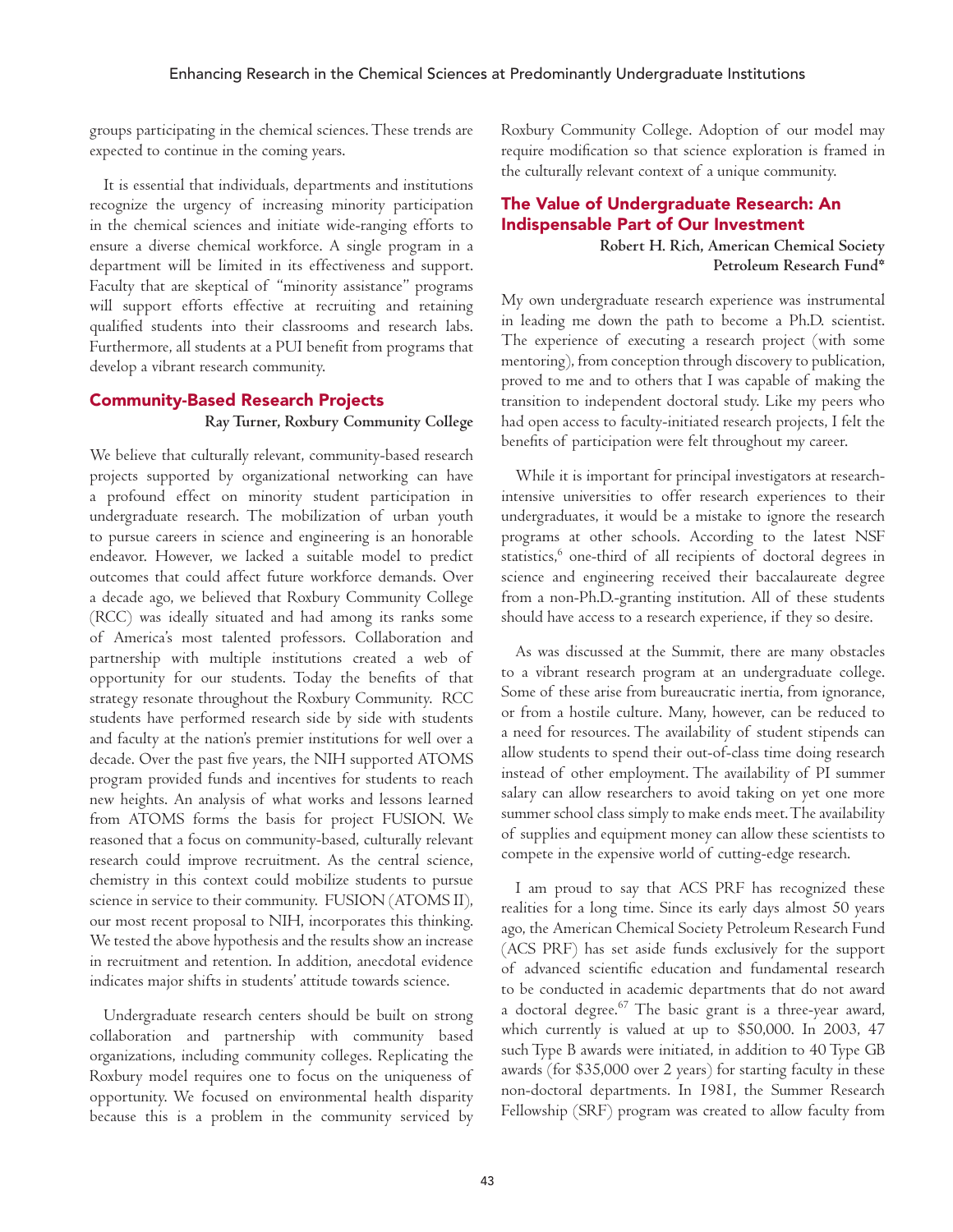undergraduate colleges to participate in PRF-assisted research projects. The fellowships for faculty continue, and this year 34 supplements were granted. In 2003, the first 10 Undergraduate Faculty Sabbatical grants were awarded, which provide a salary match for eligible faculty to conduct a year-long research sabbatical and revitalize their research programs. Clearly, ACS PRF has recognized that undergraduate participation in research is unmatched in its ability, as an educational activity, to empower young participants to thrive in an increasingly technical world.68

It is indeed heartening to hear that other funding agencies have also begun to realize the importance of allowing faculty at these schools access to research funding. With sufficient resources, these educators can, in turn, work toward a goal of open access to research opportunities for all science and engineering undergraduates. The whole scientific enterprise stands to benefit.

*\*The opinions expressed in this article are those of the author and not necessarily the same as those of the ACS Petroleum Research Fund Advisory Board or the ACS Board of Directors.*

### Teaching-Postdoctoral Fellows at PUIs **Joseph Pesek, San Jose State University**

The opportunity of having teaching-postdoctoral fellows at San Jose State University has been a positive experience for both the individuals involved and the chemistry department. The first two teaching postdoctoral fellows came via Camille and Henry Dreyfus Foundation awards in the early 1990s. Both Fellows made substantial contributions to the teaching program and were active researchers that included working with undergraduates. They taught both lower-division and upper-division classes, seminars and were advisors to the Student Affiliates of the American Chemical Society organization in the department. One fellow remained on for two extra years in a temporary instructor's position to gain more teaching experience. After completion of their positions at San Jose State, each of the Fellows became permanent faculty at PUIs (Ursinus and Goucher). The Department and the College of Science then decided to support such teaching postdoctoral positions out of internal funds. Over the next several years, three people were hired into these positions using the model created for the Dreyfus Fellows. The benefits for the individuals and the Department mirrored those of the Dreyfus Fellows. Each individual acquired valuable teaching skills and helped increase the research productivity of the faculty with whom they worked. Each of these departmental postdoctoral fellows remained for two or three years and then sought other positions. Two obtained permanent faculty status at PUIs (University of Northern Iowa and Santa Clara University) and the third moved to a permanent research position at a Ph.D. granting university (University of Southern California). A third Dreyfus Fellow came to the Department in 2001 and again followed the previously established teaching, research and mentoring model. Upon leaving San Jose State in 2003, he obtained a permanent faculty position at the University of North Carolina, Greensboro. Despite an uncertain budget in the coming years, the Dean of the College of Science has strongly endorsed the concept of teaching postdoctoral fellows and will encourage all departments in the college to consider such appointments in their hiring plans. He also is encouraging such positions to be written into grant proposals where appropriate.

### Expanding the Definition of Diversity by including Students with Disabilities in Undergraduate Research

**Gina MacDonald, James Madison University**

Many discussions and efforts aimed at diversifying the chemical workforce have centered on racial diversity. These efforts are crucial as we work toward a scientific workforce that more adequately reflects the increasing diversity in our society. Although there are many attempts to include minority students, and we need more, there are relatively few programs that strive to accommodate students with disabilities. In general, our community has made few efforts to recruit students with disabilities. The shortage of science educators and researchers intensifies the need to encourage all students to consider a career in the sciences. Furthermore, future science educators should be comfortable with accommodating students with disabilities such that all students may fully participate in chemistry laboratories in high school and college. This report will discuss the importance of expanding research opportunities to students with disabilities and briefly describe a summer research program at James Madison University (JMU) where deaf and hard-of-hearing students participate in chemistry research.

People with physical disabilities are underrepresented in the science and engineering workforce and remain the most underemployed group in our society.28, 69 Unfortunately, the lack of disabled students who choose to major in the sciences may result from the educators' misperceptions that a physical disability may limit a students' ability to participate in laboratories.69 The American Chemical Society has worked to remove barriers for students with disabilities and has published a book for instructors<sup>69</sup> and a book with examples of disabled scientists who have successful careers. $70$  These books are valuable resources for professors and students. Although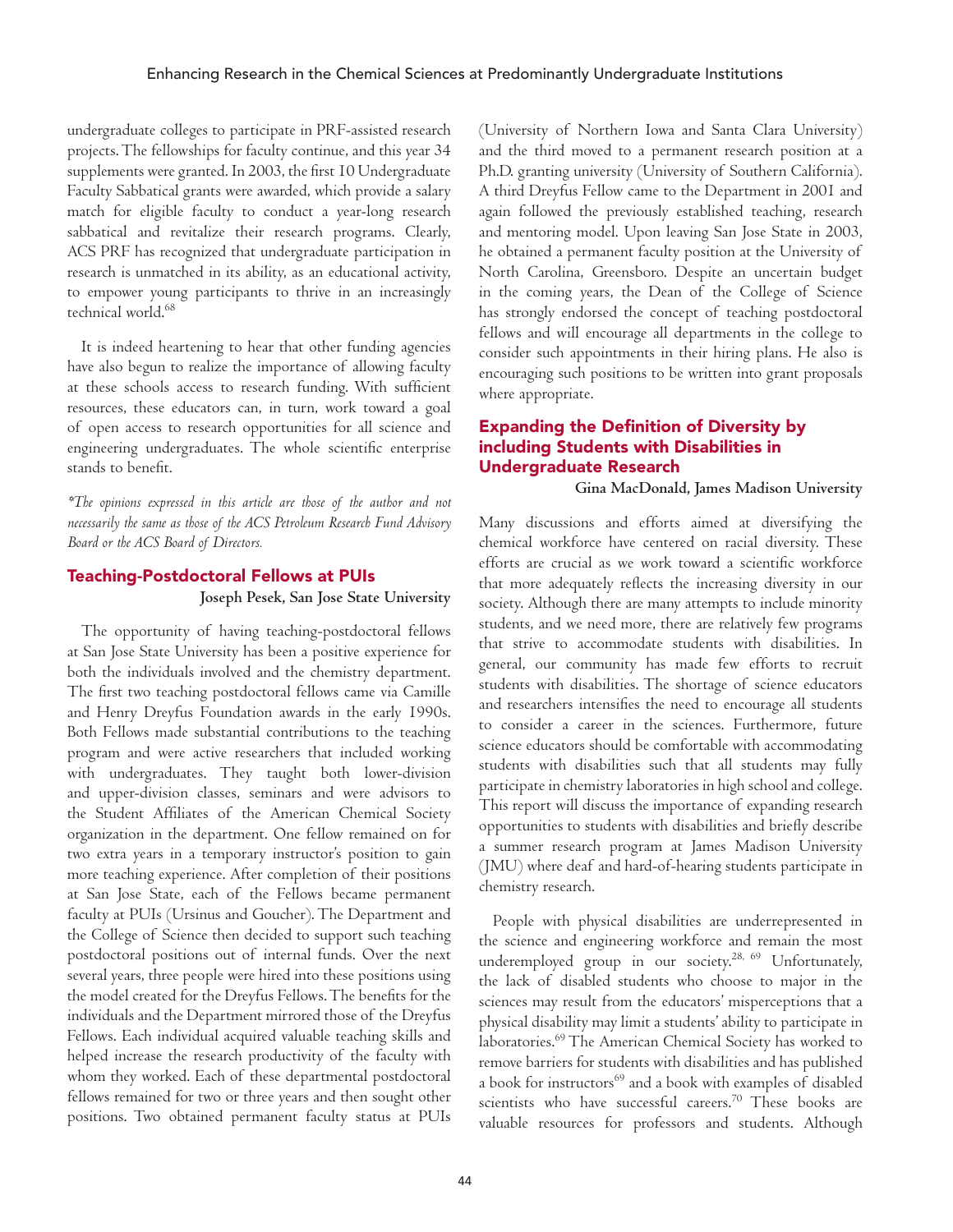many disabled scientists have made amazing scientific contributions<sup>70, 71</sup> many educators may not realize the extent of their contributions. For example, Sir John W. Cornforth, a deaf chemist, received the Nobel Prize.71 However, the road to success may not always be straightforward for those scientists with disabilities, as described by a blind chemistry student who encountered K-12 teachers that believed he could not be a chemist. This student is now in college, majoring in chemistry and participating in laboratories.72 Accommodating disabled students will have expanded impacts as other students and professors gain the understanding that a physical disability does not necessarily limit a student's participation. The inclusion of deaf students in our summer research program at JMU has certainly led to changing attitudes of our hearing student participants and has enriched the NSF REU summer program.

Our program was designed to: encourage deaf students to continue in the sciences, expand research opportunities for deaf students and teachers and finally, to train interpreting students with the unique considerations of interpreting in the laboratory.73 Initial efforts were supported with a grant to G.M. and were then expanded to our REU program (Dan Downey and G.M.). The program extended research opportunities for interpreting students through collaborative efforts with Dr. Brenda Seal, a professor in Communication Sciences and Disorders.73

A professional interpreter must be used to ensure student understanding. However, many interpreters are not trained in the sciences. Thus, we have found that it is extremely helpful to have one interpreter who learns the chemical language and who can participate over an extended period of time. This is especially important for student seminars. Deaf students require more preparation time to ensure the interpreter will voice the presentation correctly. Additional considerations such as the professor taking frequent pauses, especially during demonstrations, allows the student to complete the multiple visual tasks required in viewing the demonstration and the language.<sup>69</sup>

In addition to extended research experiences for deaf students, hearing students have also benefited from our more diversified summer research program. We have most recently found that offering a sign language class greatly enhanced communication between deaf and hearing students. Deaf students and interpreters taught the sign language classes. Hearing students welcomed the opportunity, practiced their signing, and had increased interactions with the deaf students. Most likely, these students and faculty will be more likely to include disabled students in their future laboratories and

classrooms. This hypothesized domino effect could result in increasing the number of disabled students in the sciences and deaf participants may be more likely to continue in the sciences or education after gaining research experience.

In conclusion, as we move to increase diversity in the sciences we should work to identify our own misconceptions and strive to make those necessary modifications that will allow students who are blind, deaf, have limited mobility and other disabilities to fully participate in all classroom, laboratory and research laboratories.74 Removing barriers for students with disabilities will extend opportunities to a larger number of students and provide an enhanced academic atmosphere for professors and students.

### Design of an Interdisciplinary Laboratory to Enhance a Research-Supportive Curriculum

**Kerry K. Karukstis and F. Sheldon Wettack, Harvey Mudd College**

In their white paper *Curricular Structures to Support Undergraduate Research,* Diane Husic and Tim Elgren make the case for incorporating research-enriching experiences throughout the undergraduate curriculum. They encourage faculty to introduce activities in instructional laboratories and classroom settings to develop the specific skills associated with successful independent research. In particular, the authors note, "Central to scientific inquiry is the iterative process of articulating questions and seeking answers." Framing an experimentallyaccessible research question and designing a viable approach to acquire meaningful data is a challenging task for even the most expert scientist. Undergraduates certainly could benefit from increased opportunities to articulate a concise research question and design as well as execute an experimental approach to address the question. Enabling students to consider these challenging objectives more often in their curriculum and particularly in introductory courses is a desirable pedagogical strategy. Husic and Elgren also maintain that students benefit from hearing about "the kinds of research questions that have piqued a faculty member's interest." Communicating one's passion for research and learning is an effective way to convey the synergy between research and education and can further cultivate the research culture on campus.

At Harvey Mudd College we share the belief that undergraduate research contributes significantly to our learning environment. With the receipt of a NSF Award for the Integration of Research and Education in 1998, we sought new ways to extend the connection between research and education. In particular, we developed a new educational venture—the Interdisciplinary Laboratory—that infuses the results of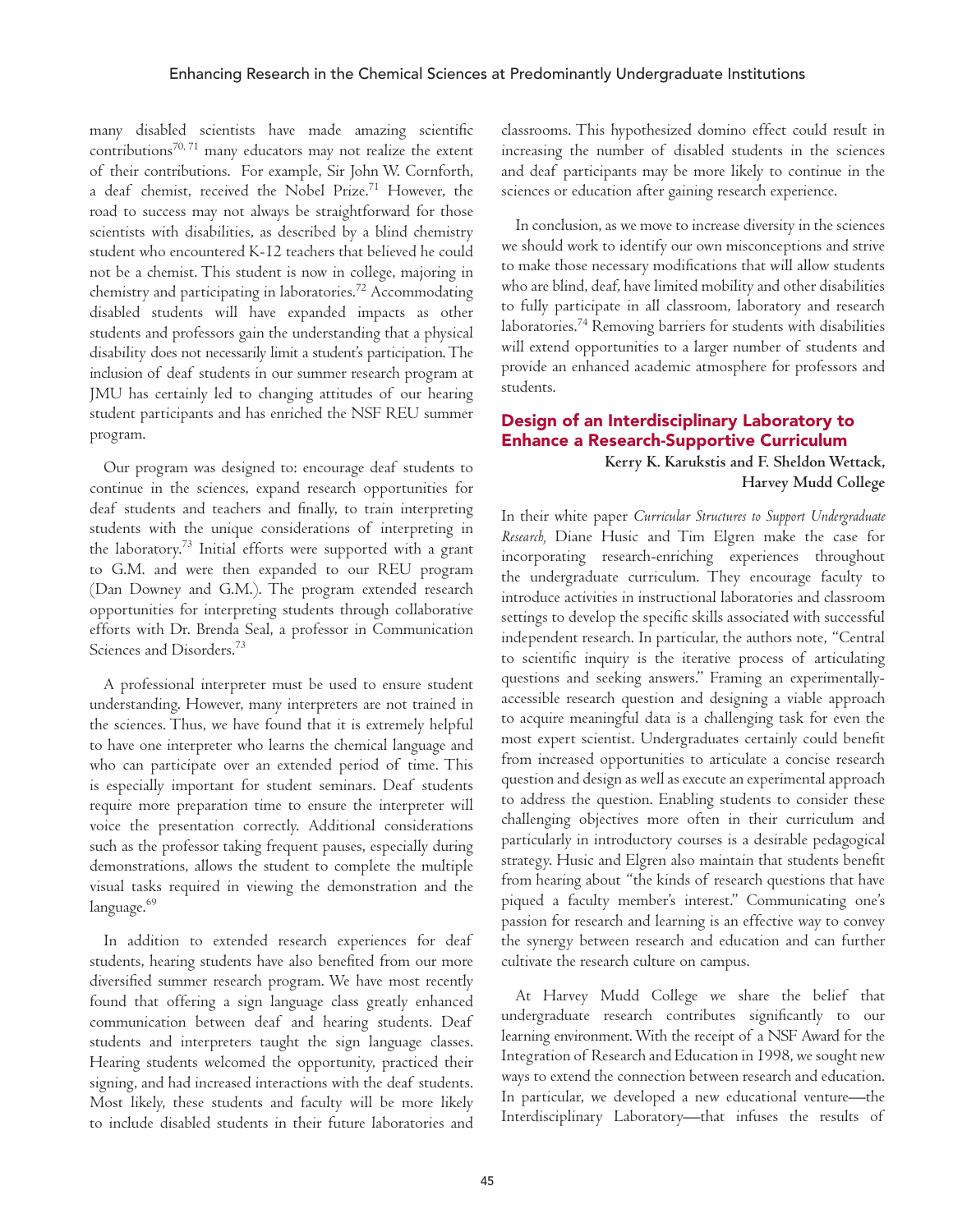faculty/student research into the curriculum and expands the role of research-like experiences in laboratory courses.<sup>75</sup> The year-long Interdisciplinary Laboratory or "ID Lab" attempts to bridge together laboratory experiences from biology, chemistry, and physics for the first-year student. Taught by a team of faculty from each of these disciplines, the ID Lab further seeks to illustrate the commonality of investigative methods and laboratory techniques in these sciences in addition to introducing discipline-specific principles. The Interdisciplinary Laboratory consists of three-week long experiments that feature an investigative approach focusing on question and/or hypothesis formulation and testing.

Many of the experiments conducted in the ID Lab are directly derived from faculty research interests. For example, in the experiment A Structure-Activity Investigation of Photosynthetic Electron Transport, students test the effectiveness of substituted quinones as model herbicide inhibitors of photosynthetic electron transport in spinach chloroplasts. A spectroscopic assay is used to measure the rate of electron transport to an exogenous acceptor. Based on the correlations of quinone structure with inhibitory activity from their first week results, students form a hypothesis as to what substituents and structural features promote inhibition and test this hypothesis in the second week using a wider pool of available quinones. In the last week students share their results, examine the consistency of their predictions, and suggest the structural dimensions and hydrophobic/hydrophilic character of the herbicide binding site.

In another experiment developed from faculty research interests—Synthesis and Characterization of Liquid Crystals —students explore the origin of the brilliant colors of cholesteric liquid crystals by measuring the pitch of helical arrangements of molecules that form such a liquid crystalline phase. In the first week students synthesize and purify cholesteryl nonanoate and then prepare binary mixtures of cholesteryl nonanoate and cholesteryl chloride to form a cholesteric liquid crystalline phase over the range of  $30$ - $80^{\circ}$ C for certain solution compositions. To measure the pitch of the helix formed by the mixture, two measurements are necessary – the refractive index of the phase and the selective reflection of that phase. Reminiscent of a research collaboration to acquire sufficient data, student pairs select mixture compositions and temperatures to study, pooling their data in the third week to calculate the pitch of the helix as a function of temperature.

An important goal of the ID laboratory is to better instruct students on how to approach data, formulate hypotheses, and subsequently design experiments to test the posed hypotheses. Students valued the three-week timetable for experiments to allow for such experimental design. One student reflected, "Many experiments offered an opportunity to create and test one's own hypothesis. [This] allows for creativity and a personal stake in the laboratory activity." In comparison with students in the traditional laboratory course, various assessment measures demonstrate that ID Lab students exhibit both greater ability to design experiments that would adequately test their hypotheses and greater creativity in their experimental design and analysis of results. We feel that the investigative nature of the experiments develops student excitement, enhances student learning, and is a central reason for the immensely positive student and faculty reactions to this innovative laboratory course. Perhaps the penultimate measure of success for our new venture integrating research and education was expressed by a student who noted that the discovery nature of the experiments provided "the feeling that we were discovering and learning together."

### Building a Research Friendly Environment at PUIs

### **Timothy Hanks, Furman University**

The Undergraduate Research Summit held at Bates College during the summer of 2003 produced clear evidence that research is valuable for both students and faculty. This view was expressed not only by the majority of the participants from academia, but also by representatives from funding agencies and from industry. The latter voice may be the most significant of the three. Since the majority of chemistry graduates will end up in some sort of industrial position, institutions that do not encourage an undergraduate research experience are placing their students at a competitive disadvantage in the job marketplace. Indeed, one representative even suggested that his company would typically not consider the resume of a B.S. level chemist that did not include at least some research experience.

If research is so important, then why are active research programs found at only a minority of the primarily undergraduate institutions in the country? The usual reasons are familiar and significant; lack of time, equipment and other resources. Yet at the Summit, we learn of quality research activities taking place in some unlikely quarters and with the scarcest of support. We also heard repeated assurances by the funding agencies that they stood ready to help such endeavors. Those individuals who bring research experiences to their students in such trying circumstances are the heroes and heroines of the undergraduate teaching profession. They remind us all that scholarship is the product of the mind, not of the surroundings and that good mentoring is the highest level of artistry in education.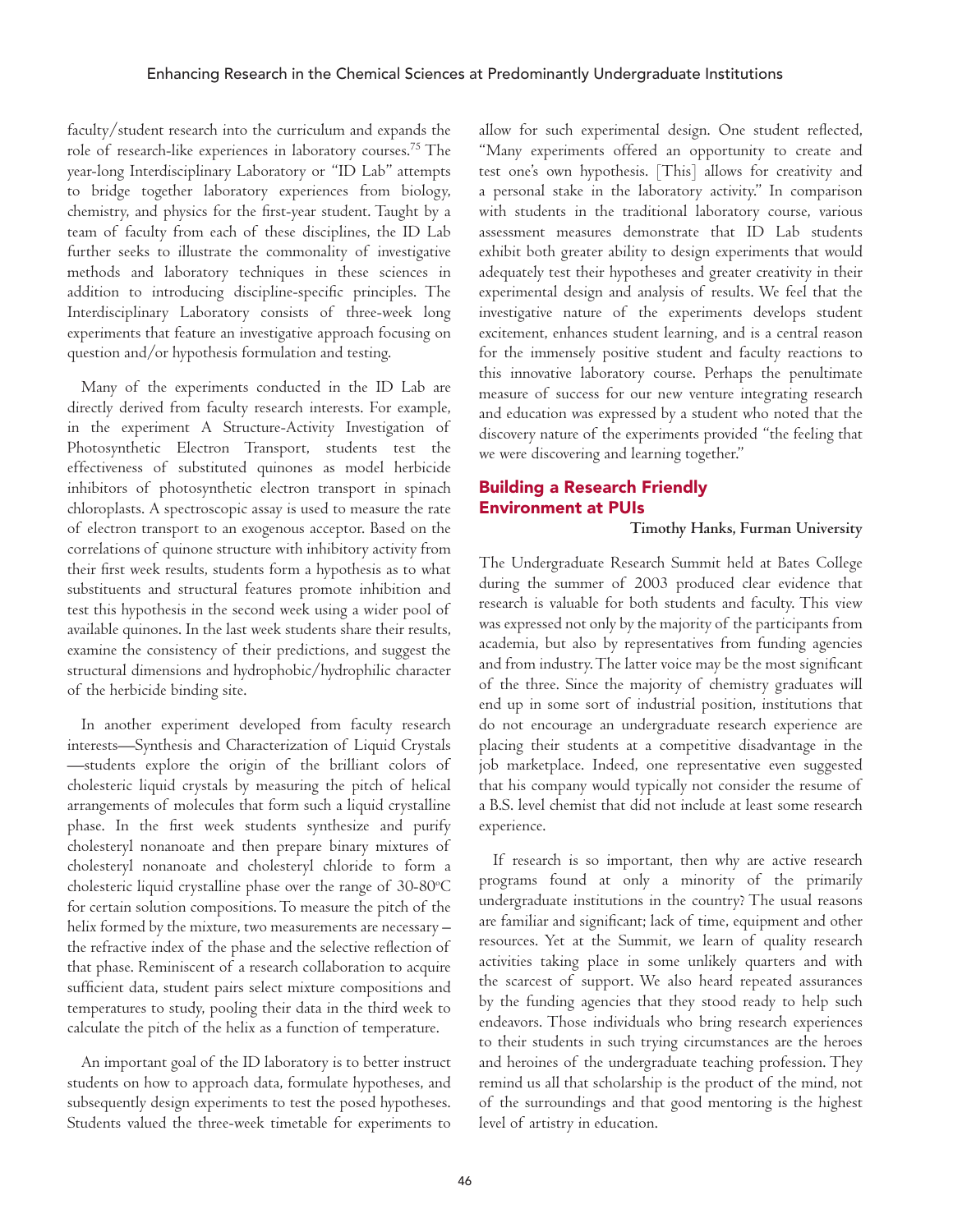The problem with heroic individuals is that we are not all heroes. Worse yet, even heroes burn out in an unsympathetic institution. We need heroes to show us that great things can be done, but heroics do not create a long-lasting, sustainable research program. This best occurs when the academic environment, from the administration to the support staff, buys into the idea that research is an essential part of the undergraduate experience. Not merely "useful" or "desirable," but essential. When an institution becomes committed to this ideal, ways can be found to make it happen. Curricula can be modified, proposals can be written, matching funds can be found and reward structures can be implemented. None of this is simple or pain-free, but it is much more so in a supportive environment.

Let me propose some milestones that a department intent on building a robust research program might strive for:

- 1. Research as a graduation requirement for all chemistry majors. Recognition that research is beneficial to all students is the first step in building a quality research program.
- 2. A critical mass of research conducted at the home institution. While there are many valuable off-site experiences for students, a sustainable program at the home institution requires the equipment holdings and intellectual environment that can only be achieved when sufficient numbers of people are working in close proximity. One possibility is to require students to complete at least one term of research at the home institution, while allowing for additional terms elsewhere.
- 3. All faculty members participating in research activities. This one is more difficult, but valuable for several reasons. Of course, research inactive faculty members make it harder to achieve the critical mass of researchers discussed above. In addition, no matter how verbally supportive, a research inactive colleague has nothing invested in the research enterprise. In the struggle for resources that arise at every institution, these individuals will have priorities that will conflict with the development of a strong research program. Obviously, not all faculty members are at the same points in their academic careers. Not all are able or willing to develop novel research ideas and to manage a research program. But anyone skilled enough in the discipline to be teaching students also has knowledge and expertise that could contribute to the activities of a research team. Collaboration is an integral part of modern science and is the perfect way to tap

into the skills of individuals that might otherwise be disenfranchised by a growing research initiative. Universal participation also illustrates to students the value of teamwork and the many different roles that may be involved in an investigative study.

4. Summers dedicated to research, not classroom activities. Research is difficult. It takes concentration, commitment and most of all, uninterrupted time. Without a dedicated block of time each year, real progress in the laboratory is nearly impossible. There are important compromises that are inherent in this idea, particularly financial ones. Every effort should be made by the institution, the department, and the individuals involved to alleviate these difficulties. The issue is one of priorities. If research is indeed essential, a way must be found to make it possible.

Chemistry is a vast discipline and there are many ways to actively participate in it. To be a practicing scholar and to introduce the concepts of this scholarship to a new generation of scientists can be both extraordinarily rewarding and valuable. Research is truly science education at its best.

### North Carolina A&T State University Greensboro Area Mathematics and Science Education Center (GAMSEC) Pre-College Program

**Vallie Guthrie, North Carolina A&T State University**

The UNC Mathematics and Science Education Network (MSEN) Pre-College Program was established at North Carolina A&T State University in 1986-87. It is a stateassisted program. The official name for the program at North Carolina A&T State University is the Greensboro Area Mathematics and Science Education Center (GAMSEC) Pre-College Program. The goal of the GAMSEC Pre-College Program is to broaden the pool of students who graduate from high school with the academic preparation and motivation to pursue mathematics- and science-based majors and careers. The GAMSEC Pre-College Program actively recruits and prepares students of average to above average ability in grades 7-12 who have not been sufficiently exposed to mathematicsand science-based courses and careers.

All activities of the GAMSEC Pre-College Program are academically intensive, challenging, and enriching. These activities are designed to supplement the regular school-year program and to help improve and refine student knowledge, problem solving, and analytical skills. Through this program students are provided both individual and group instruction. Admission to the Pre-College Program is a multi-year commitment for grades 7-12.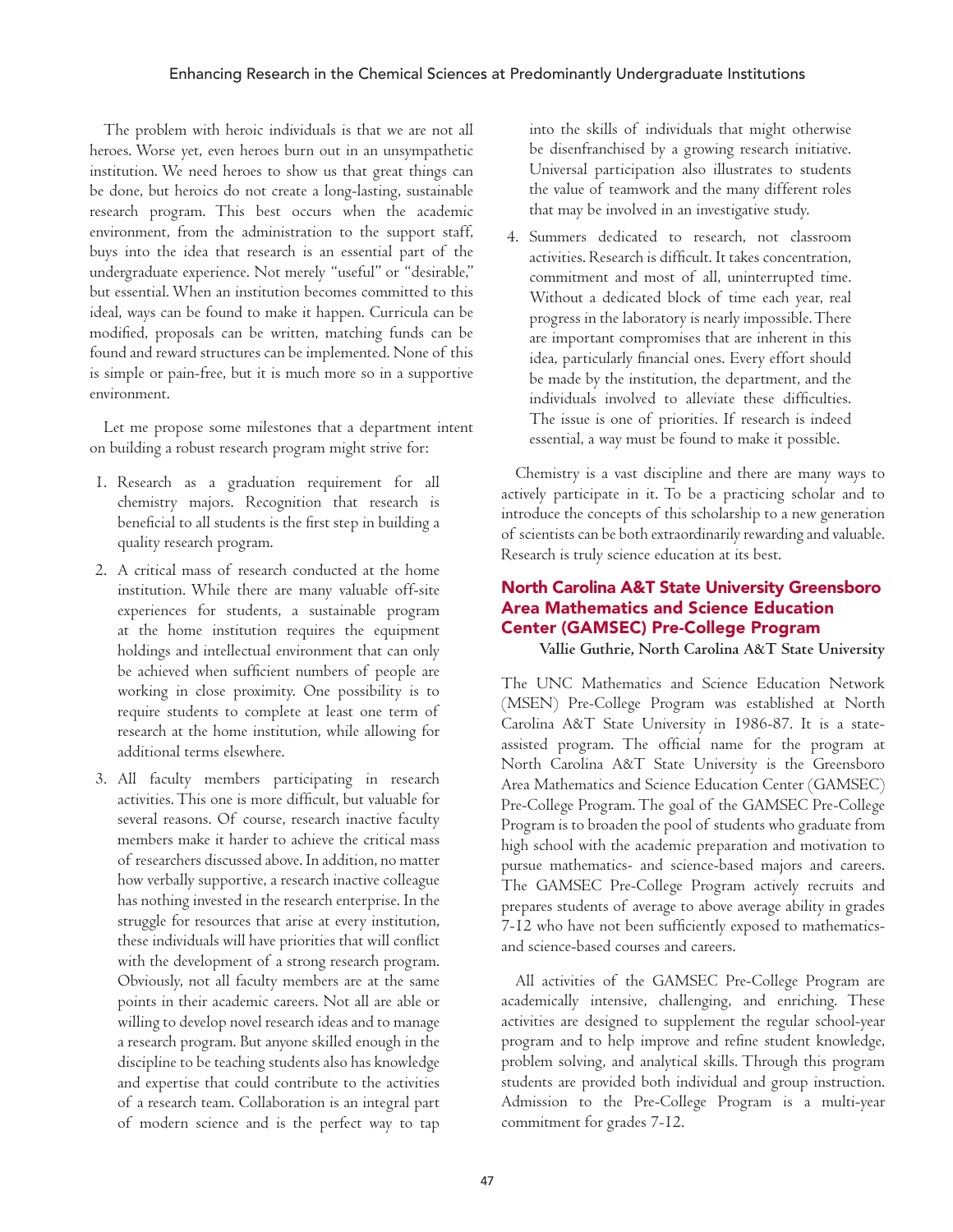Students participate in the following university-based activities:

**The Saturday Academy:** The GAMSEC Saturday Academy Program brings participants to the campus of North Carolina A&T State University for 12-14 weeks. The students receive instruction in science, mathematics, English/language arts, college/career counseling and technology from 8:30 a.m.- 12:30 p.m. Parent workshops and meetings are also convened on Saturdays when the Saturday Academy is in session.

**The Summer Scholars Program:** The GAMSEC Summer Scholars Program brings participants to the campus for a four-week (100 hours) session of math/science, computer science, problem solving, accelerated communications courses including science and technology field trips, college and career counseling, personal development, test-taking skills, techniques and interactions with professional and peer role models from scientific and technical fields. The students receive academic development to overcome their prior year weaknesses in mathematics, science and communication skills and are academically prepared for the courses for the upcoming academic year.

**Parent Involvement and Development:** Parent workshops and programs are planned and implemented to assist parents with the parenting responsibilities of their children. GAMSEC provides opportunities for parents to discuss workable support structures at home and in the community and to gain information on mathematics, science, communication skills, mathematics/ science competitions, technology/computer science, career counseling, etc. GAMSEC implements 6-8 parent workshops per year.

**Teacher In-Service Students:** The teachers of the GAMSEC Pre-College Program students receive at least 50 hours of intensive professional development including strategies and techniques to attract students to science and math courses and careers to ensure students' success in science and mathematics courses. The teachers of the university-based programs include university faculty, middle and high school teachers, graduate students and STEM professionals.

**School-based Academic Enrichment Programs:** A Parents Involved for Excellence (PIE) Club is organized at each of the Pre-College Program schools. The parents of the students meet monthly to network to build academic support bases for students in the community, to raise funds to support the community programs for the students, and to provide an on-the-school campus peer support group for students interested in high academic achievement in the sciences and mathematics. These clubs build a sense of community within the GAMSEC Pre-College Program group; especially since not all of the programs' students will be in the same classes or study groups.

The GAMSEC Pre-College Program also includes a number of other activities and services. Academic, college, and career counseling is provided to participants. A yearly math/science competition is held. The chance to compete against their peers affords GAMSEC Pre-College students the opportunity to enhance their problem-solving skills and critical thinking skills, gain confidence, increase their self-esteem, learn sportsmanlike manners, and to give the valuable experience of competition. A recognition and awards program is also a component of GAMSEC. Students who are outstanding based on their academic performance and participation receive medals and certificates for their achievements. Field trips are organized. These enable the students to gain personal contact with the broad spectrum of career opportunities that are available in science, technology, engineering and mathematical fields. Representatives from the university/college (both faculty and student), public schools (peer), businesses, community professional organizations and public officials are brought in as role model speakers for the GAMSEC participants. GAMSEC also offers SAT/PSAT preparation classes and score interpretation sessions for students and parents.

### Integrating the Sciences at Haverford College

**Julio C. de Paula, Haverford College**

Modern scientists often rely on collaborations to develop ideas that are likely to result in new contributions to knowledge. Yet, collaboration is not always easy at PUIs, where a faculty member tends to work in isolation on teaching assignments and research projects. As a result, the challenges of designing new curricula and being competitive in research can be rather overwhelming. But, compared to research institutions, the PUI environment is less rigid and can facilitate the continual development of faculty. For example, faculty members at PUIs are not under pressure to sustain large research programs. Also, PUIs tend not to punish their faculty—particularly after tenure—for taking certain risks, such as drastically changing research areas and making extensive use of collaborations. Haverford College is taking advantage of the inherent flexibility of the PUI setting to make significant changes in its science curriculum and its research environment. The focus of this article is Haverford's Marian E. Koshland Integrated Natural Sciences Center (KINSC), a group of faculty and students working on innovative curricula and harnessing the power of collaborations to conduct interdisciplinary research in such fields as neuroscience and nanoscience.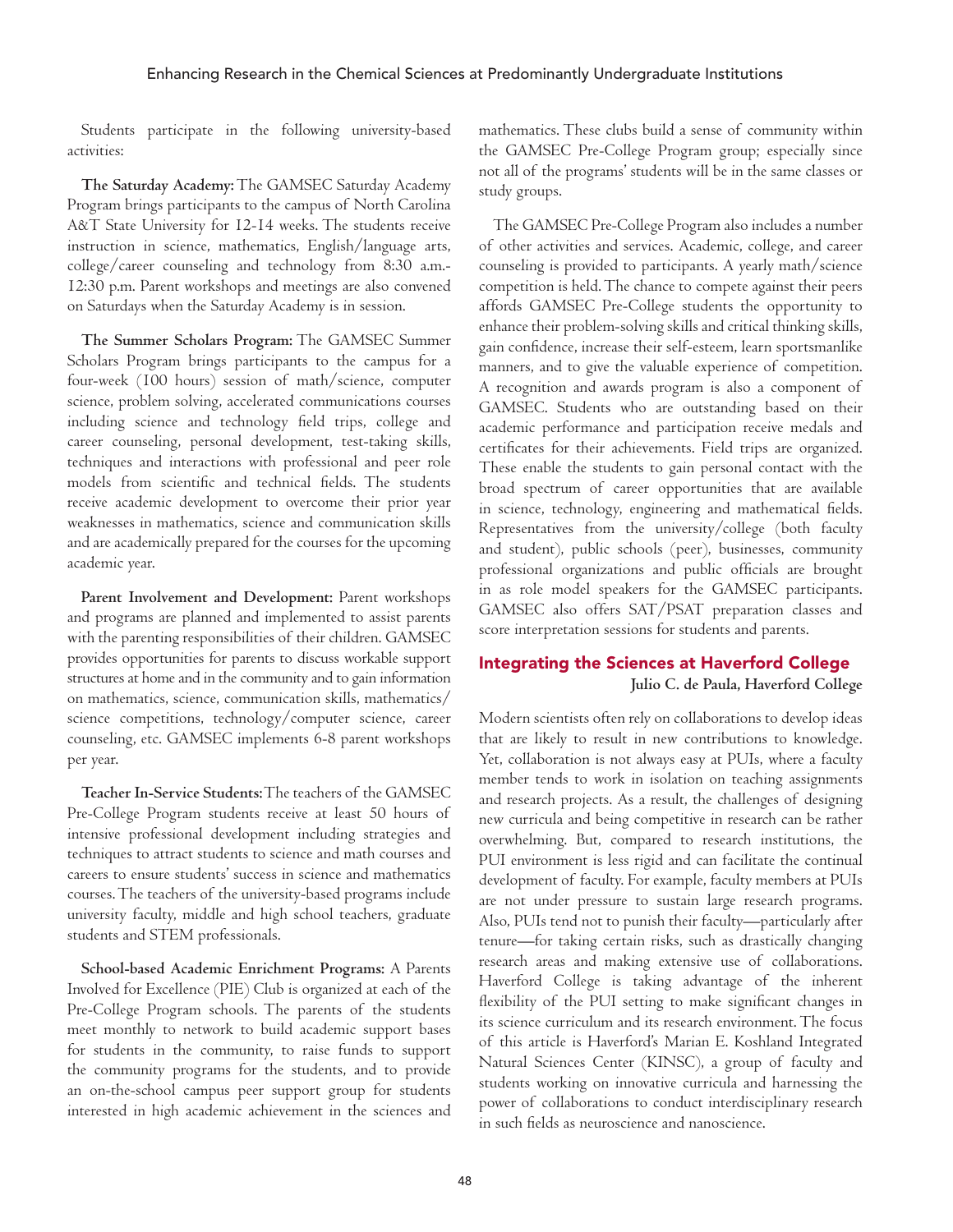In a complex measuring 140,000 square feet, Haverford's KINSC brings together the Departments of Biology, Chemistry, Computer Science, Mathematics, Physics and Astronomy, and Psychology. From its inception to its completion, the facility was the product of collaboration between the administration and faculty from all departments. As a result, there are many shared spaces throughout the complex, such as a laboratory for instruction in biochemistry and biophysics, a microscopy suite, a laser laboratory, and computational laboratories. To date, the KINSC runs four programs: the Concentration in Biochemistry and Biophysics, the Science & Society Program, the Faculty Development Workshops, and the Nanoscience Program.<sup>76</sup>

The Concentration in Biochemistry and Biophysics and the Science & Society Program are largely curricular initiatives that seek to introduce students to interdisciplinary fields of study. The Science & Society Program also bridges the gap between the natural and social sciences, giving opportunities for science majors to explore, in courses and research projects, issues in scientific ethics, health policy, and the impact of science and technology on society.

The Faculty Development Workshops, funded by a grant from the Howard Hughes Medical Institute Undergraduate Science Education Program, has retrained our faculty in bioinformatics and catalyzed the integration of advanced computing and statistics across the curriculum. Teams of faculty members from several departments spend a semester or an entire year exploring a topic, often with the help of experts who visit for seminars and tutorials. The process is facilitated by awarding participating faculty members a partial release from teaching duties or a stipend. That the retraining and discussions happen at the College and not at a remote location also makes it possible for the workshops to occur with minimal disruption of teaching and research activities. The Faculty Development Workshops have been very successful and we plan to expand the program as we meet challenges in curricular renovation and retooling of faculty in emerging research areas.

The Nanoscience Program, funded by a grant from the David and Lucile Packard Foundation, features a research collaboration among seven faculty members from chemistry, biology, physics, and mathematics. It is an example of our belief that PUIs can mount programs in rapidly developing areas by taking full advantage of teamwork among faculty and students who share common scholarly interests. Only in its third year, Haverford's Nanoscience Program has already enriched the local research culture. Faculty are teaching each other new concepts and techniques, are publishing together, and students are learning to merge concepts of chemistry, physics, and biology in their research. Other very significant dividends of the intra-institutional collaboration are the continual retraining of faculty—who do not have to rely entirely on sabbatical leaves for broadening scholarly perspectives—and increased research productivity. By working together, our faculty members generate more ideas, develop and maintain new technology and expertise at the home institution, and help each other to conduct experiments and publish their results. The net result is a mechanism for mitigating the effect on productivity of not having large research groups populated by graduate students and post-doctoral fellows.

Haverford's experience suggests that integrating the sciences requires equal attention to building facilities and to fostering collaboration between the teacher-scholars and students who bring the classrooms and laboratories to life. We have challenged ourselves to eliminate walls and habits that once hindered our progress in areas of scientific inquiry that require constant dialog between the traditional disciplines of biology, chemistry, physics, mathematics, and psychology. As a result, we are making sizable strides toward our ultimate goal of responding to advances in science by creating teams of faculty members who can design innovative curricula and collaborate on new research efforts.

### How to Better Support Undergraduate Research

**Sunhee Choi, Middlebury College**

By now I hope it is obvious to everybody, including the nonscientific community, that undergraduate research is vital to our advancement of science because it cultivates future scientists as well as contributes to the discovery of new knowledge.

One thing I am not so certain of is if everybody understands the role of mentors at undergraduate institutions. We write grant proposals, teach students science knowledge, and teach students how to create new knowledge by teaching them research skills. Generally undergraduate students do research for about a year, so their accomplishments are not many. By the time they grasp the concepts and skills needed for productive research they graduate. We start all over again with new students. After several years, many students, and many experiments, we come up with a story for publication. We repeat all the experiments, prepare tables, figures, and write the manuscript by ourselves.

Over the past 16 years I had an average of three research students in my lab each summer, three research students in my lab during the academic year, wrote at least one grant proposal, and wrote the equivalent of half of a paper. All in all, I mentored about 37 students and published ten papers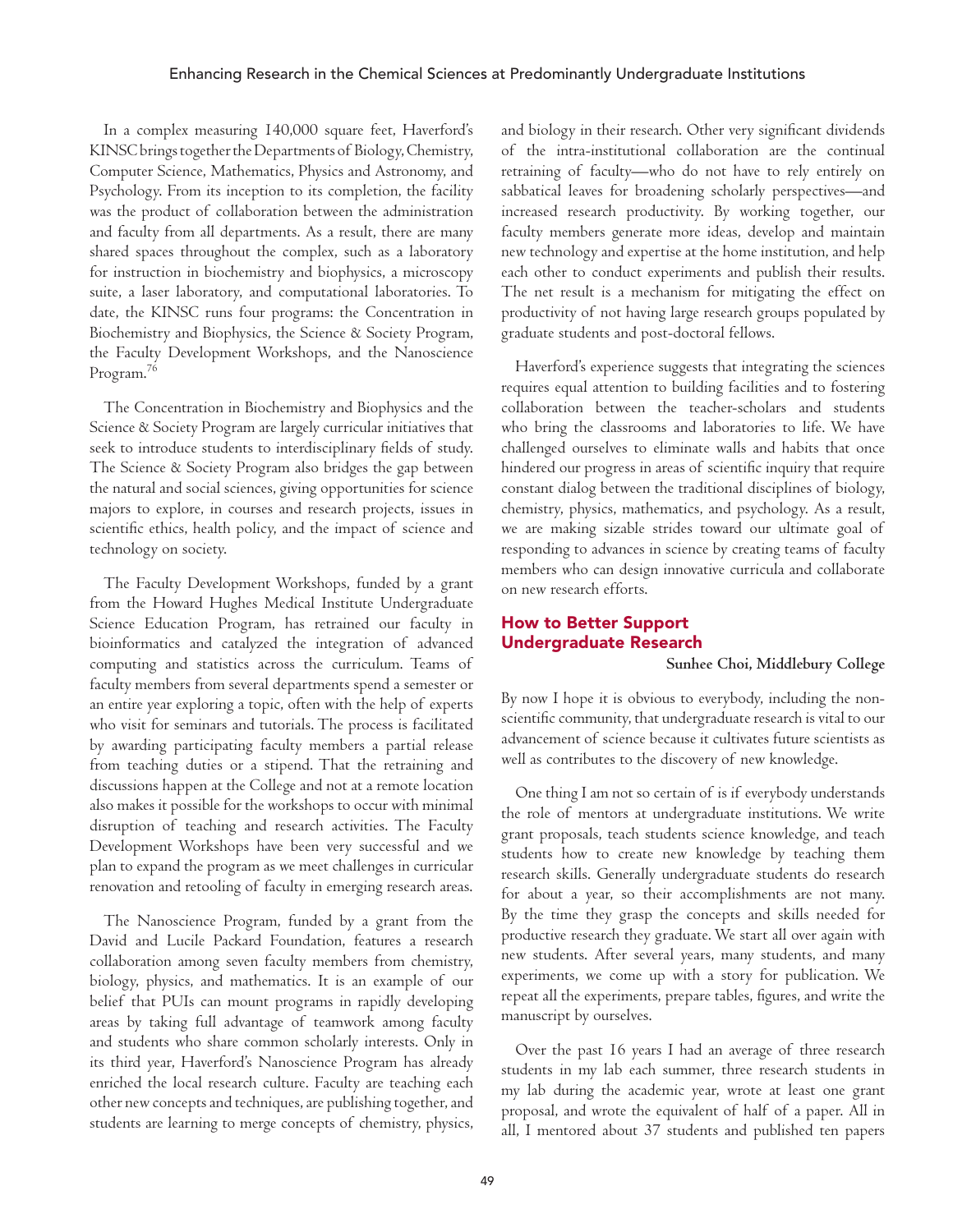with undergraduate co-authors. Most of my students went on to graduate school or medical school. I bring my research for presentation at international conferences. At two different conferences I even got the award for the best poster. Yet many times reviewers criticize my research proposal because I do not produce enough, and I ask for too much summer salary.

Many funding agencies as well as institutions like ours are willing to support student research assistant stipends during the summer, but few agencies and no college will compensate the faculty mentors for their time and effort. When a professor teaches a course during the summer, they get paid, but it does not seem to be obvious those faculty mentors of undergraduate research assistants should also be paid. I have heard that many funding agencies are wondering why the number of quality grant proposals is going down. One problem I see is that there are too many small grants (in my state these are VT EPSCoR and NIH/BRIN), which require the same amount of time to prepare. Pre-tenure faculty members have their own equipment these days because of generous start-up funds. The success rate is too low, and after many years of trying, people get burned out, and quit. Many institutional grants (HHMI, AAAS/Merck, various Mellon varieties) support student, travel, supplies, and equipment, but they do not give any incentive for faculty to write the mini-proposals and take on the mentoring tasks.

I propose that NSF consolidate grant programs and set aside research funds for undergraduate researchers whose research proposals will be reviewed by only peer researchers at undergraduate institutions. Consideration of the teaching component implicit in mentoring undergraduate research and discontinuity of student expertise should be a required part of the review process. The duration should be five rather than three years.

### Being Clear on Goals and Definitions for Undergraduate Research

**David F. Brakke, James Madison University**

Discussions of the importance of undergraduate research can often be confused by the use of language that includes research, research experiences, senior projects and other terms that are used quite differently on campuses across the country. Perhaps we need to take a step back and make an attempt to define what we mean by undergraduate research as opposed to other kinds of activities conducted by students, and while doing so recognize that we may conduct research or provide research experiences with different goals in mind.

Undergraduate research is original work conducted by undergraduate students working in collaboration with a faculty mentor. As research, the intent is to provide new knowledge and requires the communication of results in written and oral formats. Desired outcomes of undergraduate research include student development and publication of results in the peerreviewed literature. Programs of undergraduate research may involve a group of students working with several mentors and may be designed to achieve additional goals, including improving placement into graduate or professional programs or retention. In any case, undergraduate research requires sufficient preparation and mentoring such that a student is ready to conduct work for which neither the faculty member or student know the answer and with the expectation they will share the results with their peers and the scientific community. It is also assumed that the student will have investment and intellectual ownership of the project being conducted. In the best of circumstances, undergraduate research leads to peerreviewed publication. It can be a key component of a learning process for an undergraduate, while also being a process of scholarly endeavor and advanced form of teaching for a faculty mentor.

Research contains certain elements regardless of the person doing research. Research, then, is research. In contrast, research (or research-based) experiences may include some or many but not all aspects of research. Research experiences may be designed primarily for reasons other than the advancement of a field and creation of new knowledge. They still may contain many of the attributes of research. For example, research experiences may be largely developmental in nature. They may begin with investigative inquiry in introductory labs and move into integrated labs involving open-ended experiments at other levels. One desired outcome of research experiences is to give students the kind of experiences that would prepare them to conduct original research later on. Research experiences may be used to get students more involved in active learning and doing some of the work of science, while also be designed to improve recruitment and retention. Research-based experiences attempt to meet students where they are, provide challenging and supportive settings for their development, and hopefully ready students for collaborative research with faculty while they are still undergraduates. However, we should not assume that all students will reach a level of interest or development to accomplish original research.

Research experiences should also include important aspects of research in having expectations of sharing the information orally and in written form. These need not include presentations at meetings or peer-reviewed articles, but be work shared in posters or oral presentations as part of campus symposia or class presentations. Sharing results should be viewed as part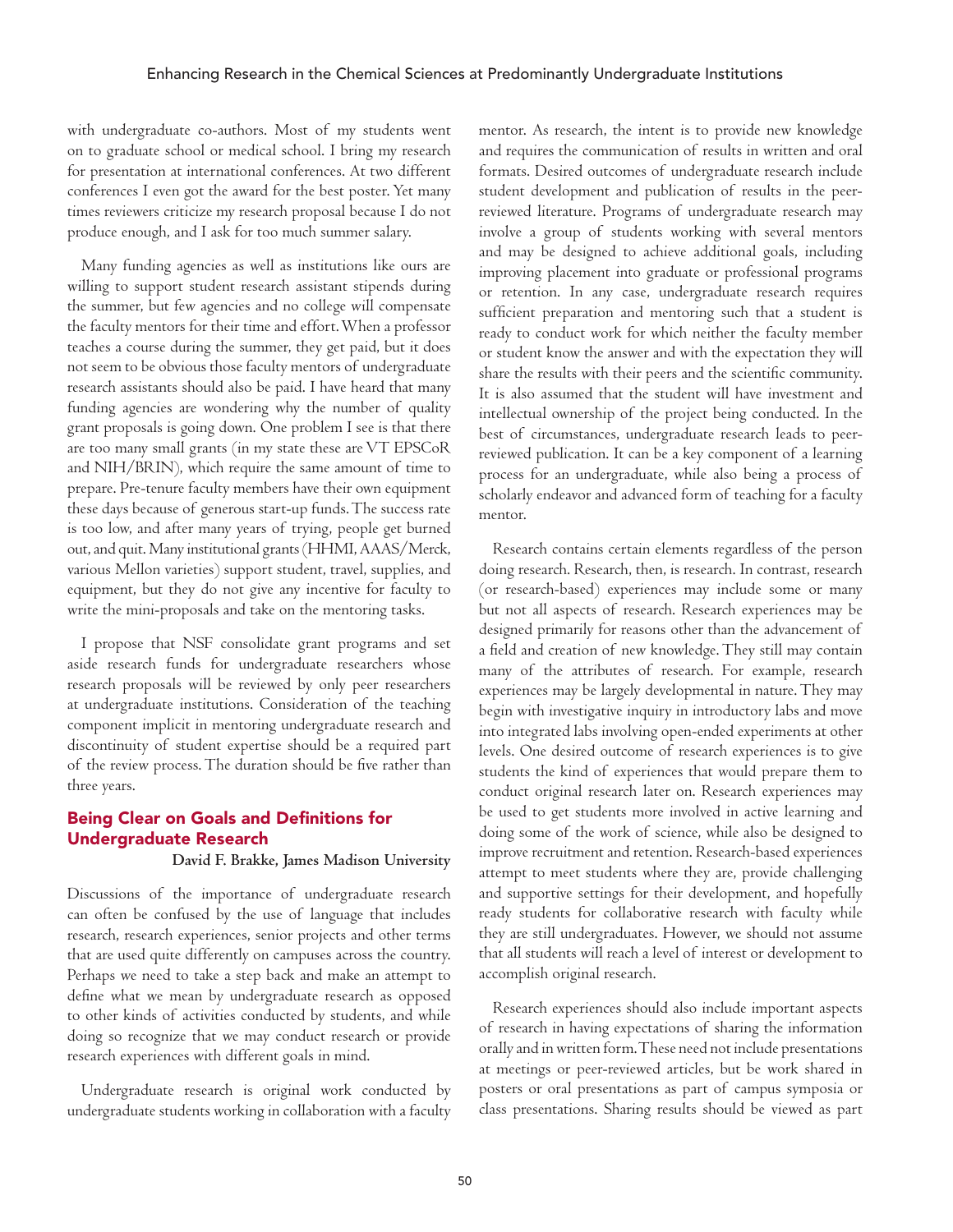of a process in intellectual development of a student in the context of what is expected in doing science. While the goal of research experiences may largely be developmental in nature, some students may be engaged in work that produces original results. In this case, students should be encouraged to work with faculty to develop them further into research projects, incorporate them into grant proposals and develop plans for undergraduate research.

There are practical limits to the number of research opportunities and research experiences that can be provided. However, a department that values research and sees it as an ultimate form of teaching can examine its curriculum and design it to prepare students for research and then provide those opportunities. At best, they would include semester-long periods for research, always striving for quality over quantity.

If we see undergraduate research as the pinnacle of a developmental process, we would assume that it is a lofty goal that not all students might achieve depending on developmental state, which will vary across campuses. Those who do original research derive great benefit, but those who eventually may not conduct and publish research will still gain from research-based experiences integrated throughout a curriculum.

While undergraduate research is inherently centered on student learning, it is dependent on a research-active faculty committed to providing the best experiences and mentoring possible. It also requires time and appropriate equipment to support meaningful research opportunities for undergraduates. And, in order to be most effective, a collective vision of the role of research, clear goals and measurable outcomes that can be assessed is essential.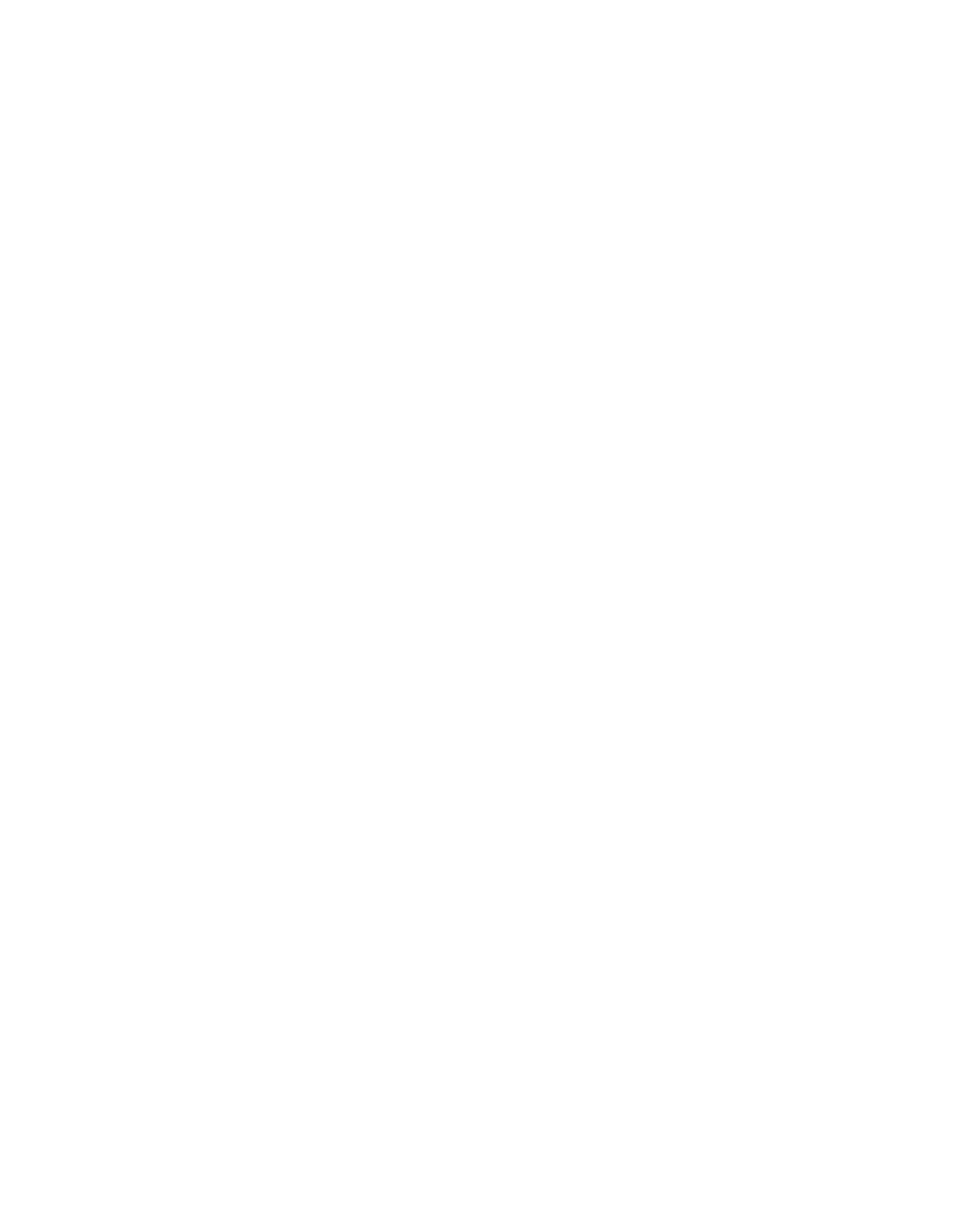# **Appendix III:**

**Summary of Pre-Summit Symposia at the American Chemical Society Meeting, New Orleans, March 26, 2003**



The summaries of the talks were prepared by Thomas Wenzel.

### BEST PRACTICES IN UNDERGRADUATE RESEARCH

### Fifteen Years of REU and its Impact on Undergraduate Research

**John Stevens, University of North Carolina, Asheville Robert Kucskowski, National Science Foundation Nancy Levinger, Colorado State University**

Drs. Stevens, Kucskowski, and Levinger provided a general overview of the Research Experiences for Undergraduates Program. The REU program supports sites, which involve a summer research program involving a group of students, and supplements, which provide additional money to support the summer stipend for an undergraduate student to participate on an existing NSF research grant. Total funding was \$32M for sites and \$17M for supplements in FY01.

About 20-25 site awards are made each year in chemistry. The success rate is about 30%. There are currently a total of 68 sites funded in chemistry. The sites support a total of about 675 students per summer, although another 640 students are supported each summer through matching funds. About 5,400 students apply for the available positions, suggesting there is demand that is not being met.

Chemistry REU sites constitute a variety of different models, and include programs with an international component, students with disabilities, more than one institution, more than one discipline, community colleges, focused research topics, high schools, and student-faculty teams that travel to the site to work together during the summer. Information about the REU program is available on the NSF web site. $32$ 

### Looking Backward and Forward in the Development of a Flourishing Undergraduate Research Program at Western Washington **University**

### **Mark Bussell, Western Washington University**

Dr. Bussell provided an overview of the activities within the chemistry department at Western Washington University (WWU), where there has been a substantial growth in the amount of research in recent years. Faculty members started the changes in the department, but the administration strongly endorsed the conversion to a more research-rich environment.

WWU is a comprehensive public institution with approximately 12,000 students. The chemistry department has 17 faculty members, 5.5 support staff, and about 35-45 majors per year. The department has been the recipient of a departmental research award from Research Corporation and the Murdock Charitable Trust that includes a sizeable institutional matching component.

Prior to its recent history in undergraduate research, curriculum development took place in the department, but it was a faculty-only endeavor. No students were engaged in the process. In 1991, faculty members taught 80% of the 100 level laboratory sections. By 2002, the addition of support staff enabled the faculty members to teach only 20% of the 100-level laboratory sections. Introductory labs were also reduced from meeting twice a week to once a week. Selected lab sections with the organic chemistry course will also be taught by a laboratory instructor in the future.

The department has created high quality research space for active faculty members, obtained a substantial quantity of modern equipment, and has access to off-campus-facilities (principally at Pacific Northwest Laboratory) for some specialized areas of research.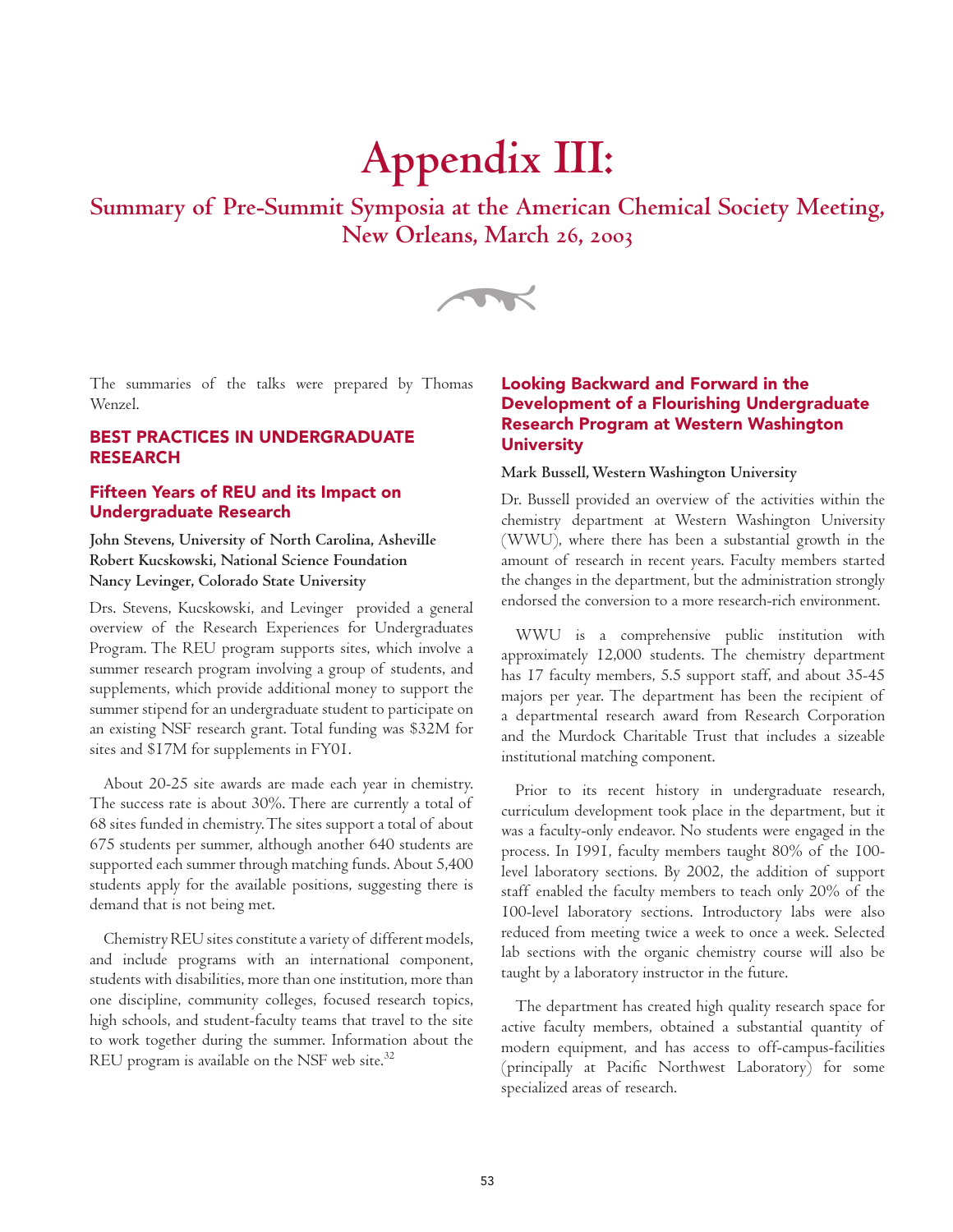The department has taken an active role in helping junior faculty members develop as scholars. Junior faculty members have a lower teaching load. The university has a competitive half-time release program for junior faculty members provided the person writes an NSF or NIH proposal. Senior members of the department actively mentor junior faculty, and help them foster connections with program officers at the granting organizations.

The department actively seeks feedback on its programs. This has involved members of the department visiting other institutions with admirable records of undergraduate research, visits to program officers at granting organizations, bringing in external consultants to review the department, inviting prominent researchers to speak on campus, and hosting conferences.

The curriculum has been altered in ways to better prepare students for research. There are more investigative laboratory experiences and an honors general chemistry sequence. Courses now require oral and poster presentations. There is a culture in the department that draws new students into research.

For the faculty, teaching is still the primary mission, and high quality teaching is expected. But faculty members are also expected to obtain substantial external funding for their research, preferably from organizations like NSF and NIH. Research productivity, as evidenced by peer-reviewed publications with undergraduate coauthors, is expected of faculty members.

The department has two important challenges ahead. One is to target research areas for future hiring decisions so that faculty members can collaborate more on projects. The other is to maintain the collegial environment that presently characterizes the department.

### Overview of the Comprehensive Metropolitan University: Challenges and Opportunities for Developing a Productive Research Program

### **Joseph Pesek, San Jose State University**

Dr. Pesek provided an overview of some of the research activities occurring at San Jose State University (SJSU). SJSU is a comprehensive, public institution with a total enrollment of about 30,000 students. About 25% of these are graduate students in schools of engineering, business, and education.

At SJSU there is a university-wide commitment to increase research, and many active grants to support research and educational activities. These include individual, multiinvestigator, and institutional awards.

There are also collaborative activities underway that involve partnerships between individuals at academic institutions and several programs between faculty members at the institution and industry. Some of these collaborations with industry have involved small business grants that have led to the marketing of commercial products from scientific discoveries by faculty members at the institution. The institution has been a participant in the NSF Grant Opportunities for Academic Liaison with Industry (GOALI) program, which funds collaborative work involving academic institutions and industry.77 The main industrial collaborator on the GOALI program has been IBM.

The institution has also been involved in a successful MBRS program funded through NIH that is to help build the research infrastructure at minority-serving institutions.

### Interdisciplinary Research as a Tool for Career Development

#### **Cynthia Friend, Harvard University**

Dr. Friend discussed the importance of undergraduate research in the admissions process for graduate school, and described some of the activities taking place within the chemistry department at Harvard to better prepare their students and post-doctoral associates for careers in chemistry.

In line with other comments made throughout the Summit process, participation in research is largely a "de facto" requirement for admission to most, if not all, graduate programs in chemistry. For example, 97% of the graduate students in the chemistry department at Harvard have had an undergraduate research experience. They have observed that undergraduates who have had the chance to participate in interdisciplinary research are especially well prepared for their graduate program. They also see undergraduate research as a potential tool to aid in the diversification of science.

At Harvard, 38% of the undergraduate chemistry majors participate in research, although a smaller fraction of women do research. Harvard also has a REU site through the chemistry division and a special postdoctoral program for women. One of the goals of the postdoctoral program is to have the postdoctoral associates bridge with undergraduates during the course of their work. The postdoctoral program also includes broader aspects of career development and attempts to develop community by bringing the women participants together for various activities.

Members of the chemistry department have an interest in drawing a diverse group of students to chemistry, and have found that efforts to diversify the student population require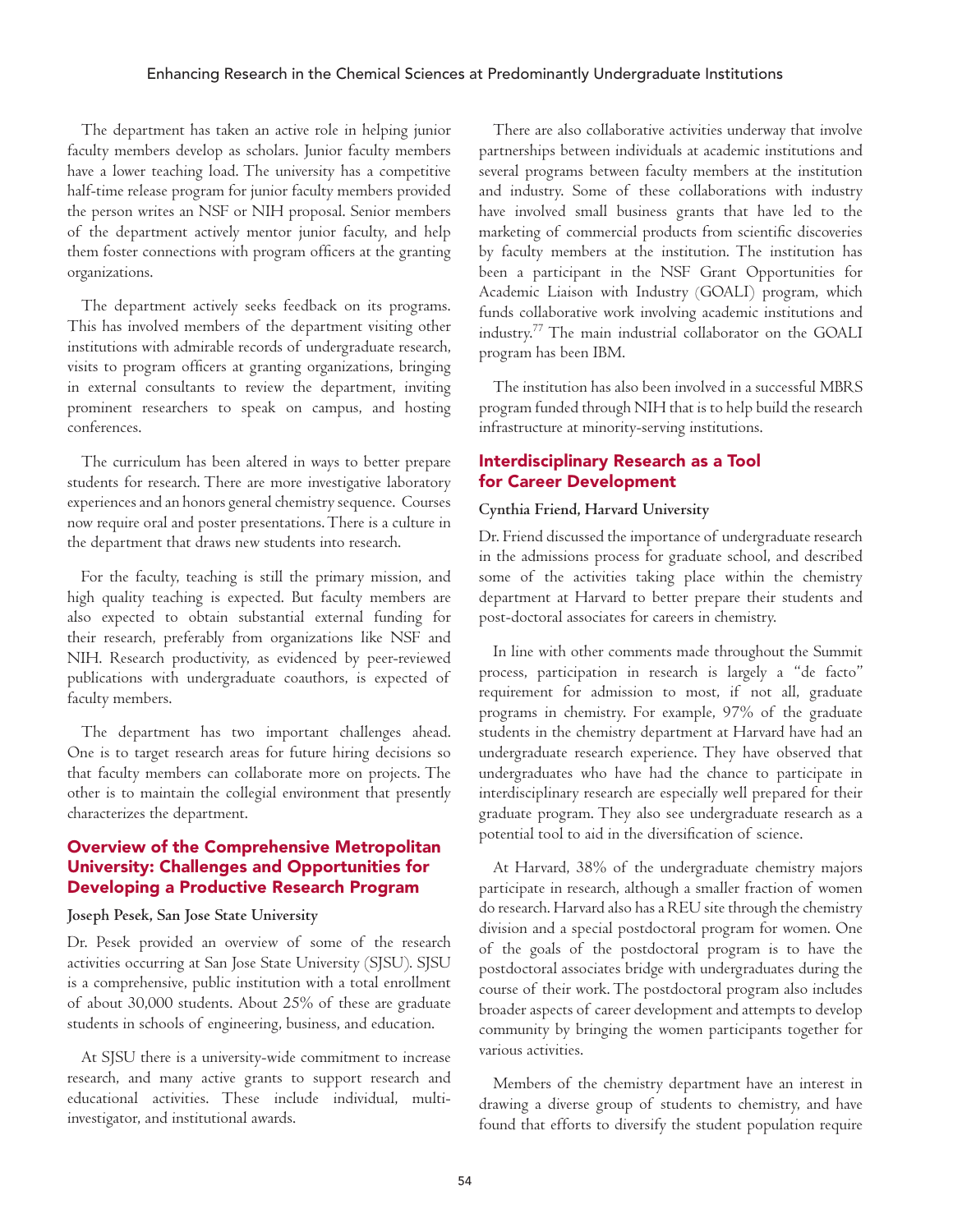long-term interactions with faculty members at minorityserving institutions.

### Research Beyond the Bubble: Reward and Perils of Collaborating with Industrial, Government, and Academic Laboratories

### **Timothy Hanks, Furman University**

Dr. Hanks focused his talk on the use of research within the chemistry department at Furman University as a means of providing new opportunities for collaboration. Furman University is a private institution with a total enrollment of about 2,600 students. The Chemistry Department has 9 faculty members and approximately 20-30 majors per year. The department supports over 50 undergraduate students on research appointments each summer.

Successful collaborations take energy on the part of those involved. There also must be benefits to all parties, each institution needs an advocate to make a collaboration happen and succeed, each party must make a unique contribution to the collaboration, open lines of communication are important, and allowances must be made for changing motivation on the part of the collaborators.

The chemistry department at Furman has a number of collaborations with industry. These include "microcollaborations" that may involve running a NMR spectrum for someone, "minor collaborations" that may involve instrument training or structured workshops for people to learn about a new technique, to more encompassing "major collaborations" in which faculty-student teams work on joint research projects for periods of months or years. Maintaining significant levels of collaboration with industry requires an infrastructure within the department to handle the various activities. The chemistry department at Furman now has an industrial liaison on their staff. This person handles the myriad of logistical aspects that are necessary to properly maintain these collaborations. Other activities to promote collaborations with industry include a yearly corporate luncheon, preparation of a prospectus that describes the department's resources and activities, workshops and educational sessions, an academic fair, and preparation of a yearly progress report. Some of the pitfalls of collaborating with industry are the different cultures between academic institutions and industrial firms, different definitions of success, a different sense of time, and aspects of publication, patent issues, and ethical questions.

Members of the department also have ongoing collaborations with government laboratories and with other academic institutions. These collaborations allow people

to address problems of national significance, gain access to unique instrumentation, travel to interesting locations, and work with world-class scientists. The national laboratories and the research done at them are very "academic" in focus and there are special programs in place at the labs to establish collaborations.

There are many advantages of collaborations. For academic partners, this involves financial support for research, expanded research opportunities, intellectual enhancement, and employment opportunities for students. For industrial partners, this involves access to faculty expertise and instrumentation, community good will and recruiting, and a means of trying high-risk projects without a large expenditure of resources.

Ways to establish collaborations include attending conferences and meetings, inviting potential collaborators to campus to present a seminar, attending seminars at nearby institutions, looking for summer opportunities, and working the grapevine.

Finally the department participates in two REU site programs. One is organized around a theme of nanoscience. The other is a site involved in environmental science.

### The Science Initiative at the University of Richmond

### **John Gupton, University of Richmond**

Dr. Gupton discussed the Science Initiative, a new program at the University of Richmond. The University of Richmond is a private institution with a total enrollment of about 3,000 students. The chemistry department averages between 15-25 majors per year. The Science Initiative began with grassroots discussions in the mid 90s. Teams of external consultants were brought in to review the departments and science at the university. Coupled with a new President, the development of a campus-wide strategic plan, and a desire to enhance the research climate and productivity of the faculty, the Science Initiative was started.

The goal is to provide a highly personalized learning environment for students. One feature will be to incorporate inquiry-based learning throughout the curriculum. Another feature is a plan to require research for graduation. There is also a desire to promote interdisciplinary programs and investigations. The curriculum will be modified to meet the new goals, and small class sizes will be emphasized. There will be a purposeful intent to draw science-oriented students to the University through the admissions process.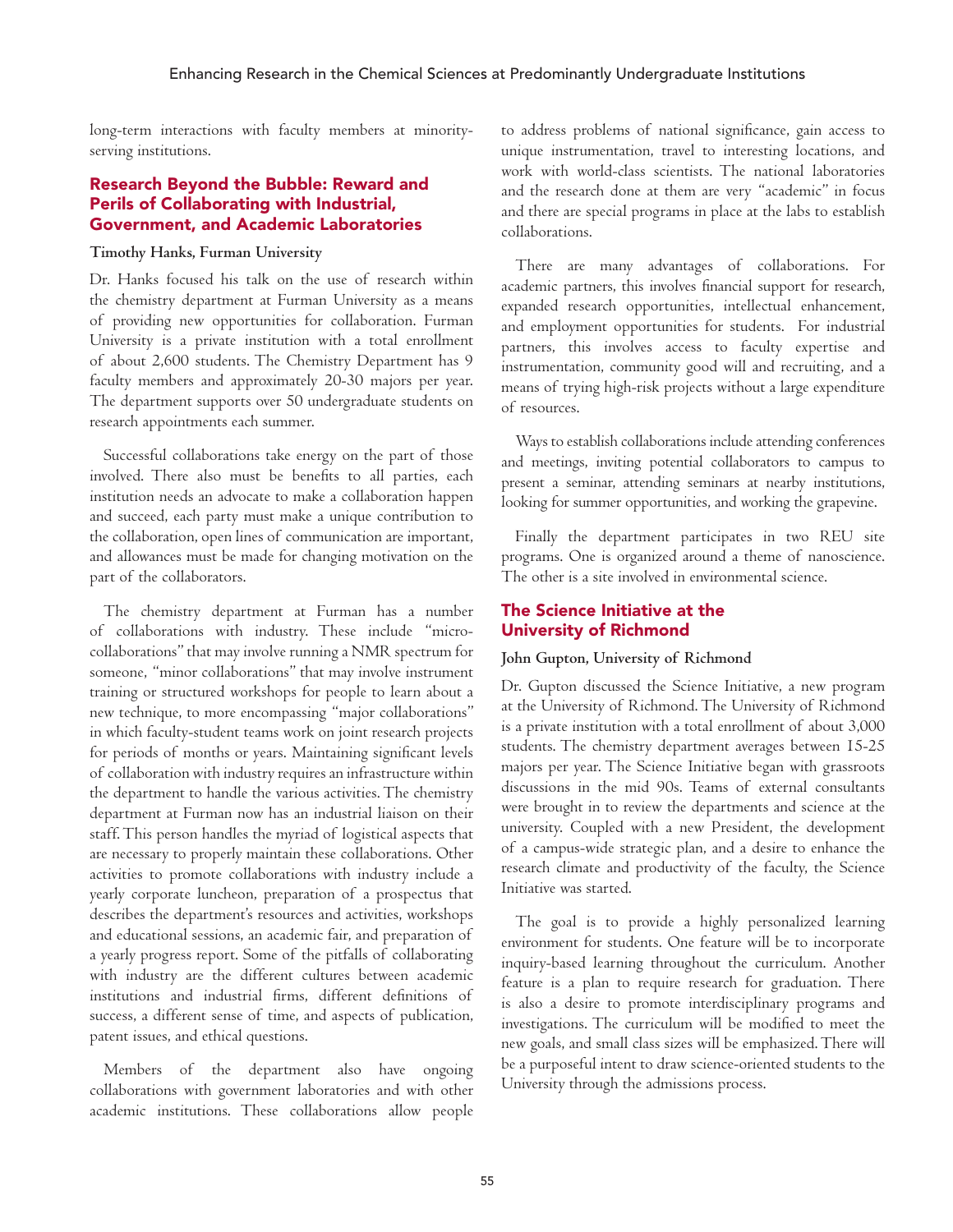The research done with undergraduates should lead to peer-reviewed journal articles, be funded through external grants, and result in presentations at professional conferences. It is anticipated that many of the research projects will have an applied flavor to them, so that students readily appreciate the relevancy of the work. To promote the applied flavor of research, new faculty hires will have research interests in the areas of materials, environmental topics, or biochemistry. Additions in these areas will promote the development of new interdisciplinary majors.

Curricular modifications will involve special attention to the content of laboratory offerings in courses intended for science and non-science majors and provide a diverse set of upper-level elective courses that are interdisciplinary in nature.

The administration recognizes that such a program takes resources if it is to be successful. A commitment has been made to increase the size of the chemistry department from 9 to 15 faculty members, and from 3.5 to 6 support staff. There is a commitment to provide the appropriate space, instrumentation, and teaching load needed to enable the increasing emphasis on conducting research with undergraduates.

Success will be measured by the number of majors, the careers of graduates, and the numbers of scholarly publications and external grants by members of the department. An external advisory board has been established and the department will participate in regular external evaluation by visiting committees.

### NEW MODELS FOR CONDUCTING RESEARCH AT UNDERGRADUATE INSTITUTIONS

### Undergraduate Research: How to do it, Where are we going, and Why did it become a Dominant Paradigm?

### **Thomas Tritton, Haverford College**

Thomas Tritton, President of Haverford College, began his talk by posing two questions: "what research is?" and "what research isn't?"

Research is an important activity because it is about problem solving. Research is meaningful, because without it, no progress can be made. And research is fun, because it involves thinking a thought that no one else ever had or discovering knowledge that is not known.

Research is not just science, because at academic institutions it ought to involve all disciplines. Research is not just for scholars/academicians. Everyone ought to and has the ability to participate in research. And research is not something that is done in opposition to teaching. Teaching and research are complementary activities.

President Tritton then went on to examine some of the important conclusions he noted from those institutions that participated in the *Academic Excellence* (AE) study.

- Everyone professes that undergraduate research is valuable, and everyone says that it is not research versus teaching.
- All institutions put money into research.
- The number of science degrees, science faculty, and science students doing research increased, but all grew more slowly than the overall institutional budgets.
- Institutions put a higher percentage of new resources into things other than science.
- Institutions fund buildings and start-up costs whereas funding agencies support equipment and the work.

Next, he noted some of the things about the AE study that he found surprising.

- The breakdown of how faculty members spend their time was similar among all types of institutions in the study.
- The amount of time that faculty spent on different activities changed little over the decade, although faculty may have spent a little more time doing research.
- Administrators and faculty members both had similar results for their assessment of how faculty members apportioned their time.
- Only 25% of the publications from PUIs had faculty coauthors.

And finally, he outlined some other important opinions and conclusions from the AE study.

- Investigator-driven project grants are the most important.
- Institutions in the study with graduate programs (masters level) were not more productive with regards to research.
- The percentage of women on the faculty improved significantly (from 21% to 40% over the time period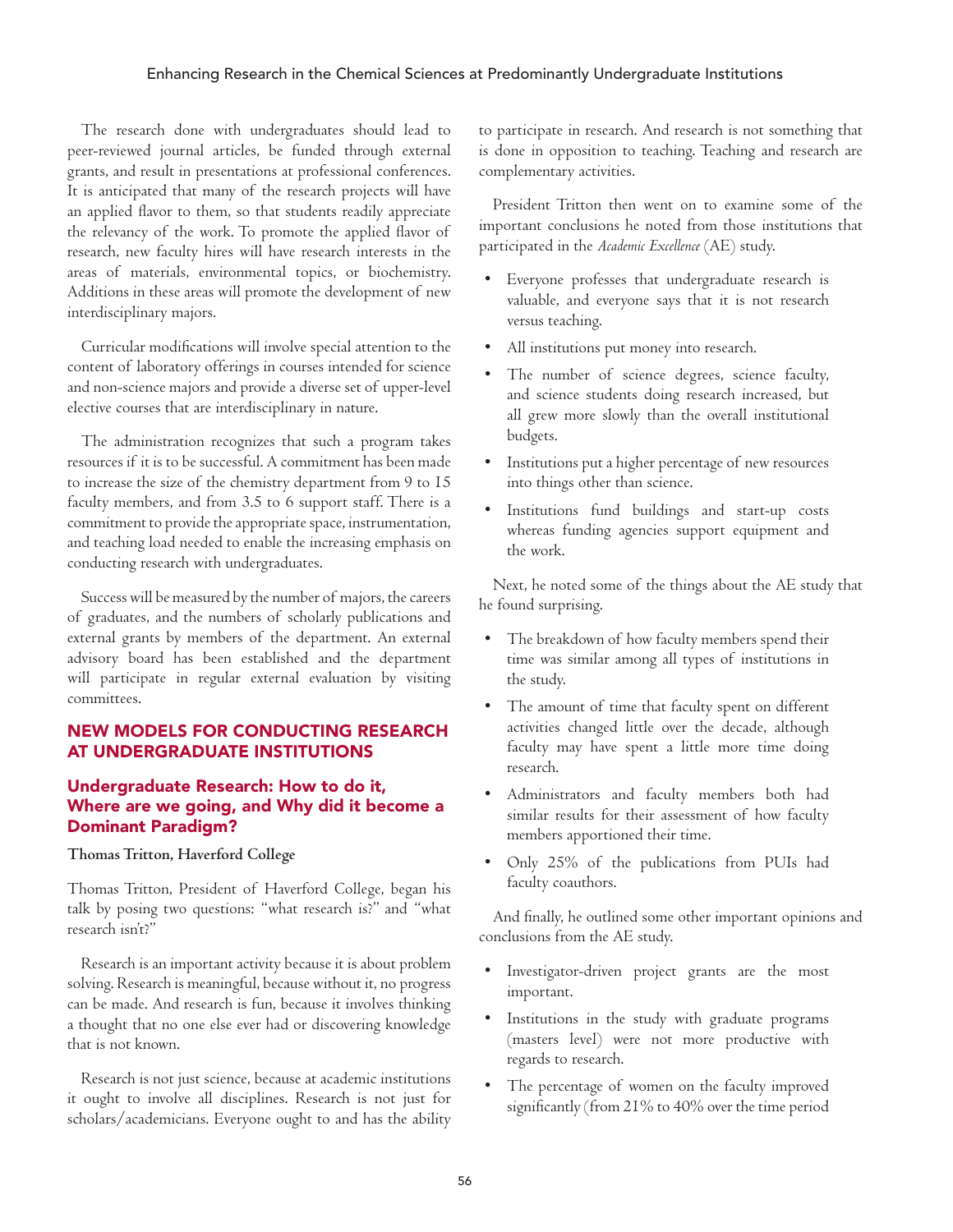of the report), women outperformed men in getting grant dollars, but women had fewer publications than men.

The average cost per publication at the institutions was \$36,000.

President Tritton then described five existing models for ways in which "research" is done at academic institutions.

- 1. Courses and laboratories in which investigations are performed.
- 2. The collection and application of data to solve practical problems, but the results of the work are not intended for the public domain.
- 3. Library and on-line investigations.
- 4. An investigation that adds new knowledge to the discipline, and the outcomes are then published or archived in some other way.
- 5. A discovery of new knowledge that is at the cutting edge of the field, and in which the student is a coinvestigator and not just an apprentice.

He regards the first three as not being "real research," but instead represent tools for learning and for becoming better at doing real research. He would only consider the last two activities "real research."

In his closing comments, he spoke about how we can improve the environment for getting research done. A key factor is providing faculty members more time for research. This needs to be unfettered time for uncluttered research. Another important activity is to develop more interdisciplinary connections. Faculty members at PUIs need to cross boundaries. Institutions need to change their attitude and culture, and develop systems that reward students and faculty for doing research. Institutions also need to incorporate a means for doing more research into their long-range plans. Finally, we all need to recognize the effort and commitment that it takes to do research and put sufficient effort into the activity.

### Industrial and Community Partnerships as an Alternative Route to Enhancing the Campus Research Environment

### **Diane Husic, East Stroudsburg University**

Dr. Husic described the enormous progress East Stroudsburg University (ESU) has made in the past two to three years in developing industrial and community partnerships that have facilitated involvement in undergraduate research. ESU, a public institution with a total enrollment of about 6,300, had not had a tradition of research and scholarship. Until recently, there were only a handful of research-active faculty members, which led to a two-tier faculty in which people were either research-active or research-inactive. The replacements for a large percentage of retiring faculty members brought in new ideas for curricular changes and scholarship.

Prior to the 1980s, ESU was a teaching, or Normal, school. In the 1980s, the institution was controlled by the state legislature. Several steps needed to occur for the situation to change. These included changing the institutional culture, obtaining some critical pieces of equipment to enable certain types of research to occur, and getting some track record of research in place.

Several particular events took place at ESU that enabled a change in the culture with regards to participation in research. These included:

- The institution needed and did get more supportive administrators.
- The research-active faculty members participated in strategic planning.
- The State began mandating a five-year review of departments by an external committee.
- Members of the institution took place in a CUR Institute on institutionalizing undergraduate research.

Furthermore, there was a realization that things could be done to facilitate development of research. These included:

- Curricular changes to support a research environment.
- Efforts to publicize research activity taking place on campus.
- Partnering with regional industry (especially biotechnology) was seen as the most likely way to create a research culture and research infrastructure on the campus. A dialog was initiated with industries in the region.
- Become more politically active by identifying mutual needs with state legislators.

Out of these events came a concerted effort to start programs in a strategic alliance with the pharmaceutical industry in the area. This led to the formation of a biotechnology major and created the components of a biotechnology program. As this initiative developed, a number of other changes occurred at the institution. These included: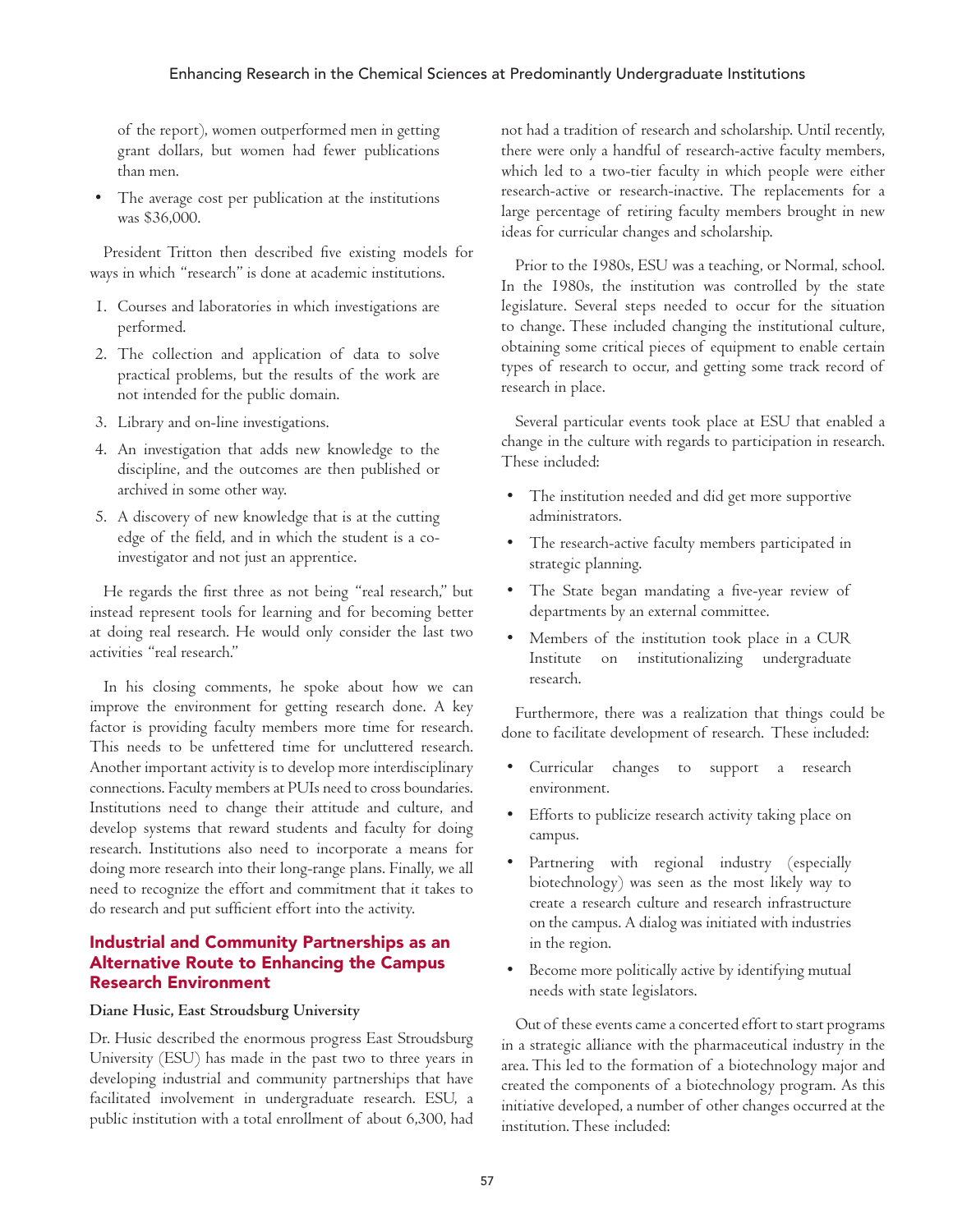- The establishment of the Center for Research and Economic Development.
- The Development of the Sci/Tech Business Accelerator and other research partnerships.
- Summer internship positions became available for students.
- Collaborative research arrangements were developed.
- There were more team and multi-disciplinary approaches to research.
- Faculty engagement in research increased.
- The pool of students expanded because of the research and intern opportunities that were now available.
- There was a change in the visibility and reputation of the institution, as well as a change in the institutional identity.
- They were able to attract internationally renowned speakers through joint seminars
- There were more equipment acquisitions.
- There were more funding opportunities and more success at receiving support for educational and research activities.

The initiative was so successful that the institution has received millions of dollars in grants over the past few years to support these efforts. The rapid expansion of research has not been without its "negative" aspects or challenges. These include:

- Departments that are not involved in science and technology feel left out.
- There is some concern that industry and politicians may begin to dictate the curriculum and research focus.
- Some people have the perception that the emphasis on applied technology is too "vo-tech" and that the liberal arts is being de-emphasized.
- There has to be caution on not making over commitments on what can be delivered.
- It is necessary to make sure that the main institutional commitment of education is not lost in such a venture.

### Several Irons in the Fire

### **Eileen Spain, Occidental College**

Dr. Spain has been a faculty member in the chemistry department at Occidental for eight years. She talked about her perspectives and experiences on staying active in research at a PUI. She views her research as having two primary goals. One is to develop young scientists. The other is to contribute quality science to the literature.

What has worked for her in getting a research program underway and then in sustaining it was the submission of grant proposals very early in her faculty career (she had actually submitted three proposals before starting her position), developing a number of collaborations with faculty members at other institutions, and maintaining visibility within her field by attending conferences, presenting talks, and being proactive in initiating opportunities.

Some of the value she sees in her grants is that they provide her the independence and flexibility to pursue her research. As she considered entering into collaborative projects, she found it important to assess her strengths so that she knew what she could offer to potential collaborators. These collaborations have provided her free visibility and allowed her to undertake a wider variety of research projects that have been adapted to a wider student audience. She has found the use of teachingresearch post-doctoral associates as an important way to facilitate collaborations and sustain these efforts.

Attending conferences has been essential to maintaining visibility, especially smaller, more specialized meetings in her research area. By getting to know people in her field, she has then been invited to speak about her research at conferences. She noted that faculty members from PUIs rarely get invited to organize research symposia at conferences. She advocates that faculty members from PUIs make connections with others in their field to gain visibility and respect, and get involved in the organizing committees for meetings as a way of enhancing the likelihood of being asked to chair symposia.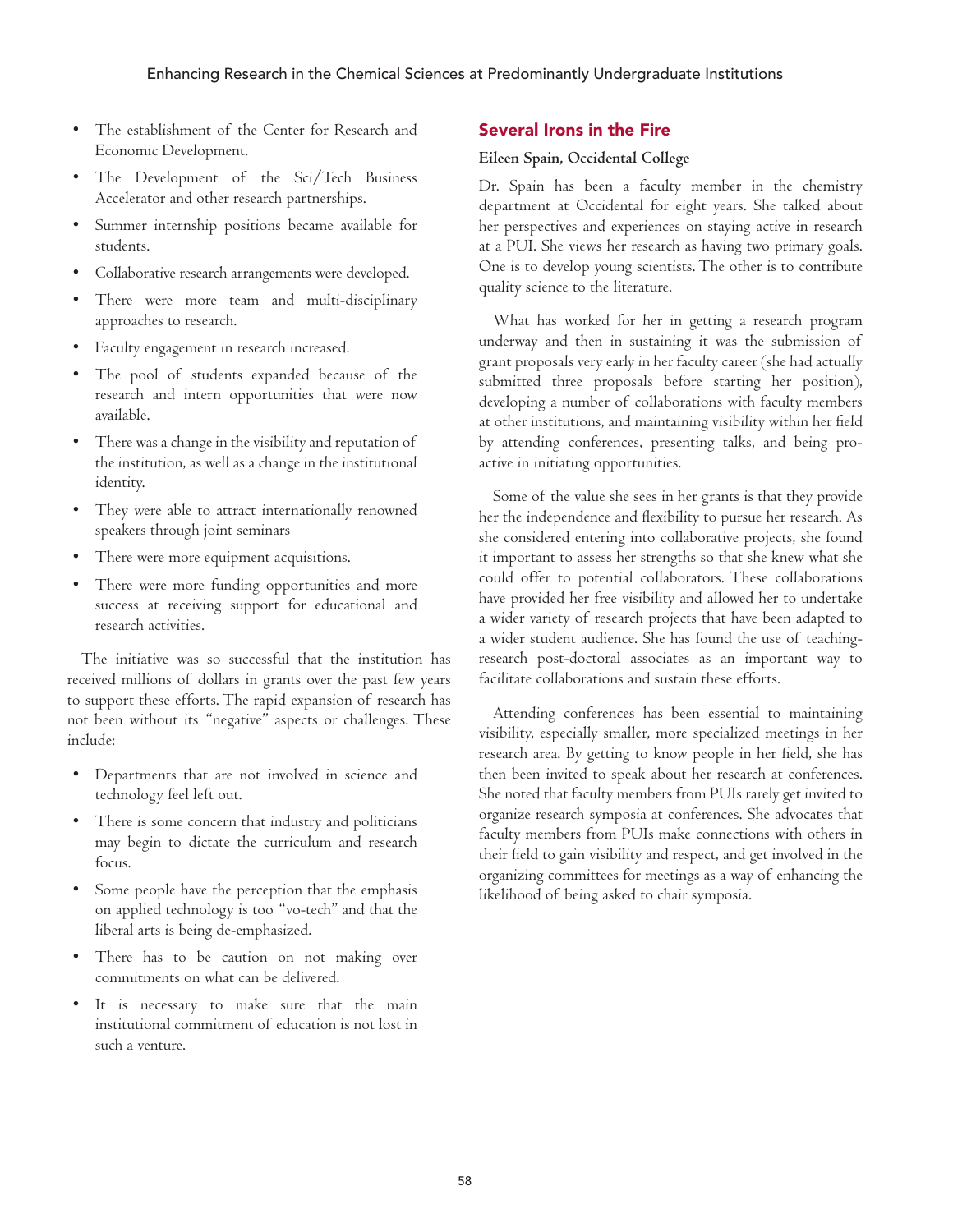### Undergraduate Research: The Value to Industry

### **Chris Hollinsed, Dupont Central Research and Development**

Dr. Hollinsed of Dupont Central Research and Development discussed the value that participation in undergraduate research has to those going into industry. He began by stressing how participation in research starts to build a research identity in young people.

Participation in undergraduate research begins to teach students about our professional norms. These include:

- Universalism that all science is objective.
- Organized skepticism which occurs through the process of peer review.
- Commonality empirical knowledge that is the property of the scientific community.
- Disinterestedness we pursue for the sake of science and knowledge, and not personal gain.

But there are other norms that students going into industry must begin to appreciate as well. These include:

- Speed new products are developed faster and faster.
- Information  $-$  it's impossible to keep up with the pace of growth.
- Complexity need to combine concepts and technologies from a wide variety of disciplines.
- Workforce demographics the pool of workers is more and more diverse, no longer just white males, and no longer has a nearly identical set of cultural and ethical norms.

Finally, there are professional norms in the industrial setting. These include:

- That industries are involved with making a living, making money, and making products.
- Intellectual property.
- That there are an increasing number of people who share the roles of college professor, researcher, and CTO of start-up companies.

One of the important reasons he advocates that undergraduates be encouraged to participate in research is that it will allow them to develop a research identity. He talked about studies that show that identity development is the primary activity of young people. Furthermore, career choices are highly influenced by whether or not a person can envision herself or himself in a particular role. Participation in research allows young people to determine whether a career involving research is one that they would enjoy. Those who have a research experience but opt out of a research career do so with their eyes open.

He also described other ways in which undergraduates can benefit by participation in research. Research helps students put their course work into perspective. The collaborative nature of research projects in chemistry provides a way for the student to more closely connect with a faculty member. Participation in research provides the student with a roadmap to joining the profession. Finally, communication skills are important to people in their careers and presentations of research outcomes in written and oral form helps students to develop communication skills.

Undergraduate research also has value to industry and to students pursuing a career in industry. Participation in a research project often provides a significant foundation for common ground in the interview process. The research area serves as a means to distinguish the student from all other applicants and provides a proven experience that can help in selling her or his candidacy for the position. Finally, students who participate in a research project not only gain a better background through their experiences, but also realize that they enjoy the field. As a result, they are more likely to succeed in an industrial position.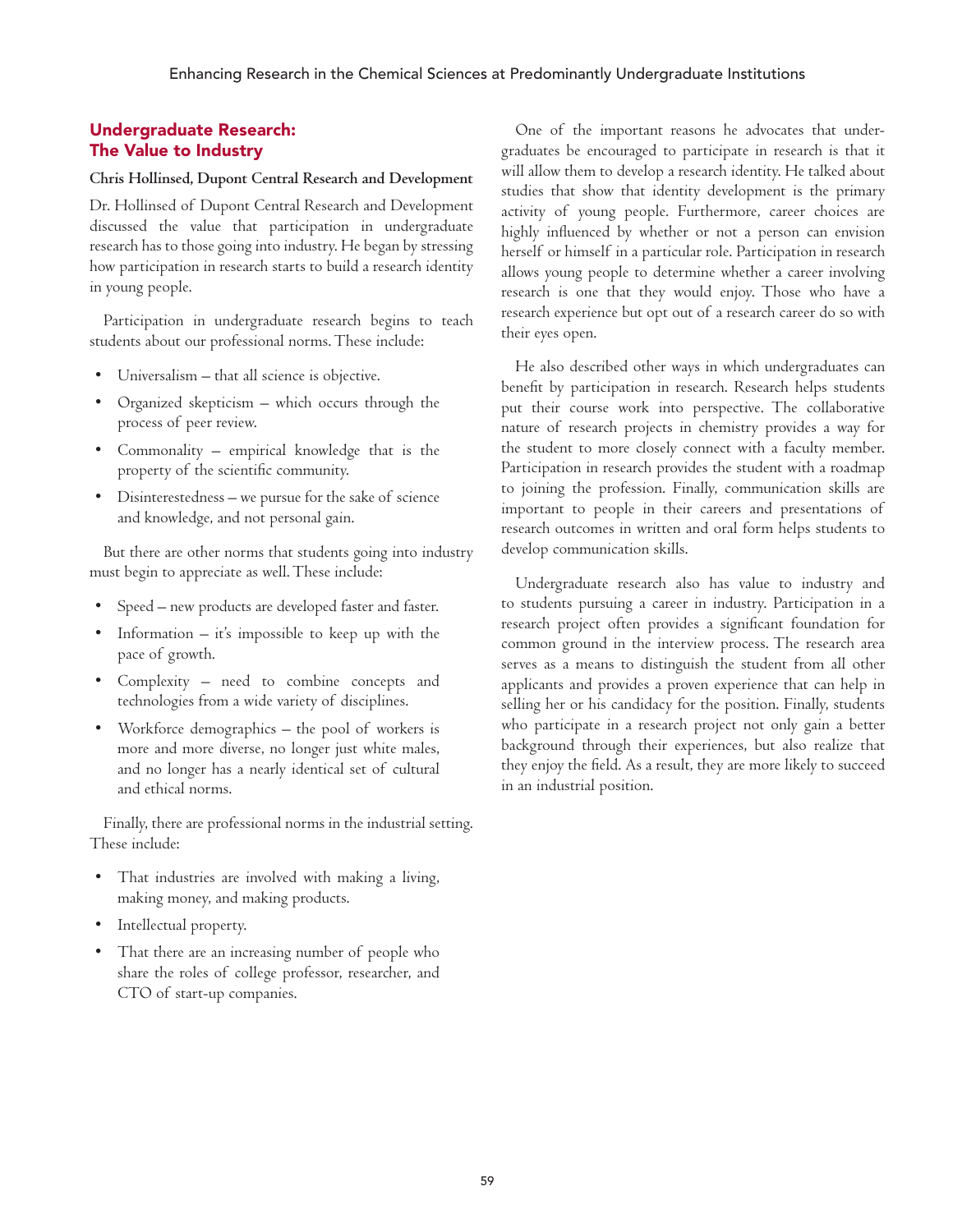### Undergraduate Research Participation Increases Minority Retention and Success in Chemistry

### **Carlos Gutierrez, California State University, Los Angeles**

Dr. Gutierrez spoke about the impressive strides that California State University, Los Angeles (CSLA) has made in increasing minority participation in science. CSLA has an enrollment of approximately 21,000 students, 84% of which are from minority groups (8% African American, 54% Hispanic, 22% Asian/Pacific Islanders, 0.4% American Indian). Undergraduate research at CSLA has a long history, going back about 45 years.

In more recent times, the department has made great efforts to involve students earlier in their study in undergraduate research, and to form connections with nearby two-year community colleges. Students from the community colleges are brought in for research experiences, and as a result, many of them continue on for four-year degrees. An important goal of these programs is to encourage students with low GPAs to participate in research as a way of enhancing their interest and commitment to science. The success of these efforts is impressive.

The department has garnered substantial grant support for these activities. Fortunately, the grants have enabled the department to put an infrastructure in place (e.g., paid staff) to handle many of the logistics of operating the programs, thereby freeing up faculty time to work directly with the students on research. As one example, funding through the Minority Opportunities Research Program (MORE) enables them to start students on research early in their undergraduate studies and continue it throughout. The success rate of students going on to graduation in this program is 95%, which is in distinct contrast to a success rate that is less than 30% for the entire university. Overall, the various programs within the chemistry department at CSLA have resulted in 557 journal articles coauthored with undergraduate students and more than 3000 meeting presentations. Many of the student participants have gone on to graduate school, and 11 are in faculty positions at colleges or universities.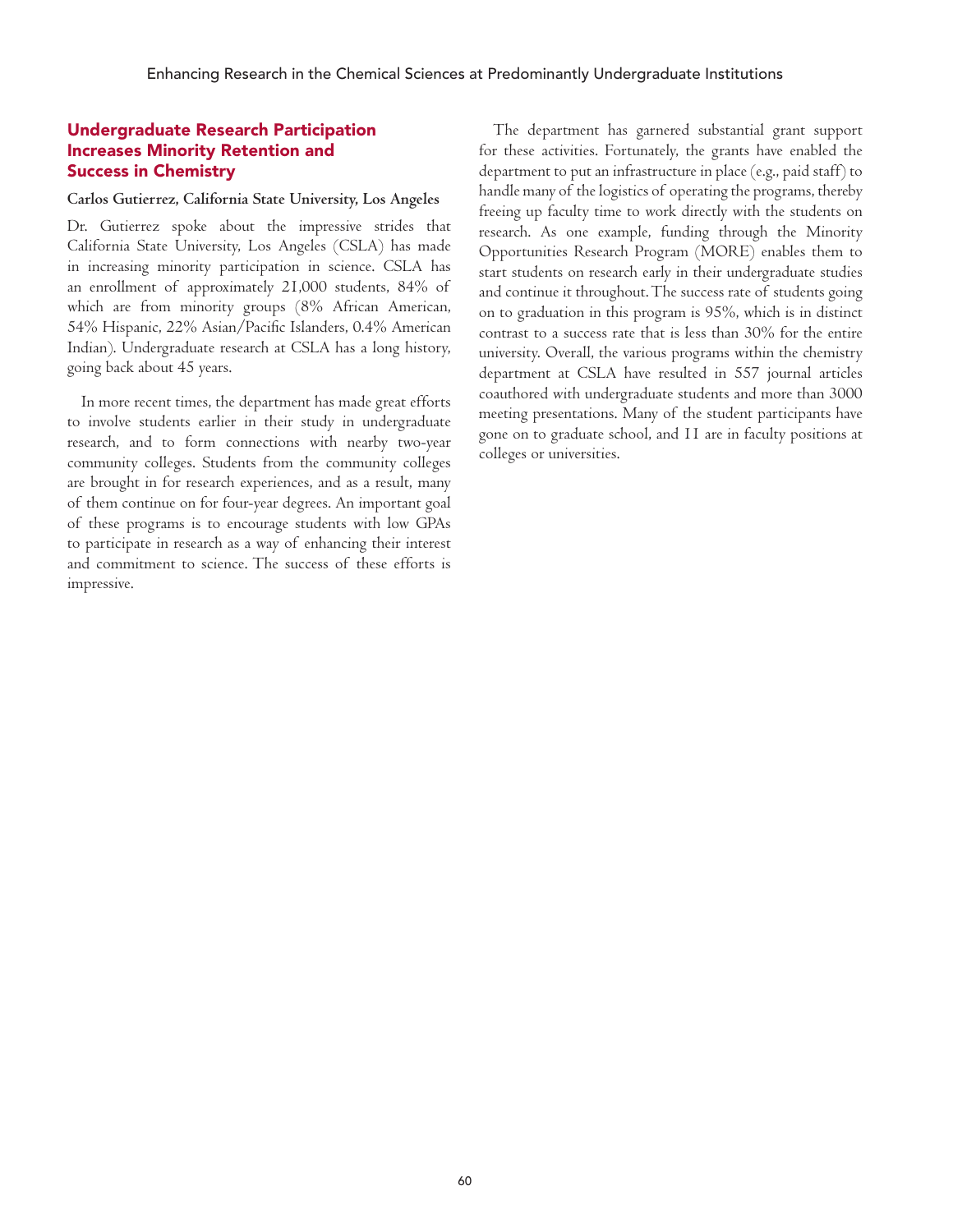# **Endnotes**



- 1. Predominantly undergraduate institutions (PUIs) are defined by the National Science Foundation as U.S. two-year, four-year, masters-level, and small doctoral colleges and universities that (1) grant baccalaureate degrees in NSF-supported fields, or provide programs of instruction for students pursuing such degrees with institutional transfers (e.g., two-year schools), (2) have undergraduate enrollment exceeding graduate enrollment, and (3) award an average of no more than 10 Ph.D. or D.Sc. degrees per year in all NSFsupportable disciplines. Autonomous campuses in a system are considered independently, although they may be submitting their proposals through a central office.
- 2. *Shaping the Future: New Expectations for Undergraduate Education in Science, Mathematics, Engineering, and Technology,* National Science Foundation, Arlington, VA, 1996, NSF-96-139, http://www.nsf.gov/pubsys/ods/getpub.cfm?nsf96139
- 3. *Reinventing Undergraduate Education: A Blueprint for America's Research Universities,* Carnegie Foundation for the Advancement of Teaching, Princeton, NJ, 1998, http://naples.cc.sunysb.edu/Pres/boyer.nsf/
- 4. *Science Teaching Reconsidered,* National Academy Press, Washington, DC, 1997, http://www.nap.edu/readingroom/books/str/
- 5. *Academic Excellence: The Role of Research in the Physical Sciences at Undergraduate Institutions;* Doyle, M.P., Ed.; Research Corporation: Tucson, AZ, 2000.
- 6. *Undergraduate Origins of Recent (1991-1995) Science and Engineering Doctorate Recipients,* NSF-96-334, http://www.nsf.gov/sbe/srs/nsf96334/start.htm
- 7. Wenzel, T. J., What is Undergraduate Research?, *Council on Undergraduate Research Quarterly,* 1997, 17, 163.
- 8. Wenzel, T. J., Undergraduate Research as a Capstone Learning Experience, *Analytical Chemistry,* 2000, 72, 547A-549A.
- 9. *Directory of Research in Chemistry at Primarily Undergraduate Institutions*, 7<sup>th</sup> Edition, Mills, N., Otto, C. Eds, 1999, http://www.cur.org/Publications/Directories.html
- 10. Seymour, E., Hunter, A.-B., Laursen, S, DeAntoni, T., Establishing the Benefits of Research Experiences for Undergraduate: First Findings from a Three-Year Study, *Science Education,* 2003, in press.
- 11. Kremer, J. F., Bringle, R.G., The Effects of an Intensive Research Experience on the Career of Talented Undergraduates, *Journal of Research and Development in Education,* 1990, 24(1), 1-5.
- 12. Kardash, C. M., Evaluation of an Undergraduate Research Experience: Perceptions of Undergraduate Interns and their Faculty Mentors, *Journal of Educational Psychology*, 2000, 92(1), 191-201.
- 13. Czaja, J. A., Rauckhorst, W. H., *Creating a Research-Rich Curriculum,* 2002, http://www.pkal.org/documents/miamiohio.pdf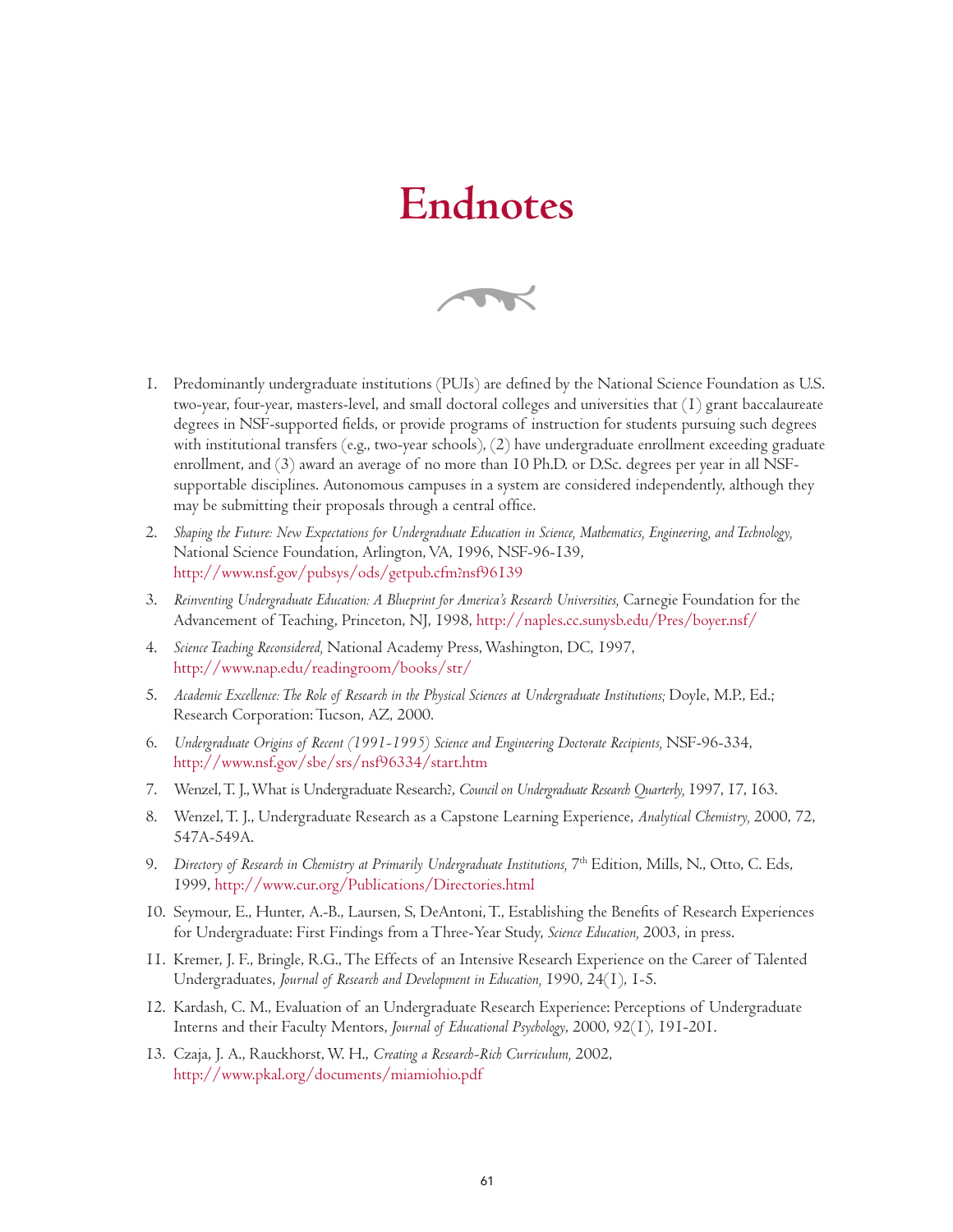- 14. Nagda, B. A., Gregerman, S. R., Jonides, J., von Hippel, W., Lerner, J. S., Undergraduate Student-Faculty Research Partnerships affect Student Retention, *The Review of Higher Education,* 1998, 22(1), 55-72.
- 15. Foertsch, J. A., Alexander, B. B., Penberthy, D. L., *Evaluation of the UW-Madison's Summer Undergraduate Research Program: Final Report,* 1997, Madison, WI: University of Wisconsin-Madison, LEAD Center, http://www.cae.wisc.edu/~lead/pages/internal.html
- 16. Alexander, B. B., Foertsch, J. A., Daffinrud, S., *The Spend a Summer with a Scientist Program: An Evaluation of Program Outcomes and the Essential Elements of Success,* 1998, Madison, WI: University of Wisconsin-Madison, LEAD Center.
- 17. Zydney, A., Bennett, J. S., Shahid, A., Bauer, K., Impact of Undergraduate Research Experience in Engineering, *Journal of Engineering Education,* 2002, 19(2), 151- 157.
- 18. Russell, S., SRI International, 1100 Wilson Boulevard, Suite 2800, Arlington, VA 22209-3915; SRI Project Number: P11554, http://www.sri.com/policy/csted/URO\_2004\_ExecSummary.pdf
- 19. Lopatto, D., The Essential Features of Undergraduate Research, *Council on Undergraduate Research Quarterly,* 2003, 23, 139-142.
- 20. *Science and Engineering Degrees: 1966-2000,* NSF-02-327, http://www.nsf.gov/sbe/srs/nsf02327/start.htm
- 21. *Chemical and Engineering News,* September 23, 2002, 80, 110-111; October 27, 2003, 81, 58-59.
- 22. *Science and Engineering Degrees, by Race/Ethnicity of Recipients: 1991-2000,* NSF-02-329, http://www.nsf.gov/sbe/srs/nsf02329/front.htm
- 23. Jackson, Shirley Ann, http://www.rpi.edu/web/President/speeches/nasa02.html
- 24. Dunbar, K. How Scientists Really Reason: Scientific Reasoning in Real-World Laboratories, In Sternberg, R. J., Davidson, J., Eds. *Mechanisms of Insight,* Cambridge Mass: MIT Press, 1995.
- 25. Nelson, Donna J., http://www.awis.org/
- 26. American Chemical Society, Project SEED, http://www.chemistry.org/portal/a/c/s/1/acsdisplay.html?DOC=education\student\projectseed.html
- 27. American Chemical Society, Scholars Program, http://www.chemistry.org/portal/a/c/s/1/acsdisplay.html?DOC=minorityaffairs\scholars.html
- 28. *Women, Minorities, and Persons with Disabilities in Science and Engineering: 2002,* Chapter 2 Undergraduate Enrollment, Two-year Institutions, NSF–3-312, http://www.nsf.gov/sbe/srs/nsf03312/c2/c2s4.htm
- 29. National Institutes of Health, Bridges to the Baccalaureate Program, http://grants2.nih.gov/grants/guide/pa-files/PAR-02-084.html
- 30. National Science Foundation, The Louis Stokes Alliances for Minority Partnerships Program, http://www.ehr.nsf.gov/hrd/amp.asp
- 31. National Science Foundation, Undergraduate Research Centers Program, NSF 03-595, http://www.nsf.gov/pubsys/ods/getpub.cfm?nsf03595
- 32. National Science Foundation, Research Experiences for Undergraduates Program, NSF 03-577, http://www.nsf.gov/pubsys/ods/getpub.cfm?nsf03577, The June 2003 and September 2003 issues of the *CUR Quarterly* feature articles on writing successful REU proposals, http://www.cur.org/Quarterly/jun03/jun03toc.pdf, http://www.cur.org/Quarterly/sept03/sep03toc.pdf
- 33. Wenzel, T. J., Cooperative Student Activities as Learning Devices, *Analytical Chemistry,* 2000, 72, 293A-296A.
- 34. Johnson, D. W., Johnson, R. T., Smith, K. A., *Cooperative Learning: Increasing College Faculty Instructional Productivity,* ASHE-ERIC Higher Education Report No. 4, The George Washington University, Graduate School of Education and Human Development, Washington, DC 1991.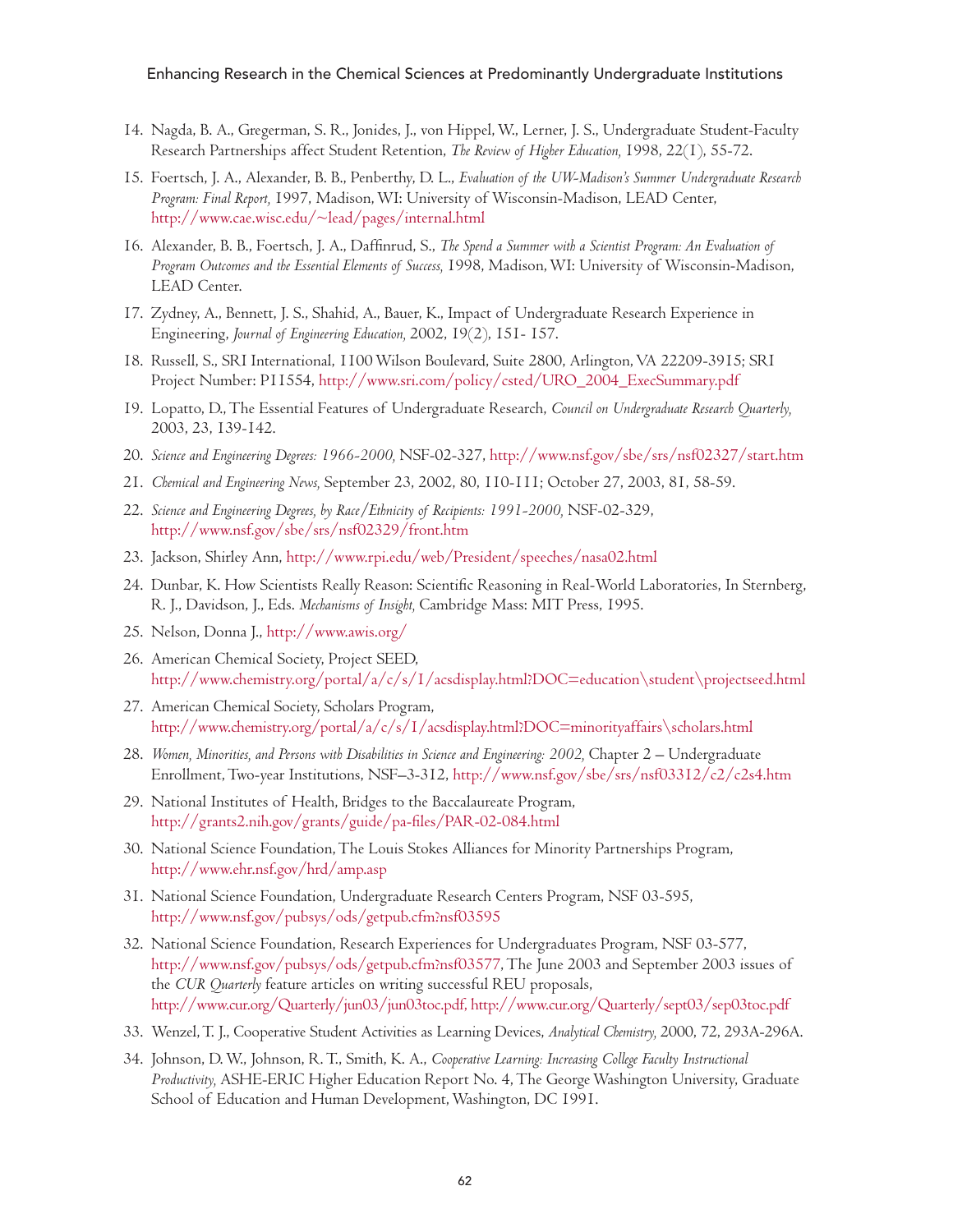- 35. Johnson, D. W., Johnson, R. T., *Cooperation and Competition: Theory and Research,* Interaction Book Company, Edina, MN, 1989.
- 36. Treisman, U., Studying Students Studying Calculus: A Look at the Lives of Minority Mathematics Students in College, *The College Mathematics Journal,* 1992, 23, 362-72.
- 37. Wenzel, T. J., Controlling the Climate in Your Classroom, *Analytical Chemistry,* 2003, 75, 311A-314A.
- 38. Hall, R. M., Sandler, B. R., *The Classroom Climate: A Chilly One for Women?,* Project on the Status of Education of Women; Association of American Colleges: Washington, DC, 1982.
- 39. Sandler, B. R., Silverberg, L. A., Hall, R. M., *The Chilly Climate: A Guide to Improve the Education of Women,* National Association for Women in Education, Washington, DC, 1996.
- 40. Sadker, D., Sadker, M., *Promoting Effectiveness in Classroom Instruction,* Final Report, No. 400-80-0033, National Institute of Education, Washington, DC, 1984.
- 41. *The National Survey of Student Engagement 2000 Report,* http://www.iub.edu/~nsse/acrobat/report-2000.pdf
- 42. American Chemical Society, Committee on Professional Training, http://www.chemistry.org/portal/a/c/s/1/acsdisplay.html?DOC=education%5Ccpt%5Cindex.html
- 43. Undergraduate Professional Education in Chemistry: Guidelines and Evaluation Procedures, Spring 2003, American Chemical Society Committee on Professional Training, http://www.chemistry.org/portal/a/c/s/1/general.html?DOC=education\cpt\guidelines.html
- 44. For one example, see Hanks, T. W., Wright, L. L., Techniques in Chemistry: The Centerpiece of a Research-Oriented Curriculum, *Journal of Chemistry Education,* 2002, 97, 1127.
- 45. *Chemical and Engineering News,* August 25, 2003, 81, 46-52.
- 46. Craig, N.C., The Joys and Trials of Doing Research with Undergraduates, *Journal of Chemistry Education,* 1999, 76, 595.
- 47. Pladziewicz, J.R., Factors Important to the Maintenance of Undergraduate Research Programs, *Journal of Chemistry Education,* 1984, 61, 515.
- 48. Mills, N.S., Undergraduate Research from the Perspective of a Young Faculty Member, *Journal of Chemistry Education,* 1984, 61, 513.
- 49. Scalzi, F.V., Kovacic, P., An Undergraduate-Graduate Research Collaboration Program, *Journal of Chemistry Education,* 1973, 50, 205.
- 50. American Chemical Society, Petroleum Research Fund, Undergraduate Faculty Sabbatical Program, http://www.chemistry.org/portal/a/c/s/1/acsdisplay.html?DOC=prf\prfgrant.html
- 51. National Science Foundation, Discovery Corps Fellowships Program, Postdoctoral Fellowships and Senior Fellowships, NSF 03-596, http://www.nsf.gov/pubsys/ods/getpub.cfm?nsf03596
- 52. Research Corporation, http://www.rescorp.org/
- 53. National Science Foundation, Collaborative Research in Undergraduate Institutions Program, NSF 03- 514, http://www.nsf.gov/pubs/2003/nsf03514/nsf03514.htm
- 54. The Camille and Henry Dreyfus Foundation, http://www.dreyfus.org/
- 55. National Science Foundation, Research in Undergraduate Institutions Program, NSF 00-144, http://www.nsf.gov/pubsys/ods/getpub.cfm?nsf00144
- 56. National Institutes of Health, Academic Research Enhancement Awards Program, http://grants1.nih.gov/grants/funding/area.htm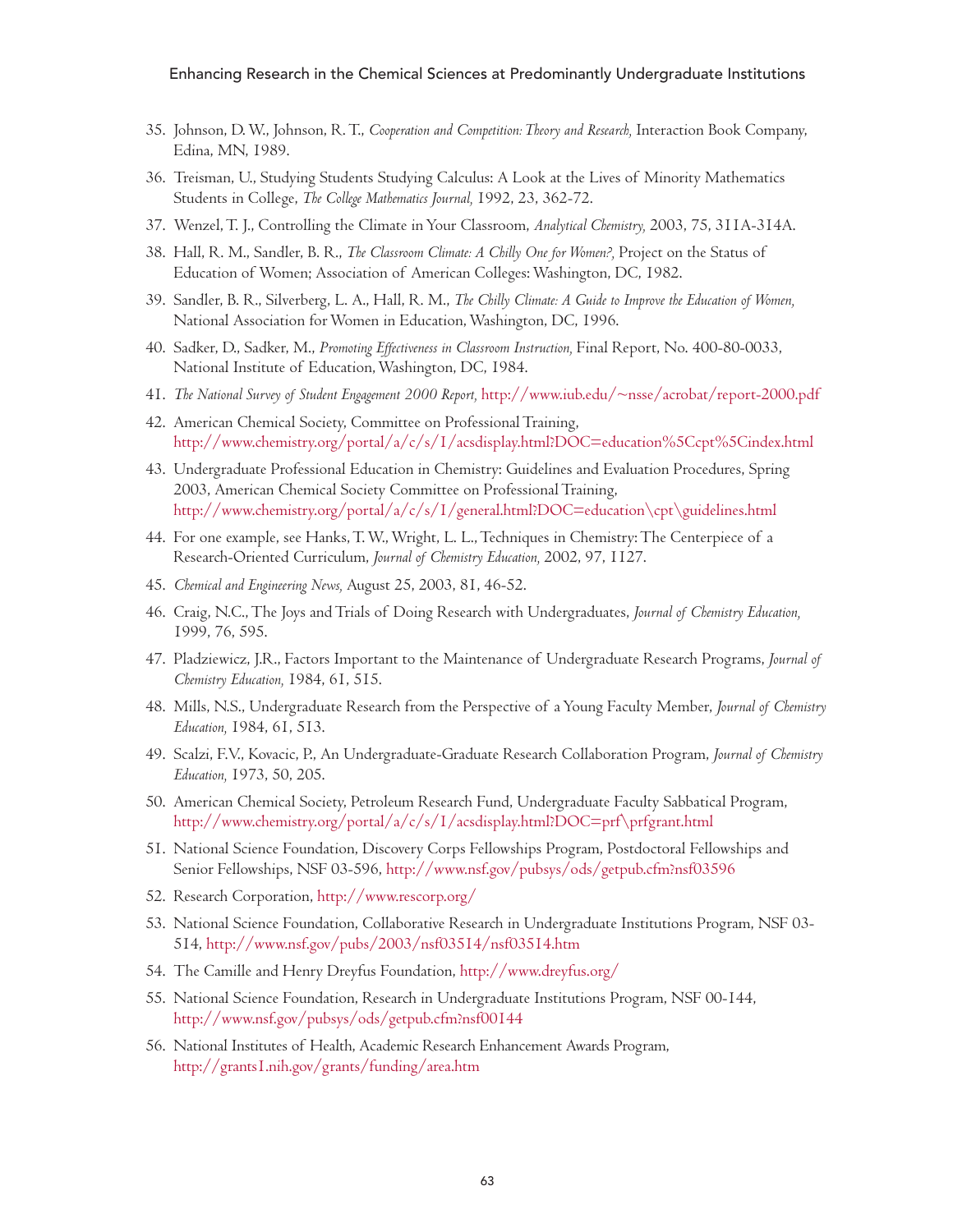- 57. National Science Foundation, Major Research Instrumentation Program, NSF 04-511, http://www.nsf.gov/pubsys/ods/getpub.cfm?ods\_key=nsf04511, The December 2002 issue of the *CUR Quarterly* features articles on writing successful REU proposals, http://www.cur.org/Quarterly/dec02/dec02toc.pdf
- 58. National Science Foundation, Course, Curriculum, and Laboratory Improvement (CCLI), Adaptation and Implementation (A&I) Track, NSF 03-598, http://www.nsf.gov/pubs/2003/nsf03598/ nsf03598.htm#toc, The March 2002 issue of the *CUR Quarterly* features articles on writing successful REU proposals, http://www.cur.org/Quarterly/mar02/mar02toc.pdf
- 59. Council on Undergraduate Research, http://www.cur.org
- 60. National Science Foundation, Nanotechnology Undergraduate Education Program, http://www.nanofab.psu.edu/education/nsf-nue-program.htm
- 61. The Fulbright Program, http://www.cies.org/about\_fulb.htm
- 62. Project Kaleidoscope, http://www.pkal.org/
- 63. The June and September 2002 issues of the *CUR Quarterly* are on Undergraduate Research Celebration days, including sessions for state legislators, http://www.cur.org/Quarterly/jun02/jun02toc.pdf
- 64. Shi, D. E., Reflections on Excellence in Science Education, *Journal of Chemistry Education,* 2001, 22, 21.
- 65. Wenzel, T. J., What is an Appropriate Teaching Load for a Research-Active Faculty Member at a Predominantly Undergraduate Institution?", *Council on Undergraduate Research Quarterly,* 2001, 21, 104.
- 66. Lichter, R.L., A modest question: What Does it Mean to be a Professor?, *Journal of Chemistry Education,* 1999, 76, 1610. For a responding Letter to the Editor, *Journal of Chemistry Education,* 2000, 77, 1559.
- 67. American Chemical Society, *47th Annual Report on Research Under Sponsorship of The American Chemical Society Petroleum Research Fund,* Washington, DC, 2003.
- 68. For more information on ACS PRF grant programs, visit http://www.chemistry.org/prf
- 69. *Teaching Chemistry to Students with Disabilities: A Manual for High Schools, Colleges, and Graduate Programs 4th ed.;* Miner, D.L. et. al. Eds.; American Chemical Society: Washington, DC, 2001; ISBN 0841238170
- 70. Woods, M., *Working Chemists with Disabilities, Expanding Opportunities in Science;* Blumenkopf, T.A. et. al, Eds.; American Chemical Society: Washington, DC, 1996; ISBN 0841235023
- 71. Lang, H.G.; Meath-Lang, B., *Deaf Persons in the Arts and Sciences: A Biographical Dictionary;* Greenwood Press: Westport, CT, 1995.
- 72. Rouhi, A. M., A Blind Man's Vision, *Chemical and Engineering News,* 2002, 80, 36-37.
- 73. Seal, B.C., Wynne, D., MacDonald, G., Deaf Students, Teachers, and Interpreters in the Chemistry Lab, *Chemical and Engineering News,* 2002, 79, 239-243.
- 74. Wilkinson, S. L., Approaching a Workplace for All, *Chemical and Engineering News,* 2001, 79, 55-59.
- 75. A further description of the Interdisciplinary Laboratory may be found in Van Hecke, G. R., Karukstis, K. K., Haskell, R. C., McFadden, C. S., Wettack F. S., An Integration of Chemistry, Biology, and Physics: The Interdisciplinary Laboratory, *Journal of Chemistry Education,* 2002, 79 837-844.
- 76. For more detail, see http://www.haverford.edu/kinsc/
- 77. National Science Foundation, Grant Opportunities for Academic Liaison with Industry (GOALI), NSF 98-142, http://www.nsf.gov/home/crssprgm/goali/start.htm